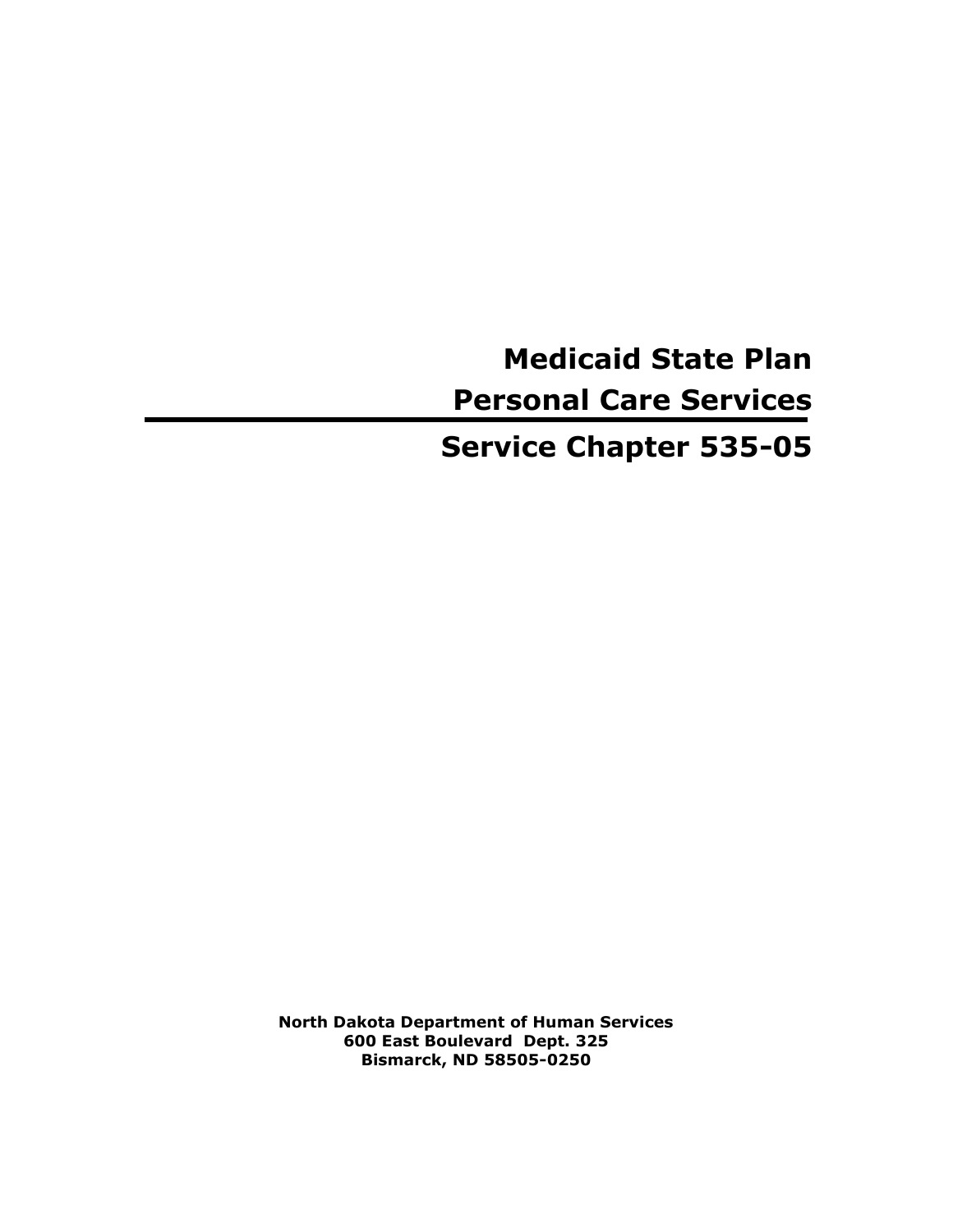**MEDICAID STATE PLAN – PERSONAL CARE SERVICES** Division 15 Service 535 Program 505 Chapter 05

#### **Table of Contents**

**Medicaid State Plan - [Personal Care Service 535-05](#page-3-0) [Authority Reference 535-05-01](#page-3-1) [Purpose 535-05-05](#page-4-0) [Definitions 535-05-10](#page-6-0) [Personal Care Eligibility Requirements 535-05-15](#page-8-0) [Personal Care Service Tasks 535-05-20](#page-12-0) [Limitations and Non-covered Services 535-05-25](#page-14-0) [Prior Authorization 535-05-30](#page-16-0) [Case Management 535-05-35](#page-17-0) [Rural Differential Rates 535-05-38](#page-24-0) [Payment for Services 535-05-40](#page-27-0) [Provider Billing Procedures 535-05-45](#page-29-0) [Reductions, Denials, and Terminations 535-05-50](#page-31-0) [Provider Qualifications 535-05-55](#page-34-0) [Instructions for Completing the Functional Assessment 535-05-60](#page-35-0) [Activities of Daily Living \(ADLs\) Scoring 535-05-60-01](#page-35-1) [Activities of Daily Living \(ADLs\) Considered in Determining](#page-37-0)  [Eligibility for Personal Care Service 535-05-60-05](#page-37-0) [Instrumental Activities of Daily Living \(IADLs\) Scoring](#page-41-0)  [535-05-60-10](#page-41-0) [Instrumental Activities of Daily Living \(IADLs\) Considered in](#page-43-0)  [Determining Eligibility for Personal Care Services 535-05-60-15](#page-43-0) [Instrumental Activities of Daily Living \(IADLs\) Not Considered in](#page-46-0)  [Determining Eligibility for Personal Care Services 535-05-60-20](#page-46-0) [Other IADLs 535-05-60-25](#page-49-0) [Notes and Narratives 535-05-65](#page-50-0) [Forms 535-05-70](#page-52-0) [Instructions for Completing Personal Care Services Plan, SFN 662](#page-52-1)  [535-05-70-01](#page-52-1)**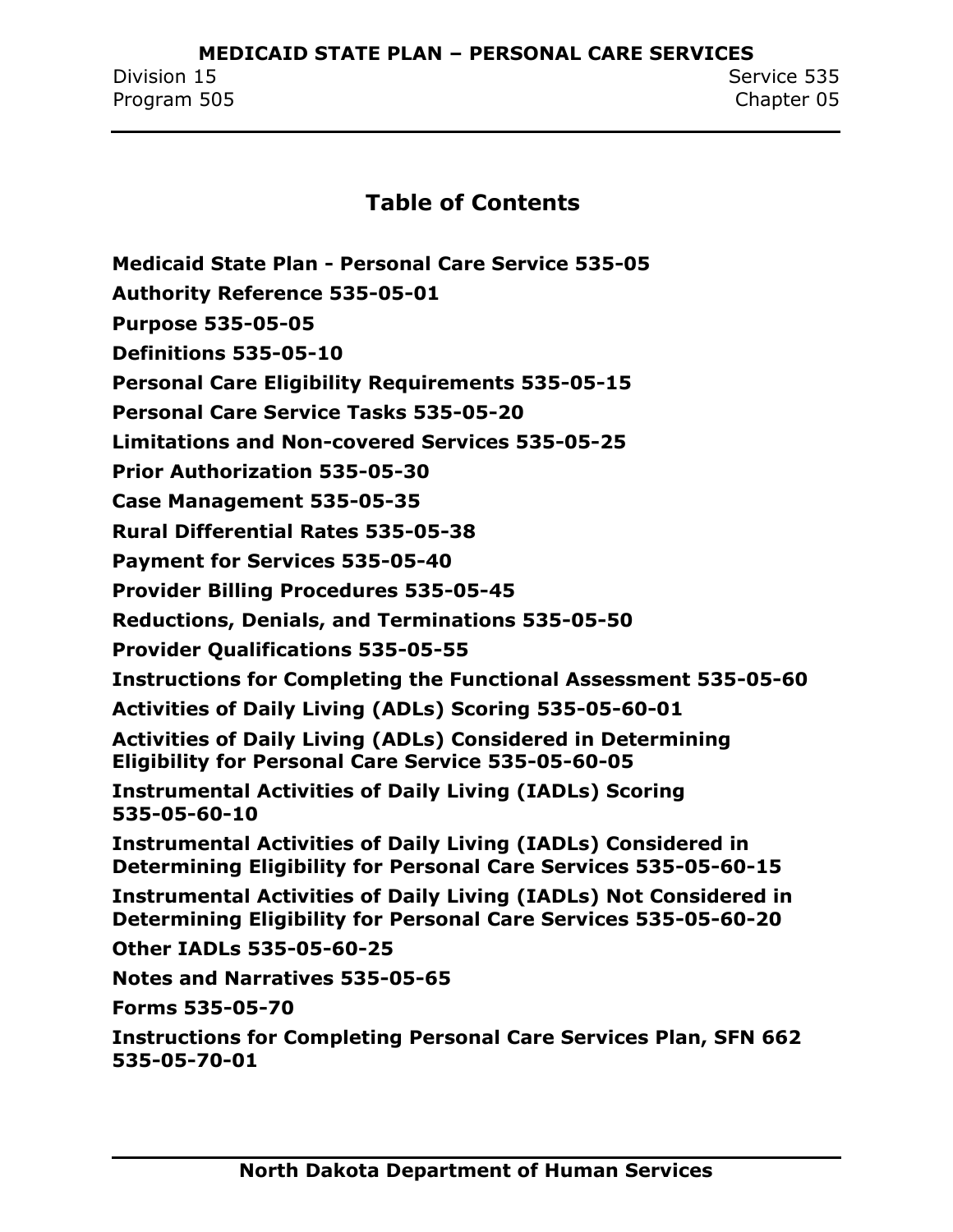#### **MEDICAID STATE PLAN – PERSONAL CARE SERVICES** Division 15 Service 535 Program 505 Chapter 05

**[Instructions for Completing the Authorization to Provide Personal](#page-60-0)  [Care Services, SFN 663 535-05-70-05](#page-60-0)**

**[Instructions for Completing HCBS Notice of Reduction, Denial or](#page-64-0)  [Termination, SFN 1647 535-05-70-10](#page-64-0)**

**HCBS [Case Closure/Transfer Notice or Request for HCBS NF](#page-67-0)  [Determination, SFN 474 535-05-70-13](#page-67-0)**

**[Application for Service, SFN 1047 535-05-70-15](#page-68-0)**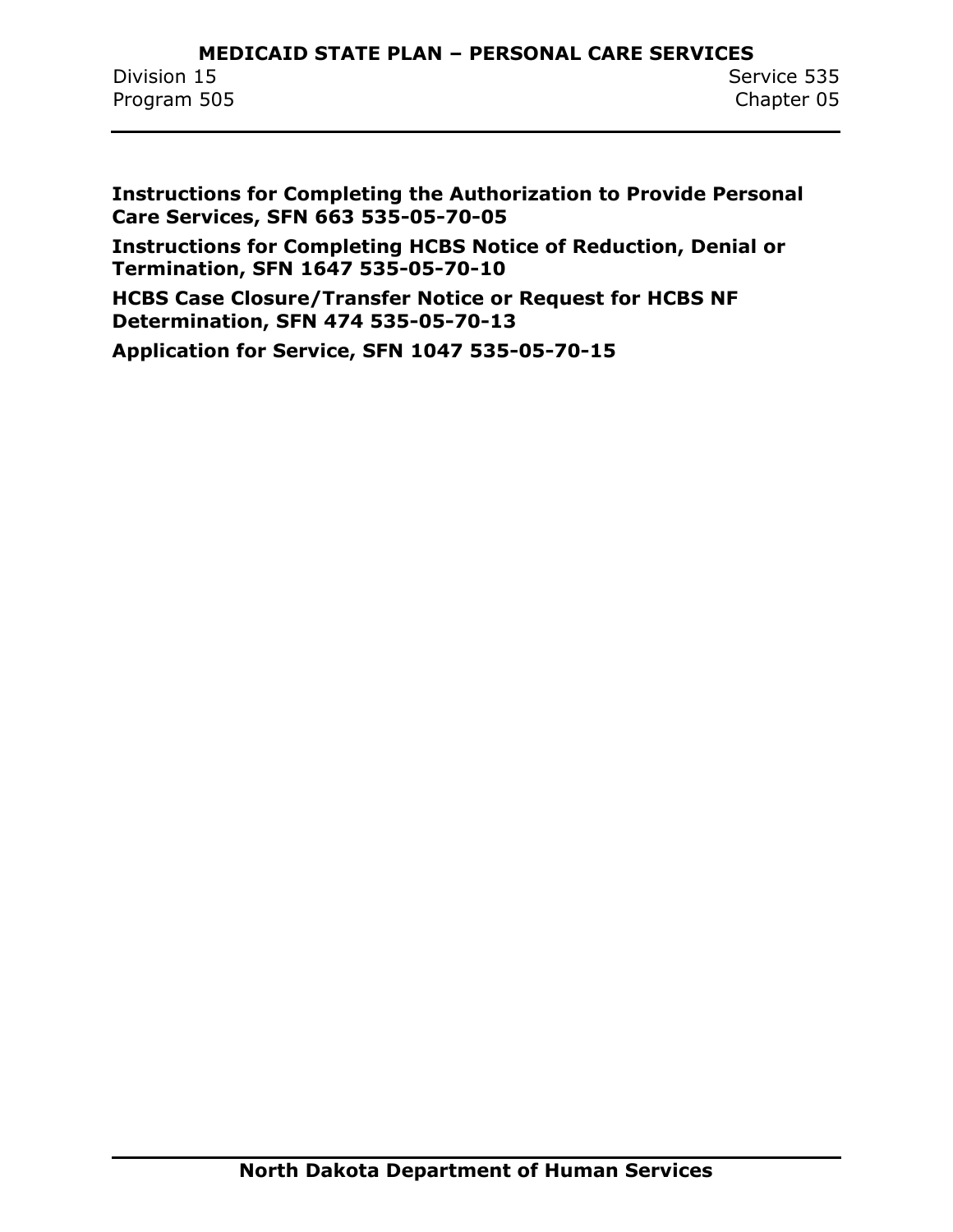## <span id="page-3-0"></span>**Medicaid State Plan - Personal Care Service 535-05**

### <span id="page-3-1"></span>**Authority Reference 535-05-01**

**(NEW 7/1/07 ML #3088)**

View Archives

- 1. Section 50-24.1-18, 50-24.1-18.1 (North Dakota Century Code)
- 2. Section **75-02-02** (North Dakota Administrative Code)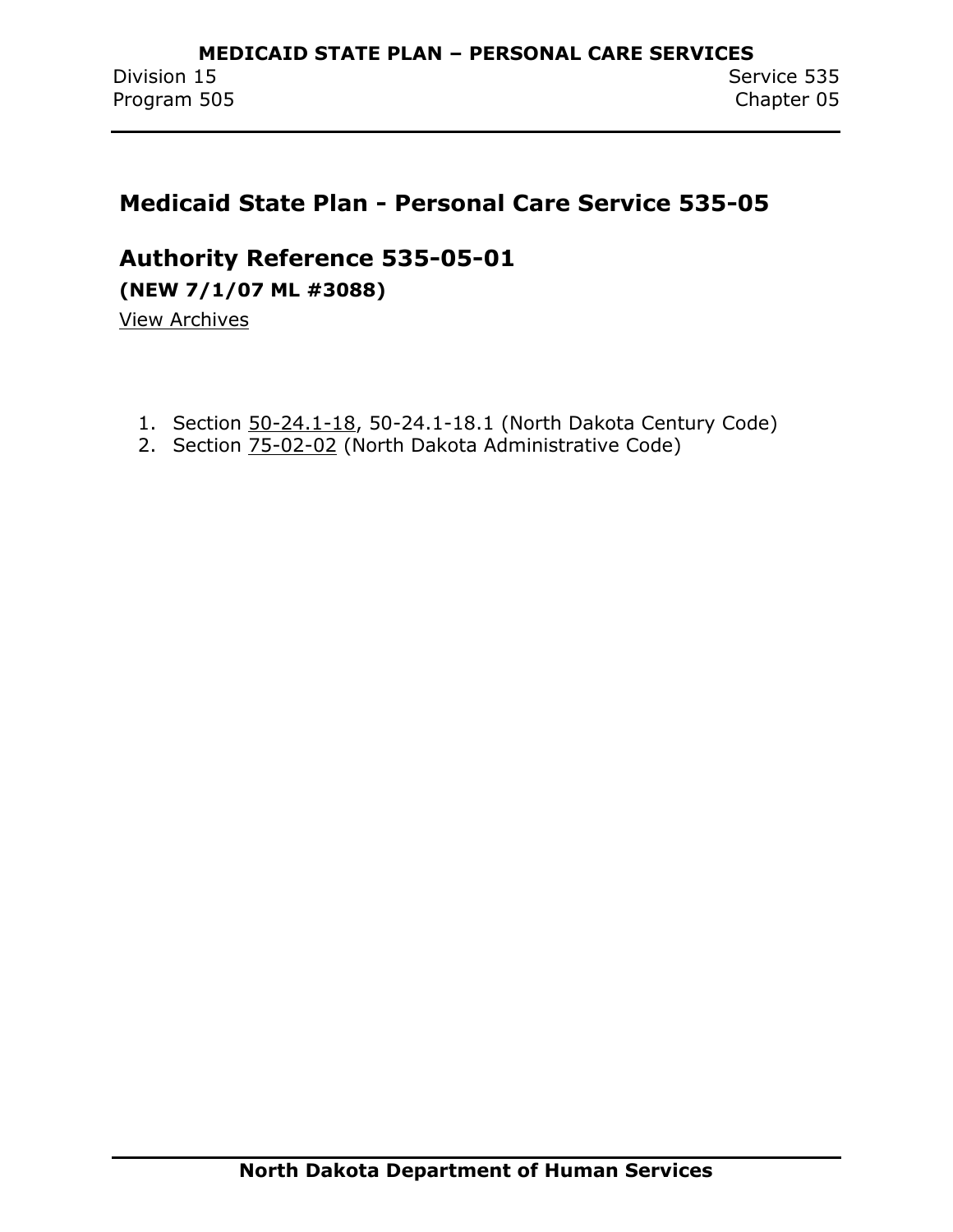## <span id="page-4-0"></span>**Purpose 535-05-05 (NEW 7/1/07 ML #3088)**

View Archives

Personal care services assist an individual with activities of daily living (ADLs) and instrumental activities of daily living (IADLs), so that the individual is able to live at home. Personal care services are provided so as to assist the eligible individual with as many activities of daily living and instrumental activities of daily living as needed and as permitted in order to maintain independence and self-reliance to the greatest degree possible. Personal care services are appropriate when service activities are essential either on an intermittent or ongoing basis and the need for personal care services is expected to continue for an extended period of time in excess of 30 days.

Personal care services must be the primary need of the individual and are not intended to bring about improvement of an acute medical condition nor are they primarily intended to provide homemaker services to the individual. Personal care services are not appropriate for individuals whose needs fall within normal stages of development.

The individual should direct the care provided, if and when possible, and should be involved in training and monitoring the personal care service provider as much as possible and when appropriate.

Personal care services are generally provided in an individual's residence, however, services may also be delivered in other settings, such as a place of employment, if providing personal care services assists the individual in remaining as independent as possible and avoiding institutionalization. Personal care services may not be provided to an individual who is in a hospital, nursing facility, intermediate care facility for the mentally retarded, or institution for mental disease.

The informal network, especially family members, should be explored as potential informal providers of care before formal care is provided under the provisions of this chapter. Care provided by the informal network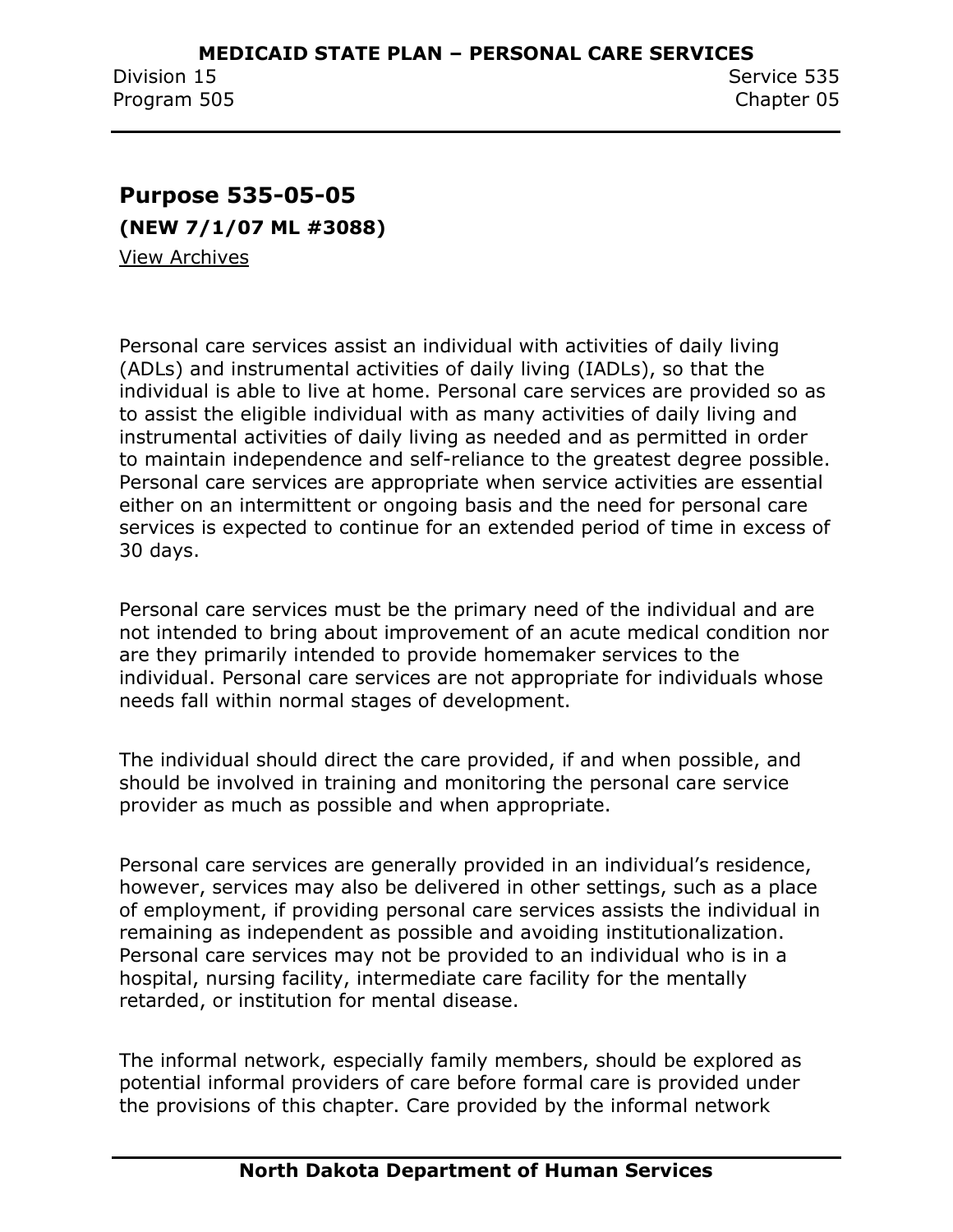should not be replaced by formal/paid care unless this is necessary for the individual to receive such care.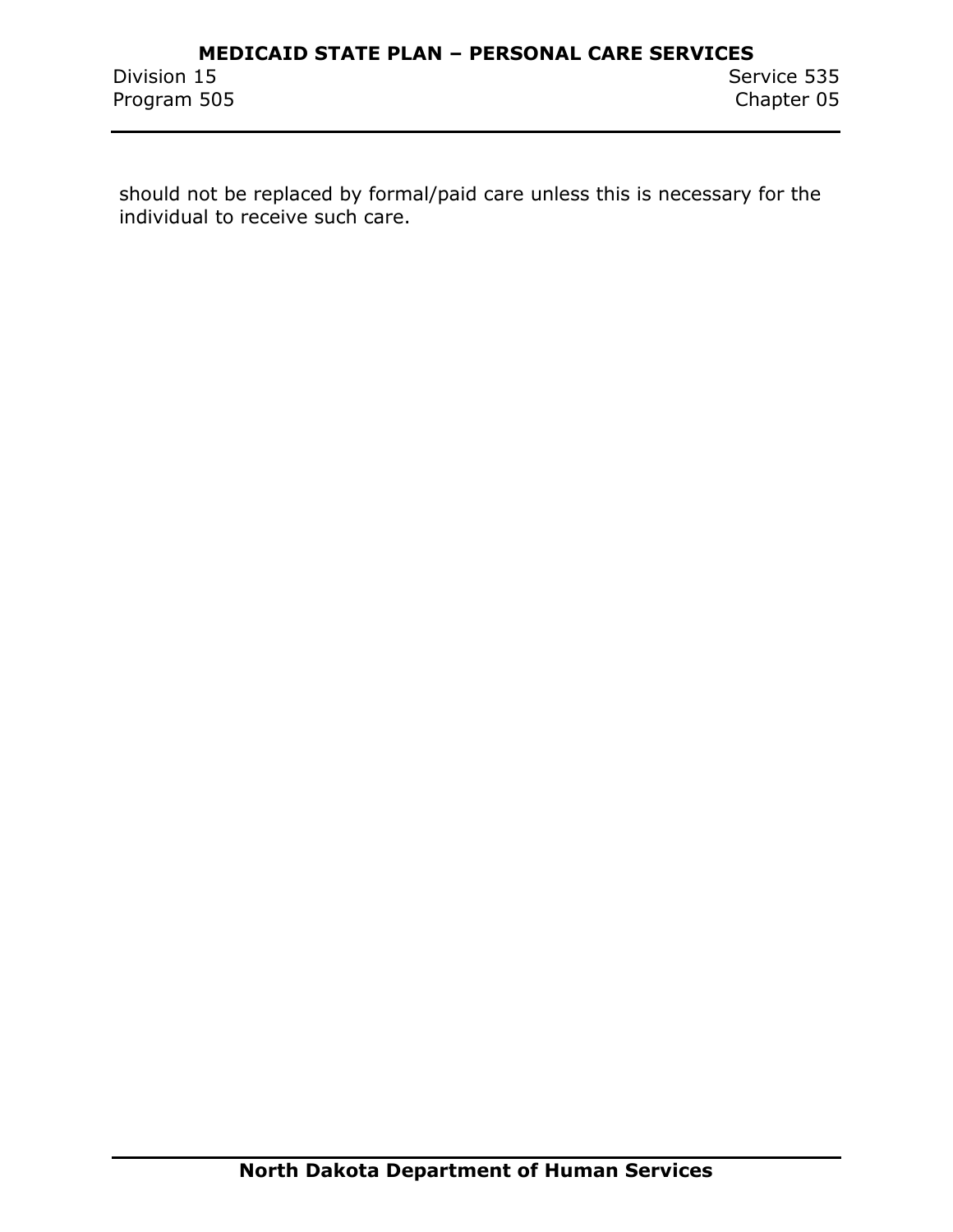## <span id="page-6-0"></span>**Definitions 535-05-10**

**(Revised 1/1/10 ML #3215)**

View Archives

- 1. "Activities of Daily Living (ADLs)" means physical activities routinely performed on a daily basis by an individual and generally includes bathing, dressing, eating, toileting, transferring, maintaining continence, and mobility.
- 2. "Authorizing agent" means a home and community based service case manager employed by a county social service board or a developmental disabilities employed by a regional human service center.
- 3. "Basic care assistance provider" means an entity that is licensed as a basic care facility; is not owned or administered by state government; does not specifically provide services for individuals with traumatic brain injury or Alzheimer's disease or related dementia; and is enrolled with the Department as such.
- 4. "Instrumental Activities of Daily Living (IADLs)" means complex life activities routinely performed by an individual such as housework, laundry, meal preparation, taking medications, shopping, outside mobility, management of money, personal hygiene, and use of telephone.
- 5. "Level A personal care services" means the level of care for an individual meeting the minimum eligibility criteria for personal care services.
- 6. "Level B personal care services" means the level of care for an individual meeting the nursing facility or ICF/MR level of care criteria in addition to the minimum eligibility criteria for personal care services.
- 7. "Level C personal care services" means the level of care for an individual meeting the nursing facility or ICF/MR level of care criteria in addition to having an impairment in 5 ADLS.
- 8. "Long term care need" means the need for the services available under the SPED Program, ExSPED Program, Medicaid Waiver Program, or the Medicaid State Plan Personal Care Option that is anticipated to exceed 30 days.
- 9. "Personal care service provider" means a qualified service provider or a basic care assistance provider.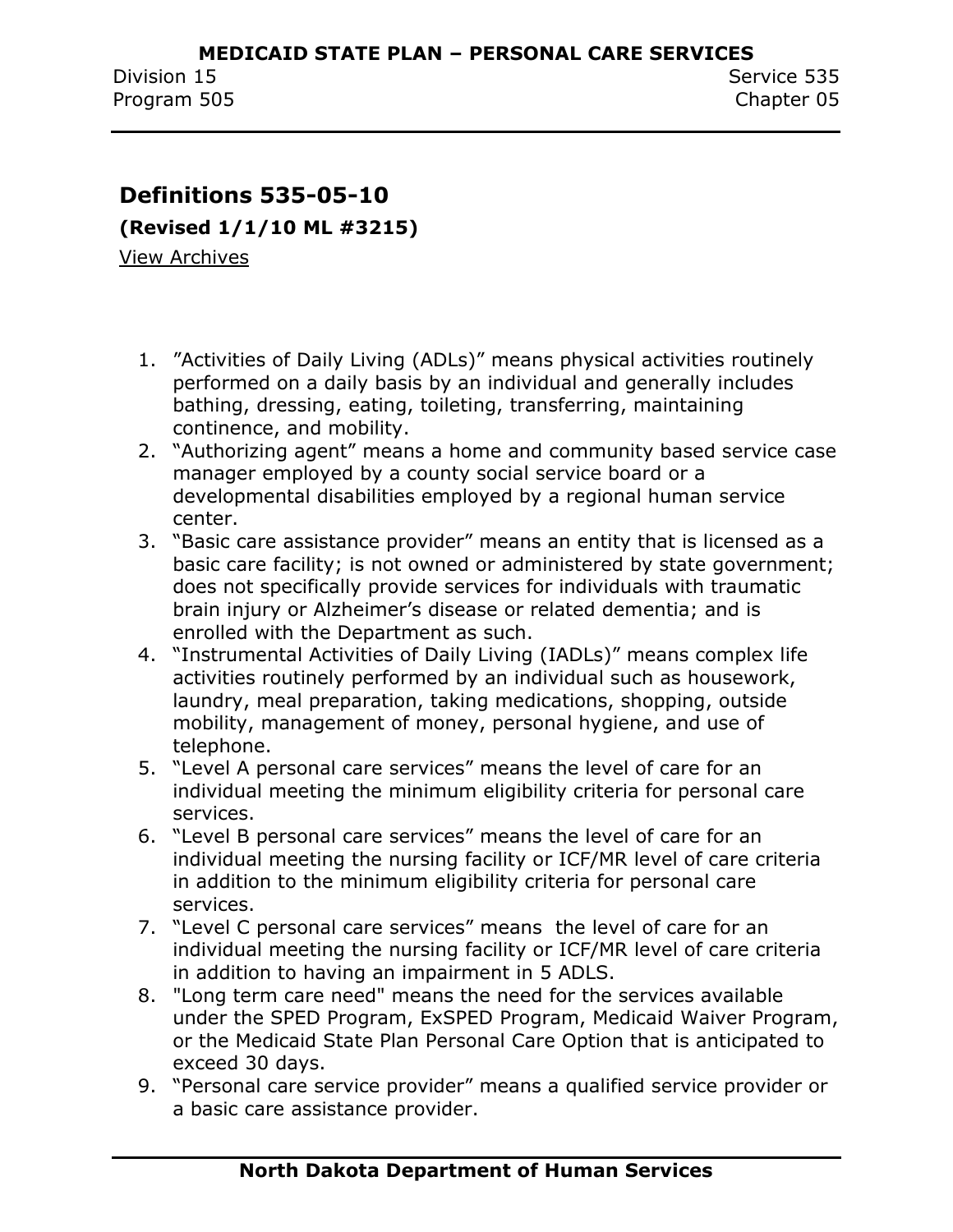- 10. "Personal care services" means services consisting of a range of human assistance, provided to an individual with disabilities or conditions, that will allow the individual to live as independently as possible while delaying or preventing the need for institutionalization. Assistance may be in the form of hands on assistance or cuing so that the individual can perform a task without direct assistance.
- 11. Qualified service provider" means a county social service board, agency, or independent contractor that agrees to meet standards for service and operations established by the North Dakota Department of Human Services pursuant to NDCC 50-06.2-02(6) and NDAC 75-03- 23.
- 12. "Unit" means either a 15-minute increment or a day.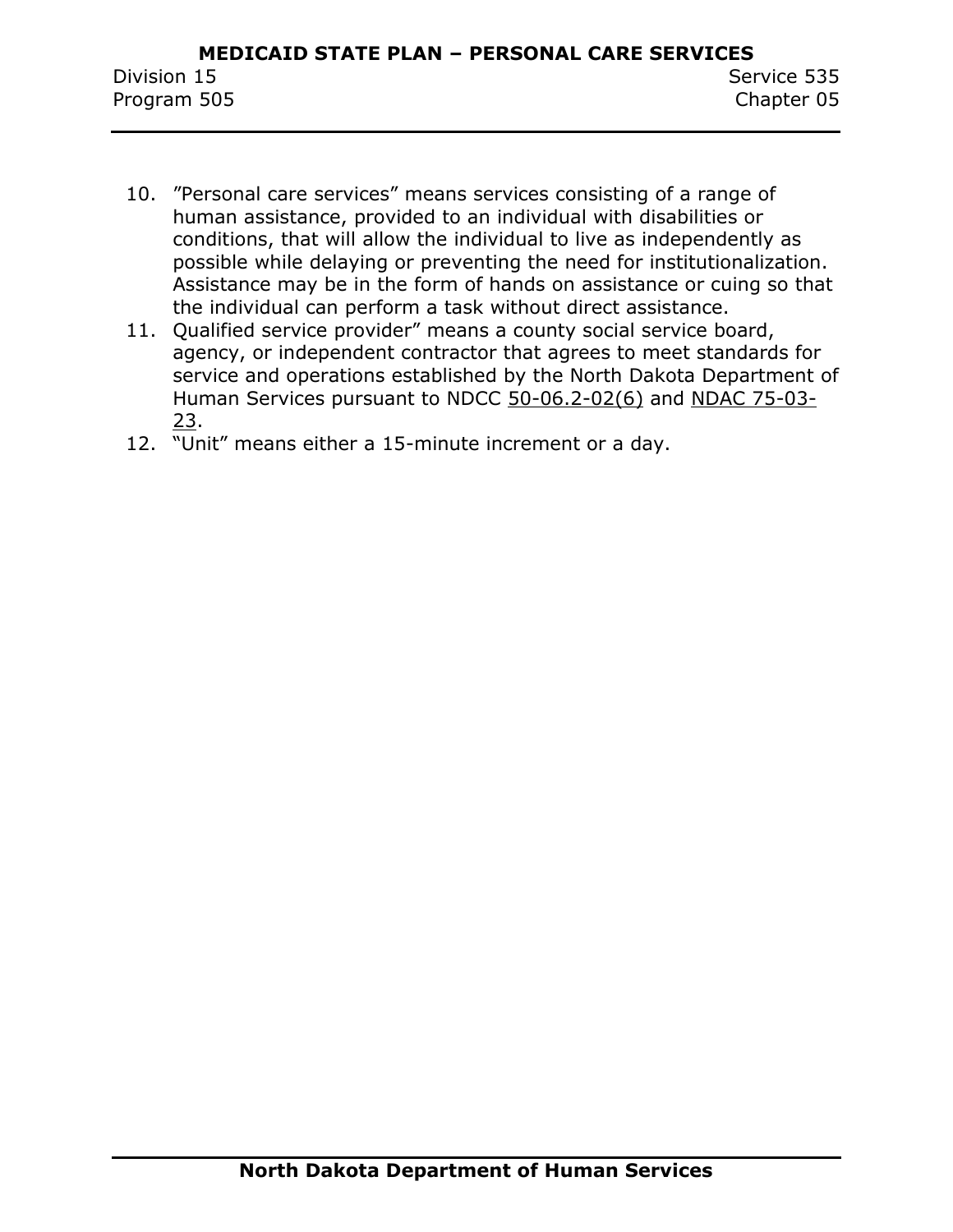## <span id="page-8-0"></span>**Personal Care Eligibility Requirements 535-05-15**

**(Revised 1/1/10 ML #3215)**

View Archives

To qualify for coverage of personal care services, an individual must have applied for and been found eligible for Medicaid benefits And

- 1. Eligibility criteria for **Level A (up to 480 units per month), Daily Rate care, or Basic Care** includes:
	- a. Be impaired in at least one of the following ADLS of:
		- i. Bathing
		- ii. Dressing
		- iii. Eating
		- iv. Toileting
		- v. Continence
		- vi. Transferring
		- vii. Inside Mobility

Or

- b. Be impaired in at least THREE of the following IADLs:
	- i. Meal Preparation
	- ii. Housework
	- iii. Laundry
	- iv. Taking medications

#### 2. Eligibility for **Level B (up to 960 units per month)** includes:

- a. Be impaired in at least one of the following ADLS of:
	- i. Bathing
	- ii. Dressing
	- iii. Eating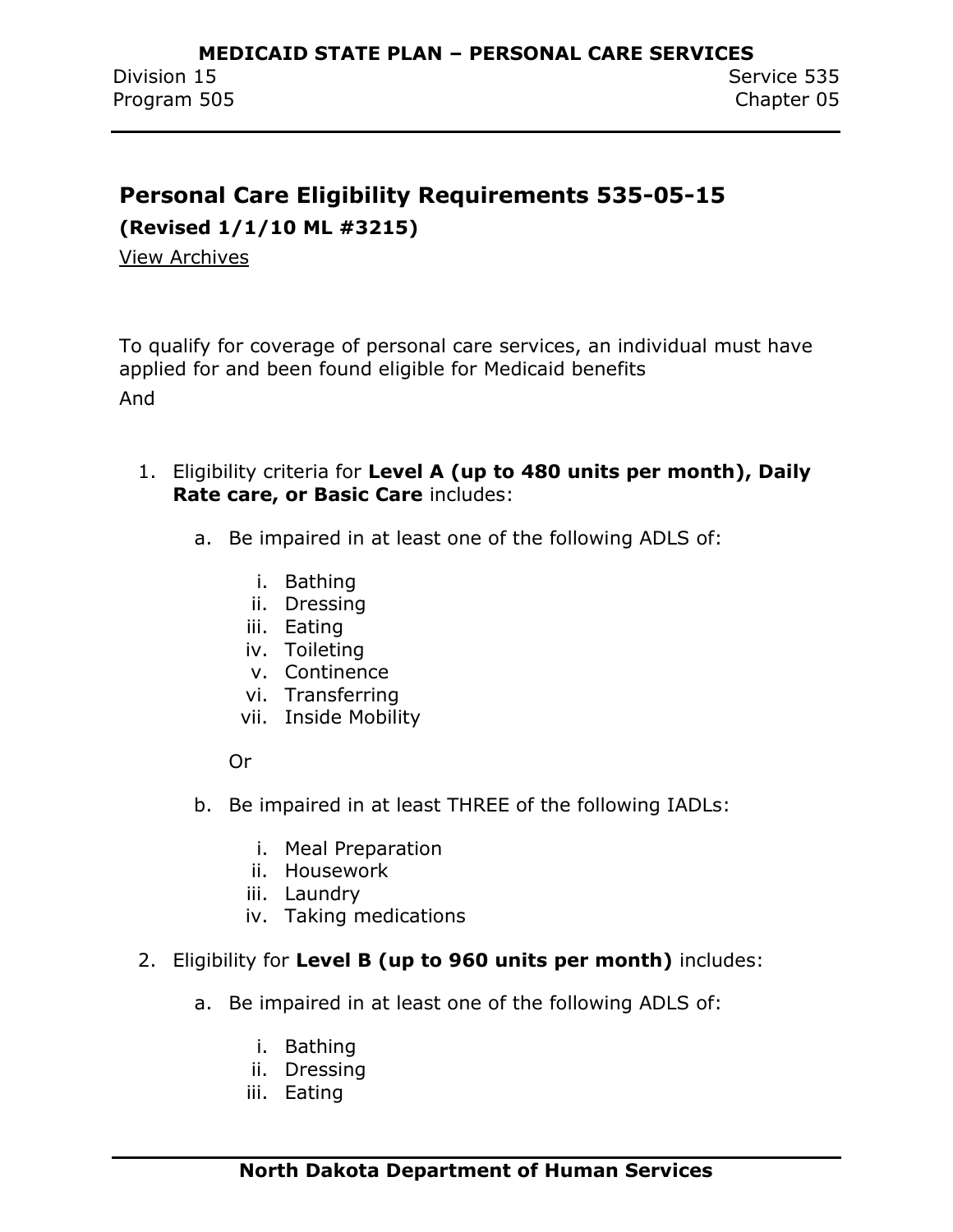- iv. Toileting
- v. Continence
- vi. Transferring
- vii. Inside Mobility

Or

- b. Be impaired in at least THREE of the following IADLs:
	- i. Meal Preparation
	- ii. Housework
	- iii. Laundry
	- iv. Taking medications

#### AND

- c. Meet the nursing facility level of care criteria set forth at NDAC 75-02-02-09 or meets ICF/MR level of care criteria.
- 3. Eligibility for Level C (up to 1200 units per month) includes:
	- a. Be impaired in at least five of the following ADLS of:
		- i. Bathing
		- ii. Dressing
		- iii. Eating
		- iv. Toileting
		- v. Continence
		- vi. Transferring
		- vii. Inside Mobility

AND

b. Meet the nursing facility level of care criteria set forth at NDAC 75-02-02-09 or meets ICF/MR level of care criteria.

AND

c. None of the 300 hours (1200 units) approved for personal care services can be allocated to the tasks of laundry, shopping, or housekeeping.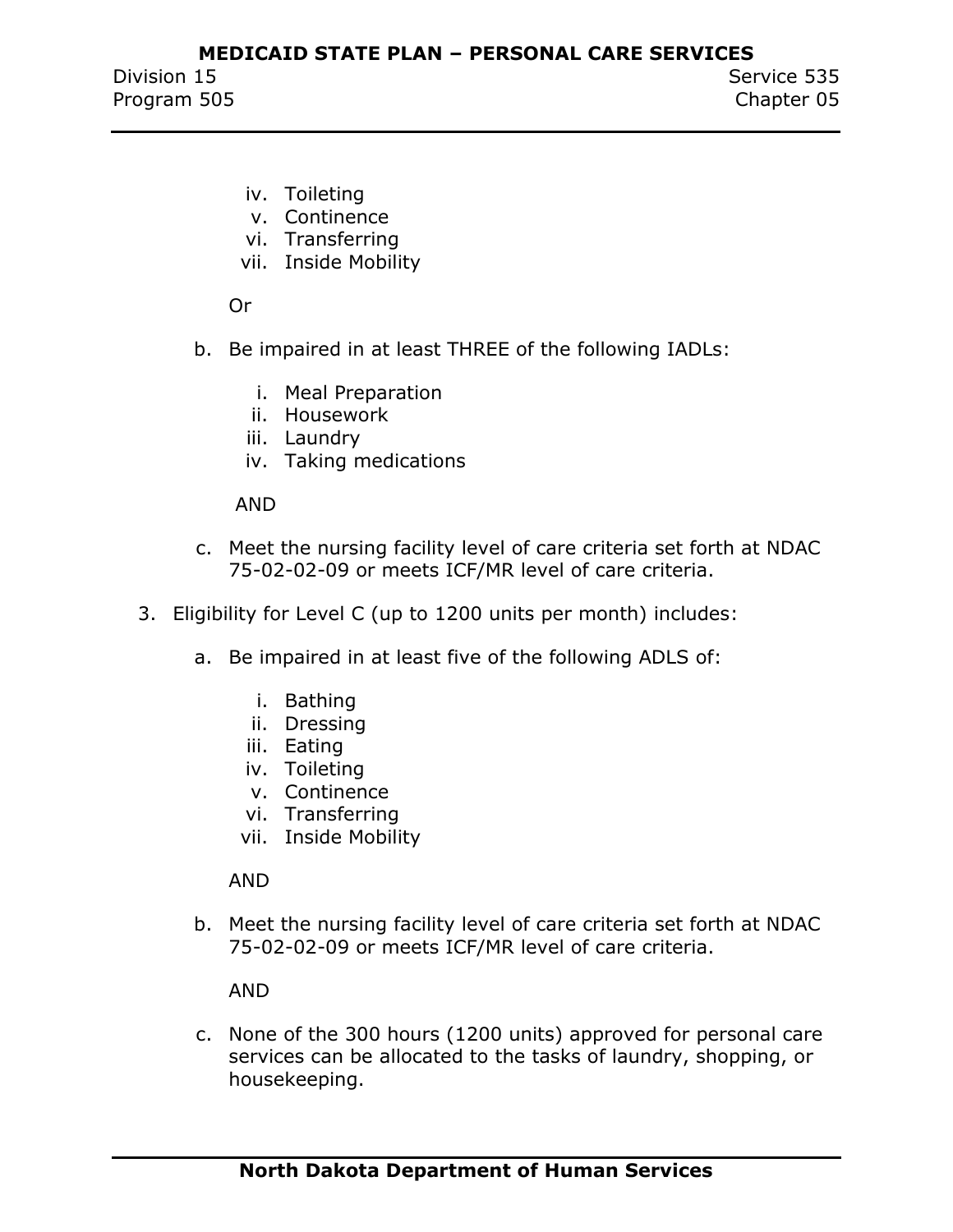#### AND

d. Have written prior approval for this service from a HCBS Program Administrator, Medical Services Division, Department of Human Services. The approval must be updated every three months.

After completing a comprehensive needs assessment the individual's case manager shall complete Section II of Personal Care Services Plan, SFN 662, to determine if the individual qualifies for personal care services. Section II allows the case manager to determine the level of impairment an individual is experiencing based on specific medical, emotional and cognitive status. An individual must be impaired (have a score of at least 2) for any 1 ADL, or impaired (a score of at least 1) in 3 of the 4 IADLs. See the Instructions for Completing the Functional Assessment on scoring ADLs and IADLs.

The assessment measures the degree to which an individual can perform various tasks that are essential to independent living. Information on each of the ADLs or IADLs can be collected by observation, by direct questioning of the individual, or by interview with a significant other. The case manager shall maintain documentation supporting the level of impairment and shall include the following information if applicable:

- 1. Reason for inability to complete the activity or task
- 2. Kind of aid the individual uses (e.g., a grab bar or stool for bathing)
- 3. Kind of help the individual requires (e.g., preparing the bath, washing back and feet, complete bed bath) and the frequency of the need to have the help (e.g. units of services needed)
- 4. Who provides the help
- 5. Reasons for inability of a spouse or parent of a minor child to perform the activity or task for the individual
- 6. The individual's health, safety and welfare needs that need to be addressed
- 7. Document the anticipated outcome as a result of service provision
- 8. Other pertinent information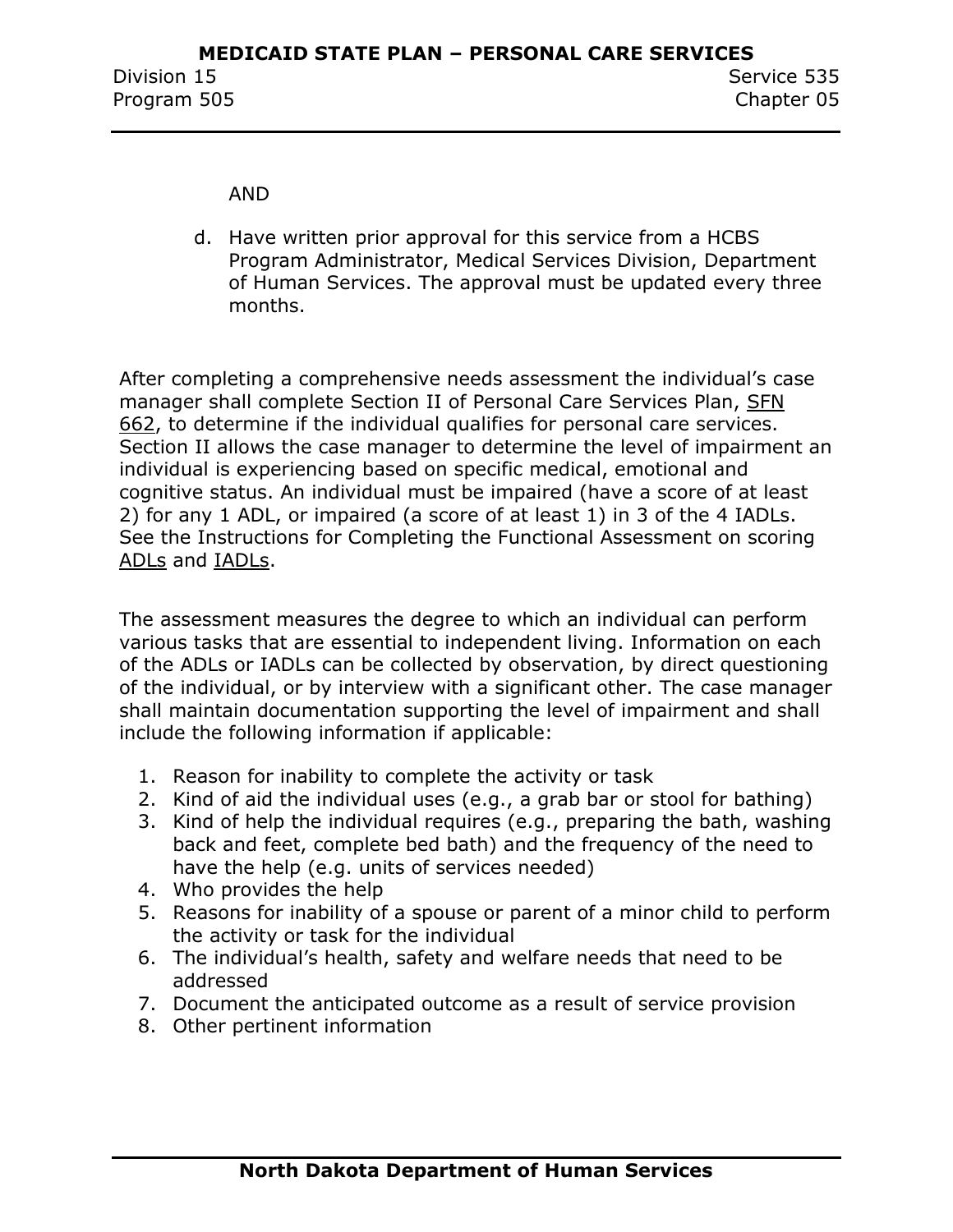A comprehensive assessment must be completed initially before any personal care services can be authorized and annually thereafter. A review of the individual's needs must be completed every six months or when there is a significant change in the individual's needs.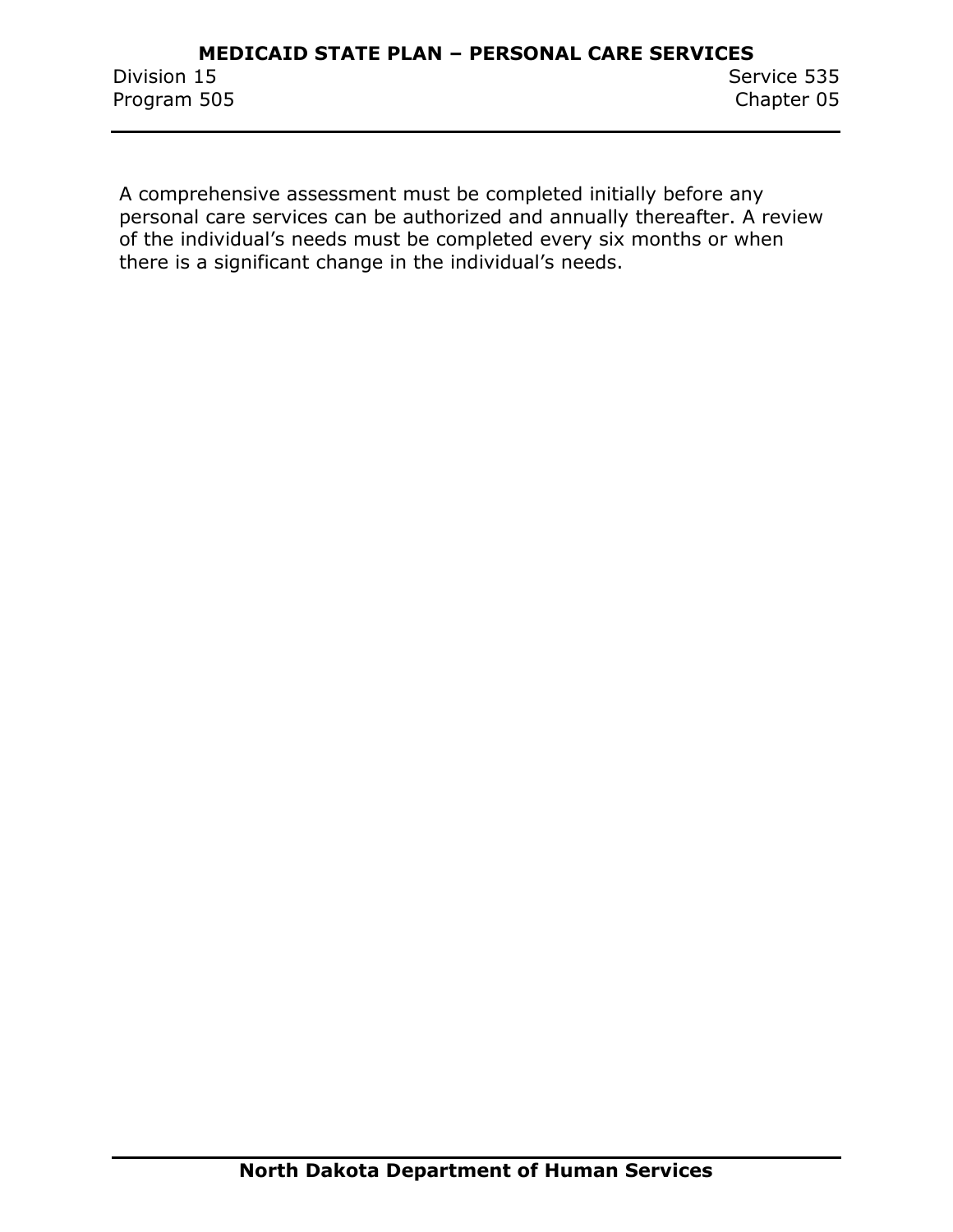## <span id="page-12-0"></span>**Personal Care Service Tasks 535-05-20**

**(NEW 7/1/07 ML #3088)**

View Archives

An individual who is eligible for personal care service may receive assistance with the tasks identified in this section when supported by a documented need identified through a needs assessment and authorized by a case manager. Reasons for the need to receive personal care services because of an inability of a spouse or parent of a minor child to perform the service must be documented in the needs assessment and the personal care services must be authorized by a case manager.

The following activities and tasks, as defined on SFN 663, may be authorized to be performed by a personal care service provider:

- 1. Bathing
- 2. Dressing/Undressing
- 3. Feeding
- 4. Toileting
- 5. Continence/Incontinence Care
- 6. Transferring, Turning, Positioning
- 7. Mobility
- 8. Meal Preparation
- 9. Housework
- 10. Laundry
- 11. Shopping
- 12. Medication Assistance
- 13. Eye Care
- 14. Nail Care
- 15. Skin Care
- 16. Hair Care
- 17. Teeth, Mouth, Denture Care
- 18. Money Management
- 19. Communication
- 20. Exercises
- 21. Indwelling Bladder Catheter Care
- 22. Medical gases assistance
- 23. Suppository assistance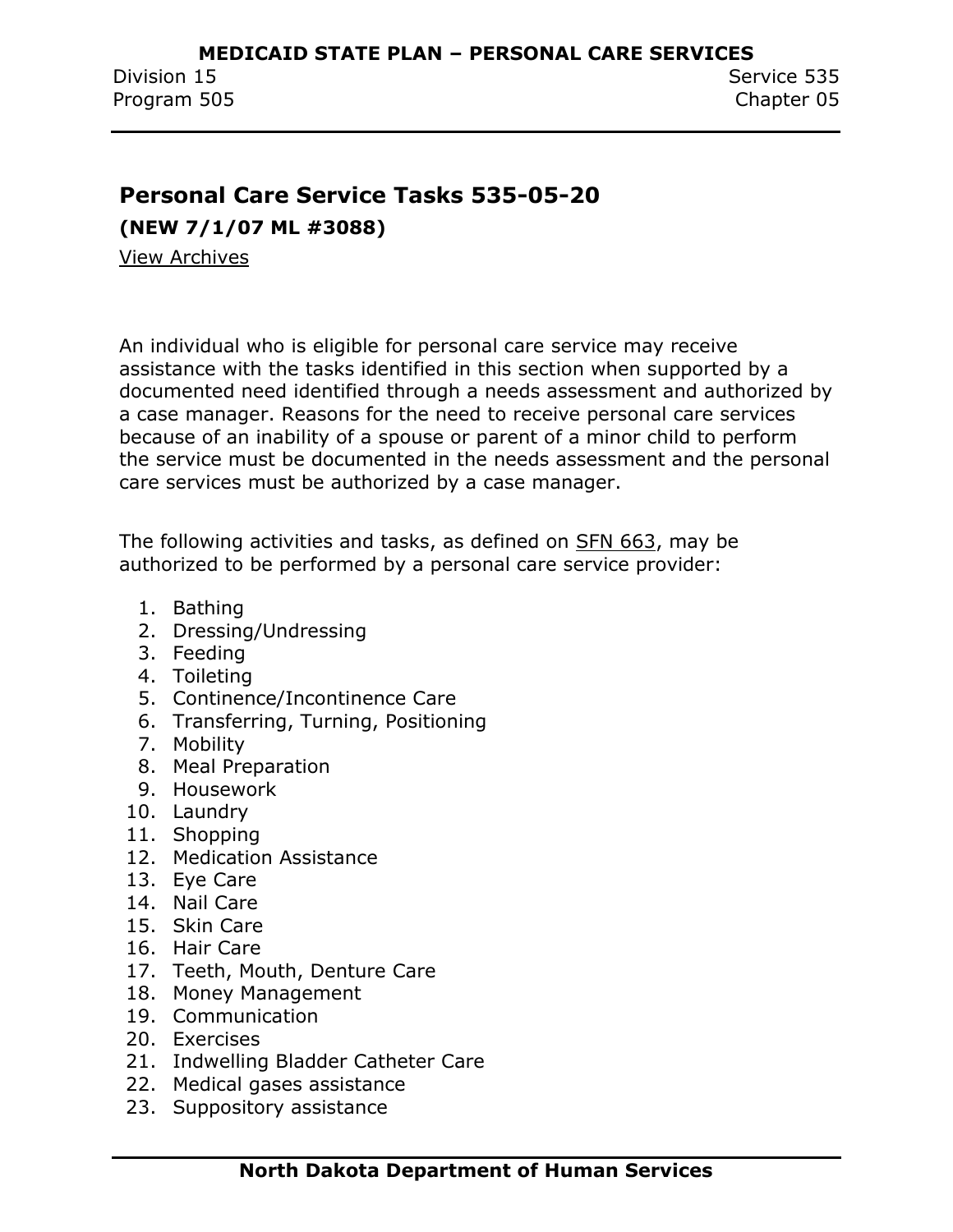- 24. Temperature, Blood Pressure, Pulse, Respiration Rate
- 25. Prosthesis/Orthotics assistance
- 26. Hoyer Lift/Mechanized Bath Chairs assistance
- 27. Ted Socks assistance
- 28. Ostomy Care
- 29. Postural/Bronchial Drainage
- 30. Jobst Stockings assistance
- 31. Ric Bed Care (Speciality Bed)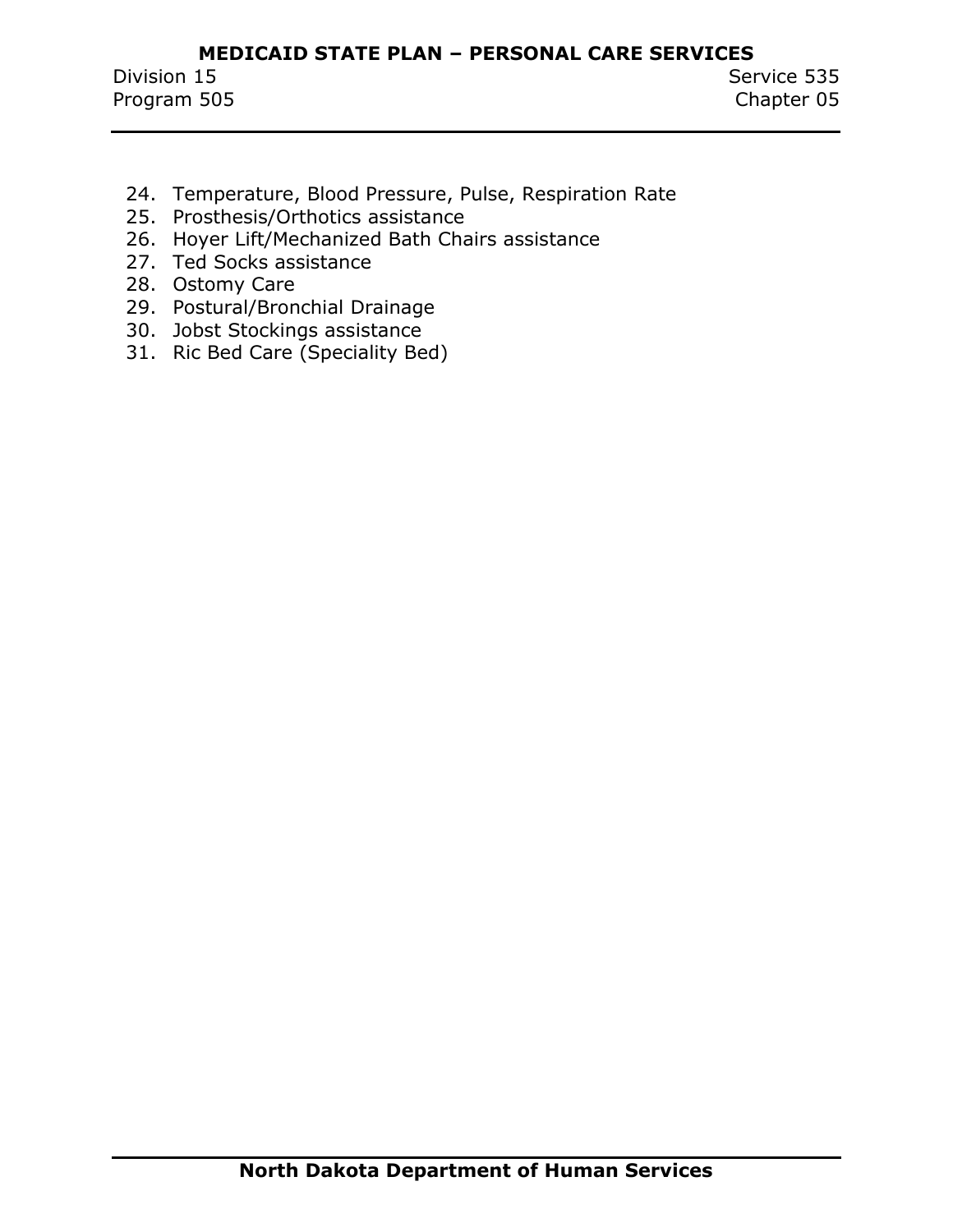## <span id="page-14-0"></span>**Limitations and Non-covered Services 535-05-25**

**(Revised 1/1/10 ML #3215)**

View Archives

- 1. Personal care services may not include skilled services performed by persons with professional training.
- 2. An individual receiving personal care services may not be an inpatient or resident of a hospital, a nursing facility, an intermediate care facility for the mentally retarded, or an institution for mental disease.
- 3. Personal care services may not include home delivered meals; services performed primarily as housekeeping tasks; transportation; social activities; or services or tasks not directly related to the needs of the individual such as doing laundry for family members, cleaning of areas not occupied by the individual, or shopping for items not used by the individual.
- 4. Laundry, shopping, and housework tasks when provided must be incidental to the provision of other personal care tasks and cannot exceed 30% of the total time authorized for the provision of all personal care tasks.
- 5. Services provided by a spouse, parent of a minor child, or legal guardian are not covered.
- 6. Care needs of the individual that are outside the scope of personal care services are not covered.
- 7. Services provided in excess of the services or hours authorized by the case manager in the individual's approved service plan are not covered.
- 8. Authorized personal care services may not exceed 120 hours (480 units) per month for Level A Personal Care Services or 240 hours (960 units) per month for Level B Personal Care Services, and 300 hours (1200 units) per month for Level C Personal Care Services.
- 9. Personal care services may only be provided when the needs of the eligible individual exceed the abilities of a spouse or parent(s) of a minor child to provide such services. Personal care services may not be substituted when a spouse or parent(s) of a minor child refuses or chooses not to perform the service. Personal care services may be provided during periods when a spouse or parent(s) of a minor child is gainfully employed if such services cannot be delayed until the spouse or parent(s) is able to perform them.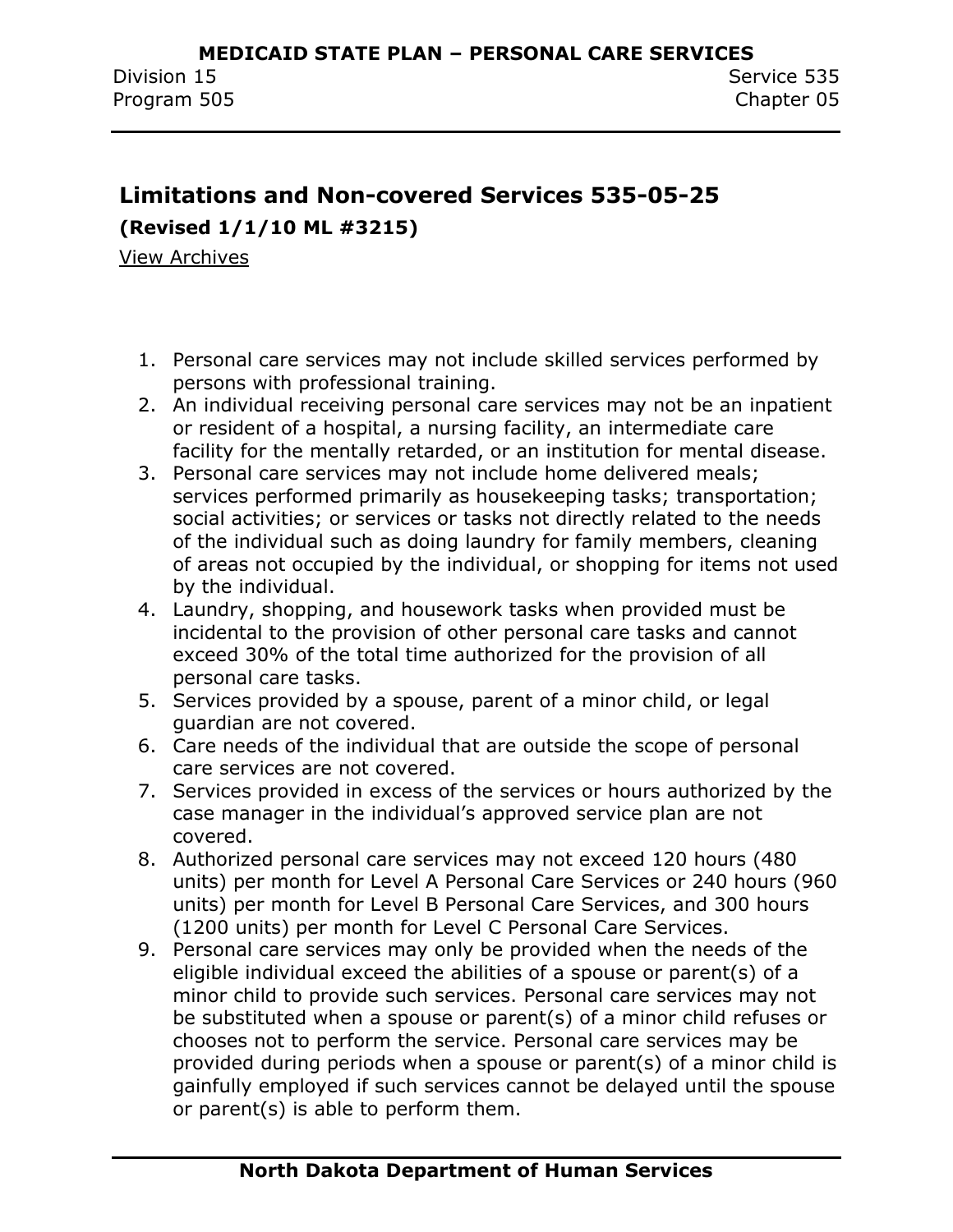- 10. Personal care services may not be provided for tasks that are otherwise age appropriate or generally needed by an individual within the normal stages of development.
- 11. The combination of personal care services and hospice service requires prior approval from the Department.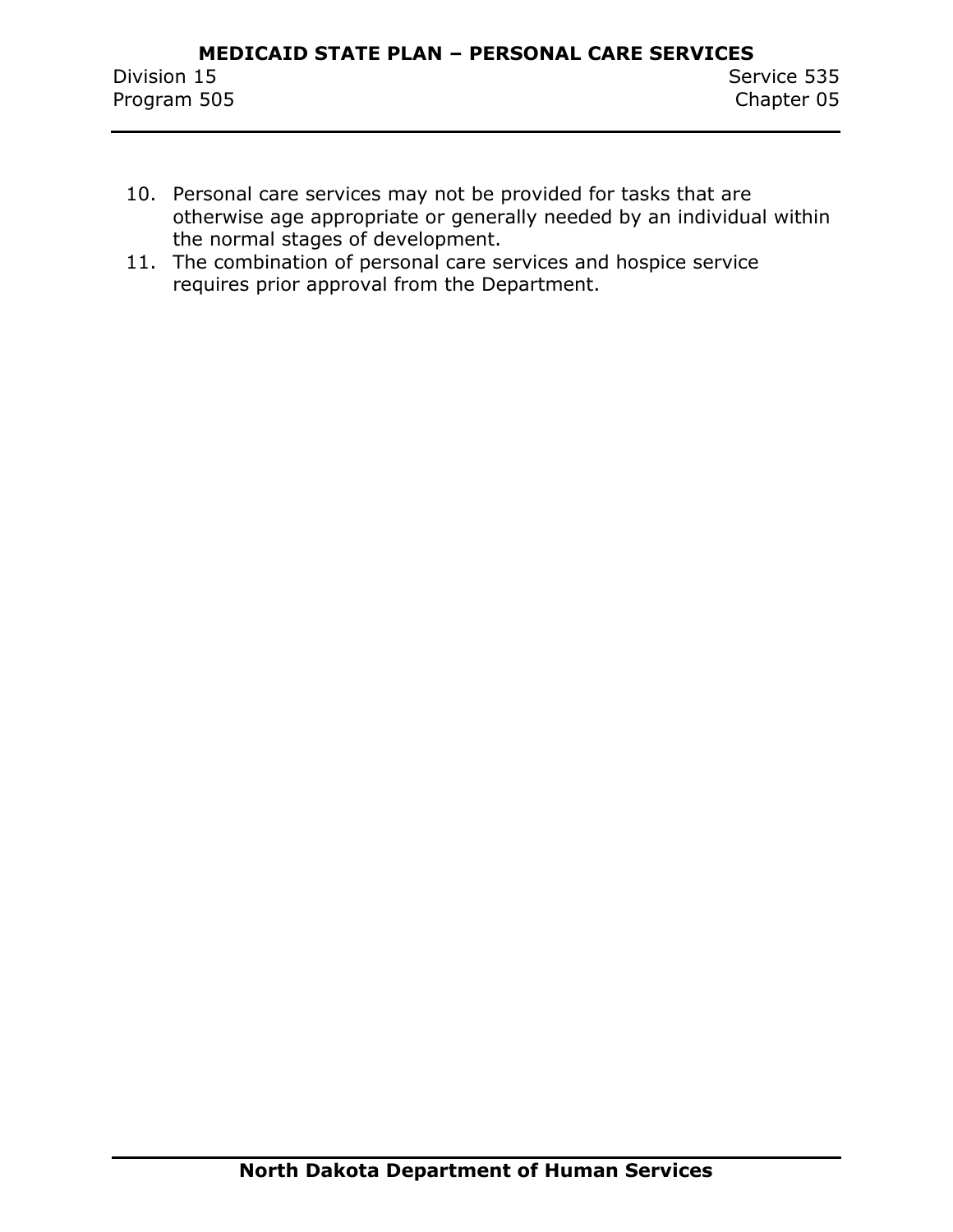### <span id="page-16-0"></span>**Prior Authorization 535-05-30**

**(NEW 3/1/08 ML #3134)**

View Archives

Prior authorization by a case manager is required for all personal care tasks provided to an individual who meets the qualifying criteria for personal care services. The case manager must complete Personal Care Services Plan SFN 662 (PCSP) authorizing the services and hours that may be provided per month. Services and hours may be authorized for a period not to exceed 6 months.

The case manager must submit SFN 662 and supporting SFN 663(s) to either Medical Services or the Developmental Disabilities Division within three (3) working days of the date of completion of an assessment. Payment for personal care services may not be made without a prior authorization. With the exception of the authorization of Personal Care Services to be provided in a basic care facility, Personal Care Services may not be authorized prior to the date of the assessment. Authorization of Personal Care Services in a basic care facility may be authorized or up to 10 working days prior to the date of the assessment.

In addition, prior authorization from a State HCBS or DD Program Administrator is required to authorize units for meal prep, laundry, shopping, and housekeeping when performed by a live in provider or for a client who lives with other capable persons. Authorizations must be renewed annually.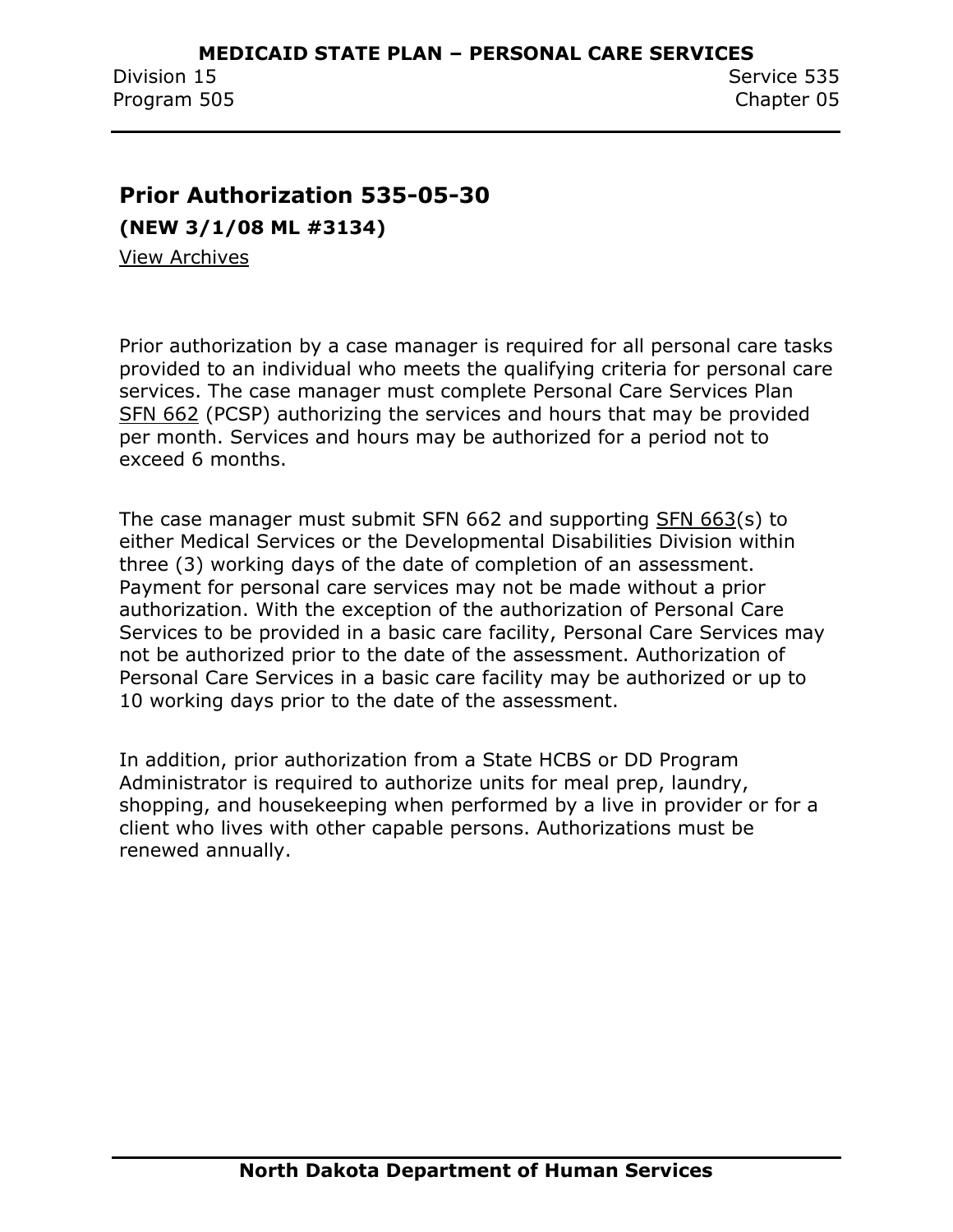### <span id="page-17-0"></span>**Case Management 535-05-35**

**(Revised 5/1/2015 ML #3444)**

View Archives

Case management for an individual applying for or receiving personal care services shall be the responsibility of a county social service board HCBS case manager except when the individual is also receiving a service(s) through the developmental disabilities division. Case management for personal care services for an individual receiving a service(s) through the DD division shall be the responsibility of a DD case manager. If the individual is not receiving service(s) through the DD Waiver, they have the right to choose the provider of case management services.

The case manager is responsible for assessing an individual's needs for personal care services, developing a comprehensive care plan that includes identification of tasks and times required to perform tasks, assisting the individual with obtaining a personal care service provider, monitoring and reassessing needs on a periodic basis, and terminating services when appropriate.

Decisions regarding personal care services for an incapacitated client are health care decisions that may be made pursuant to North Dakota Century Code section 23-12-13.

The applicant or guardian of the applicant shall provide information sufficient to establish eligibility for benefits, including a social security number, proof of age, identity, residence, blindness, disability, functional limitation, financial eligibility, and such other information as may be required by this chapter for each month for which benefits are sought.

The case manager must schedule an appointment for an initial assessment no later than 5 working days after receiving a request for personal care services and must complete an initial comprehensive assessment no later than 10 working days after receiving a request for personal care services. All contacts with an individual must be documented in the case file.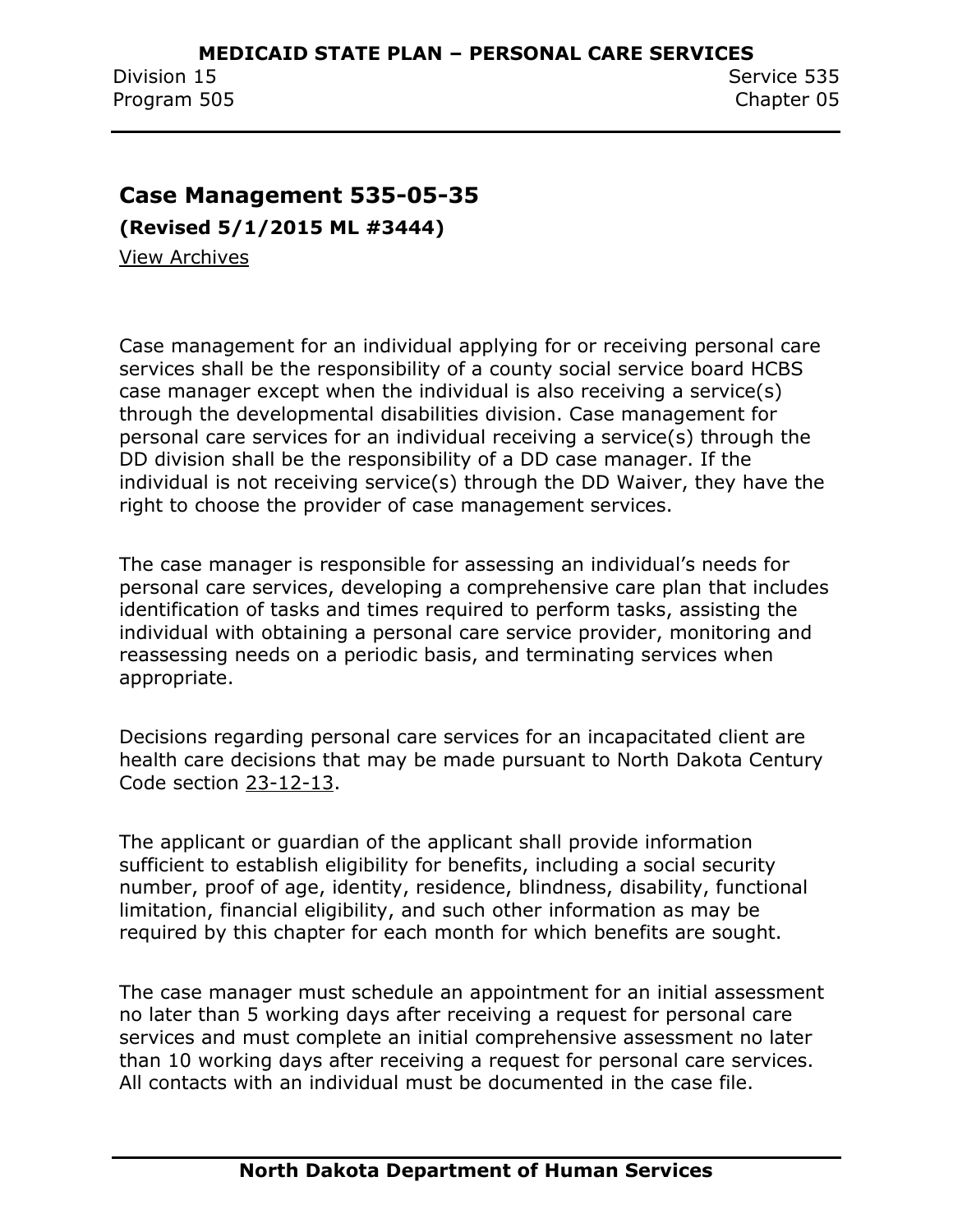An application for services must include a complete functional assessment that was conducted with the individual in the home where the individual resides by an HCBS Case Manager. A comprehensive assessment must be completed initially and annually thereafter for the individual or if there has been a significant change in personal care needs. The comprehensive assessment must include information on the individual's physical health, cognitive and emotional functioning, ability to perform activities of daily living or instrumental activities of daily living, informal supports, need for 24 hour supervision, social participation, physical environment, financial resources, and any other pertinent information about the individual or his/her environment.

Individuals must actively participate in the functional assessment to the best of their ability. Case Managers must document in the client narrative if there is a medical reason why the client cannot participate in the assessment or answer questions directly. If a third party (including family) reports that the client cannot participate in the assessment but the case manager questions if this information is accurate you may request medical documentation to confirm that the client is not capable of participating before you can establish eligibility. It is the responsibility of the client to provide all information necessary to establish eligibility per NDAC 75-03- 23-15. Proof of blindness, disability and functional limitation may include but is not limited to complying with all requests for medical records or an evaluation from PT, OT, Speech, neuro-psych evaluation etc. that would assist the case manager in completing a determination for HCBS services.

After completing the comprehensive assessment, the case manager and individual work together to develop a plan for the individual's care based on the individual's needs, situations, and problems identified in the assessment. The individual and case manager work together to develop a comprehensive plan of care that is recorded in the individual's case file, authorized on the Authorization to Provide Personal Care Services SFN 663, and summarized on the Personal Care Services Plan SFN 662. The plan must include:

1. All problems identified, including those that will not be addressed through the provision of personal care services.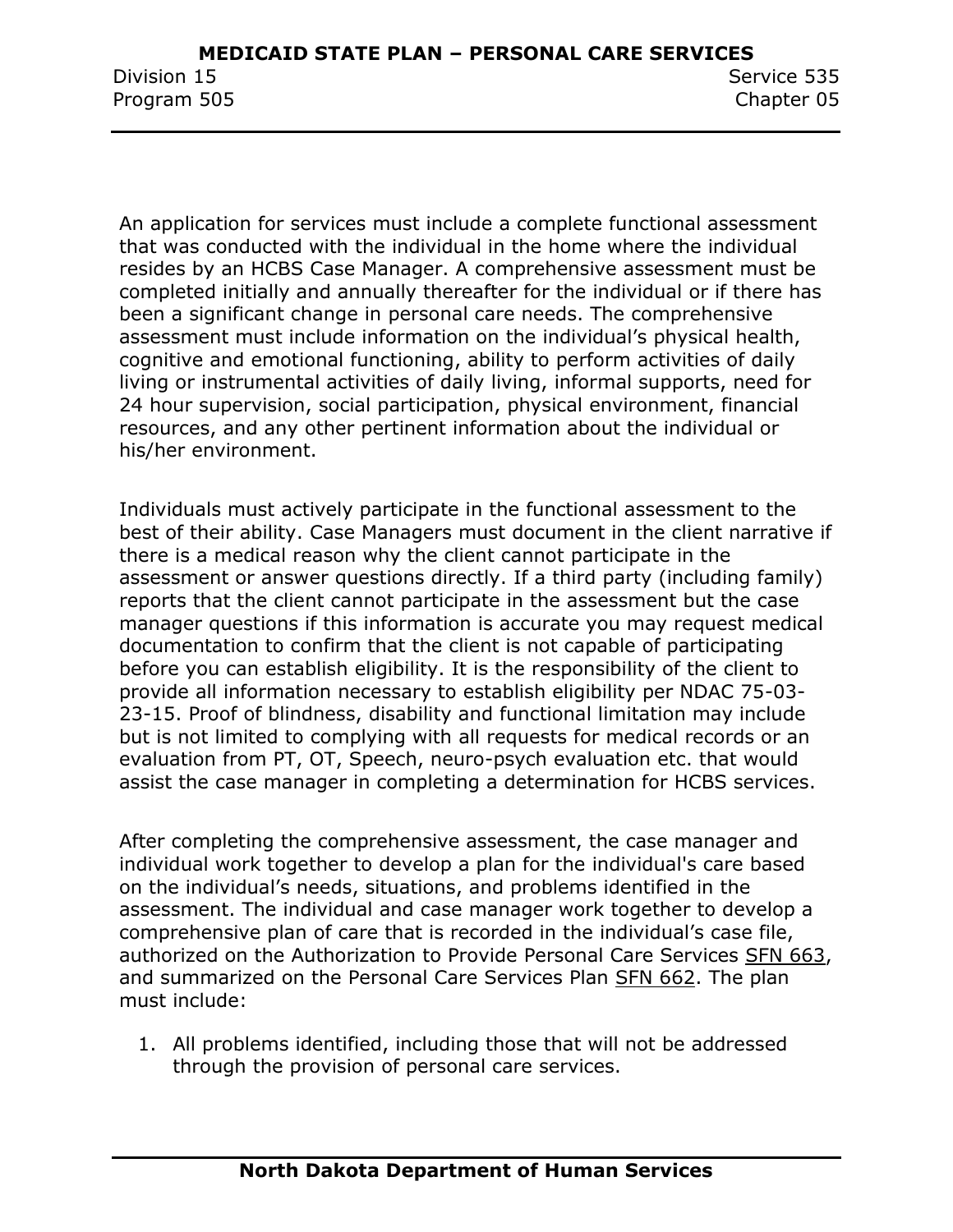- 2. Desired outcome(s) for each problem must be documented in the comprehensive assessment for which units of personal care services have been authorized.
- 3. The type(s) of help needed to achieve each desired outcome.
- 4. Services and providers that can supply the need for help.
- 5. Provider(s) the individual selects.
- 6. The amount of personal care service to be provided and the specific time-period.
- 7. Documentation of the medical necessity to monitor vital signs and identify who is to be notified of an individual's vital signs readings.

The case manager shall identify personal care service providers available to provide the service required by the individual and provide the following information to the individual:

- 1. Name, address and telephone number of available personal care service providers.
- 2. Identify whether a provider is an agency or individual QSP or a basic care assistance provider.
- 3. Any limitations applicable to the available providers.
- 4. If applicable, any global or individual specific endorsements for specialized cares that available providers are qualified to perform.

The individual must select the personal care service provider(s) they want to deliver the service to meet their care needs. The case manager must then complete an Authorization to Provide Personal Care Services, SFN 663, for each provider selected and finalize the Personal Care Services Plan, SFN 662.

The case manager must monitor and document that the individual is receiving the personal care services authorized on SFN 663. The case manager must review the quality and quantity of services provided. A reassessment of the individual's needs and care plan must be completed at a minimum of six-month intervals. The case manager shall visit with an individual in his/her place of residence every six months and review and update the assessment and the individual's care plan as necessary.

The case manager is responsible for following Department established protocols when abuse, neglect or exploitation of an individual is suspected.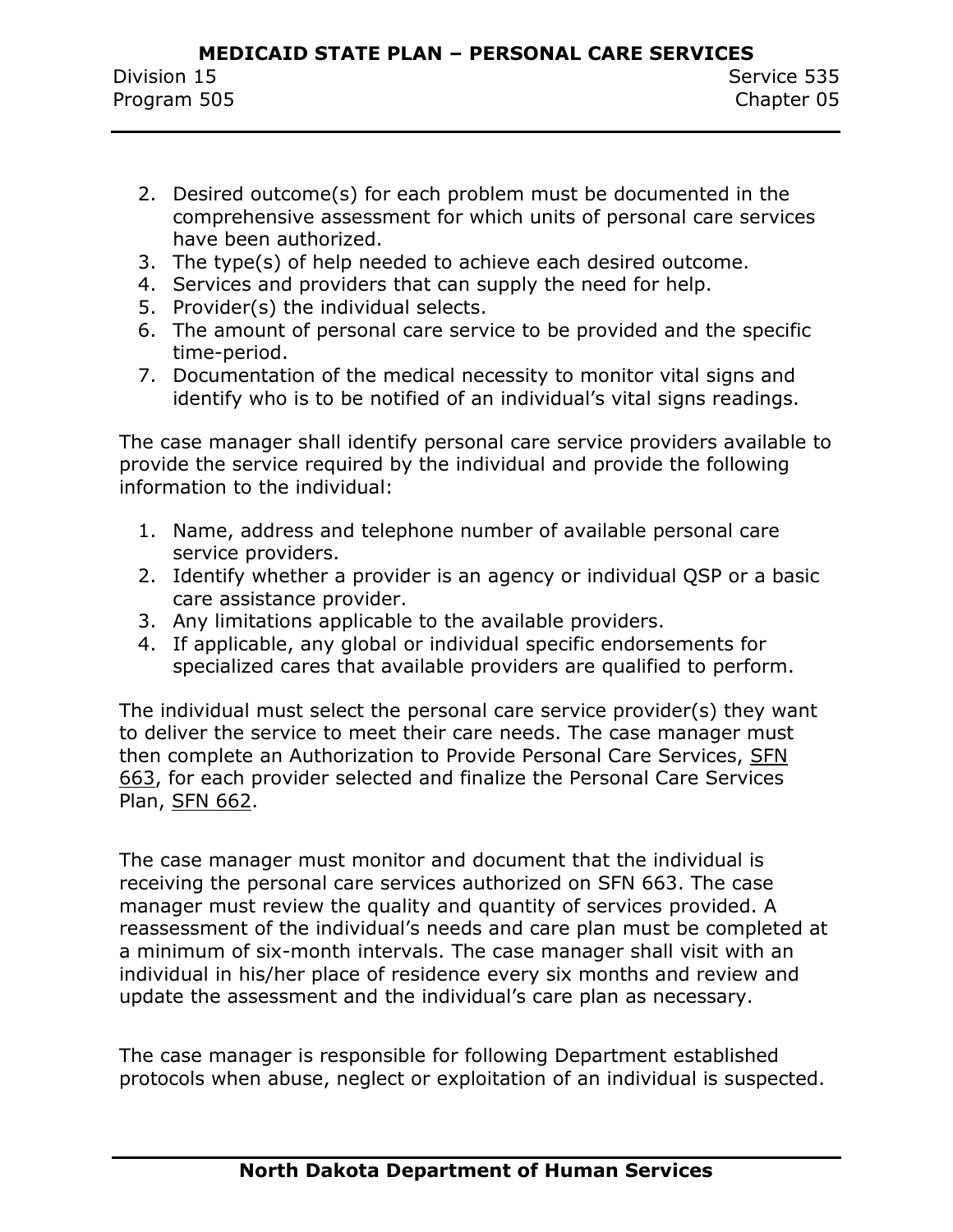Standards for Targeted Case Management (TCM) for persons in need of Long term Care.

 The service shall be performed by a social worker or agency who employs individuals licensed to practice social work in North Dakota and who has met all the requirements to be enrolled as either an Individual or Agency Qualified Service Provider (QSP) or an Indian Tribe/Indian Tribal Organization who has met State Plan requirements and requirements to be enrolled as a QSP or Developmental Disabilities Program Manager (DDPM) who is a Qualified Mental Retardation Professional (QMRP) or has one year experience as a DDPM with the Department.

The following enrolled provider types are eligible to receive payment for TCM:

- Case Managers employed by a County Social Service Agency who have sufficient knowledge and experience relating to the availability of alternative long term care services for elderly and disabled individuals.
- Developmental Disabilities Program Manager (DDPM) who is a Qualified Mental Retardation Professional (QMRP) or has one year experience as a DDPM with the Department.
- An Individual Case Manager or Agency Case Manager that has sufficient knowledge and experience relating to the availability of alternative long term care services for elderly and disabled individuals.
- Indian Tribe or Indian Tribal Organization who has met the provider qualifications outlined in the North Dakota State Plan Amendment

The following enrolled provider types are eligible to receive payment for TCM and Authorize MSP-PC Service:

- Case Managers employed by a County Social Service Agency (also eligible to approve services under SPED and EXSPED See Chapter 525- 05-25).
- Developmental Disabilities Program Managers (DDPM)
	- $\circ$  If the client is a recipient of services funded by the SPED, Expanded SPED Programs, or MSP-PC the one case file will contain documentation of eligibility for TCM as well as for the service(s)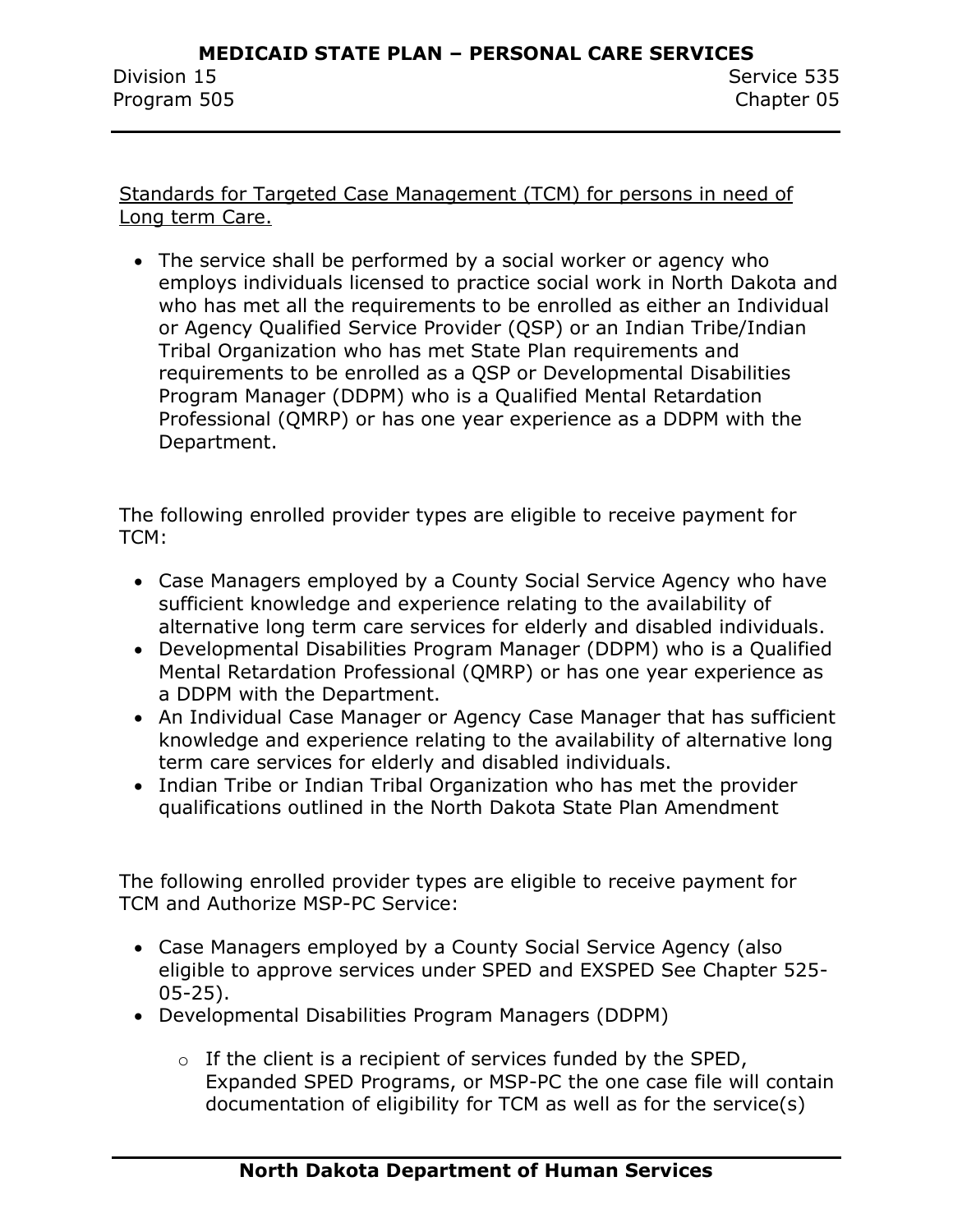The following enrolled provider types are eligible to receive payment for single event TCM:

- County HCBS Case Managers, DDPMs, enrolled Individual or Agency Case Managers and enrolled Indian Tribe or Indian Tribal Organizations.
	- $\circ$  If the client requests a contact more than once every six months the Case Manager needs to obtain prior approval from a HCBS Program Administrator.
	- o Indian Tribe or Indian Tribal Organizations are limited to providing TCM Services to enrolled tribal members.

#### Targeted Case Management (TCM)

The individual receiving TCM will meet the following criteria:

- 1. Medicaid recipient.
- 2. Not a recipient of HCBS (1915c Waiver) services.
- 3. Not currently be covered under any other case management/targeted case management system or payment does not duplicate payments made under other program's authorities for the same purpose
- 4. Lives in the community and desires to remain there; or be ready for discharge from a hospital within 7 days; or resides in a basic care facility; or reside in a nursing facility if it is anticipated that a discharge to alternative care is within six months.
- 5. Case management services provided to individuals in Medical institutions transitioning to a community setting. Services will be made available for up to 180 consecutive days of the covered stay in the medical institution. The target group does not include individuals between the ages of 22-64 who are served in Institutions for Mental Disease or inmates of public institutions.
- 6. Has "long-term care need." Document the required "long-term care need" on the Application for Services, SFN 1047. The applicant or legal representative must provide a describable need that would delay or prevent institutionalization.
- 7. The applicant or referred individual must agree to a home visit and provide information in order for the process to be completed.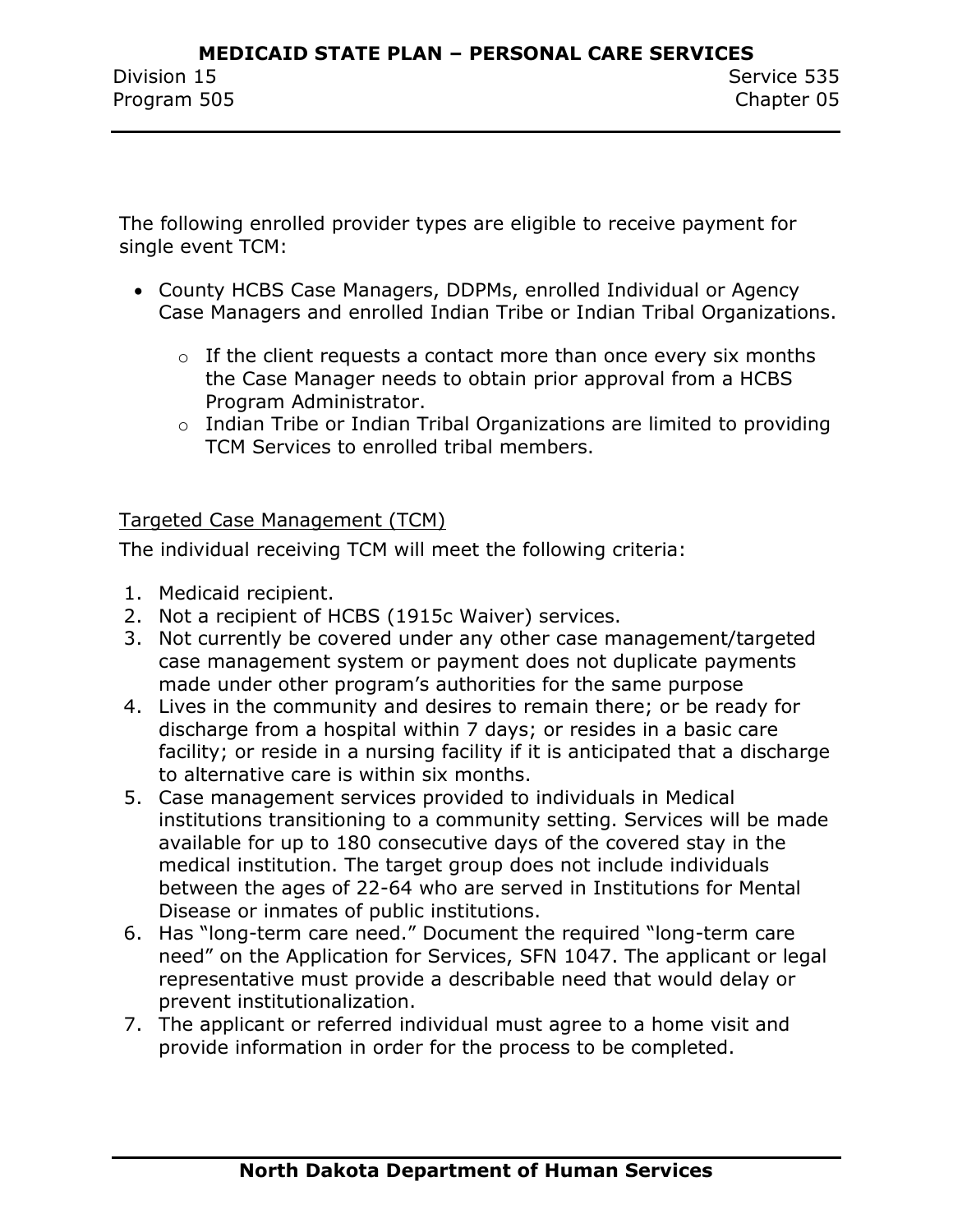#### Activities of Targeted Case Management

1-Assessment/Reassessment

- 2-Care Plan Development
- 3-Referral and Related Activities
- 4-Monitoring and Follow-up Activities
	- The focus or purpose of TCM is to identify what the person needs to remain in their home or community and be linked to those services and programs.
	- An assessment must be completed and a Care Plan developed. The client's case file must contain documentation of eligibility for TCM. The HCBS Comprehensive Assessment must be entered into the SAMS Web Based System or the THERAP System/MSP-PC Functional Assessment.
	- Targeted case management is considered a "medical need" and thus included as a health care cost. Use of Medicaid funding for targeted case management may result in the recipient paying for/toward the cost of their case management. The client must be informed of that fact by noting Case Management Service and cost on the Individual Care Plan. Clients must also check and sign acknowledgment that if they are on Medicaid they may have a recipient liability. Payments from the Medicaid Program made on behalf of recipients 55 years or older are subject to estate recovery including for Targeted Case Management.
	- The case record must include a HCBS Comprehensive Assessment and narrative which includes:
		- o Name of the individual
		- o Dates of case management service
		- o Name of the case management provider/staff
		- o Nature, content , units of case management service received, and whether goals specified in the plan are achieved
		- o Whether the individual has declined services in the care plan
		- o Coordination with other case managers
		- o Timeline of obtaining services
		- o Timeline for reevaluation of the plan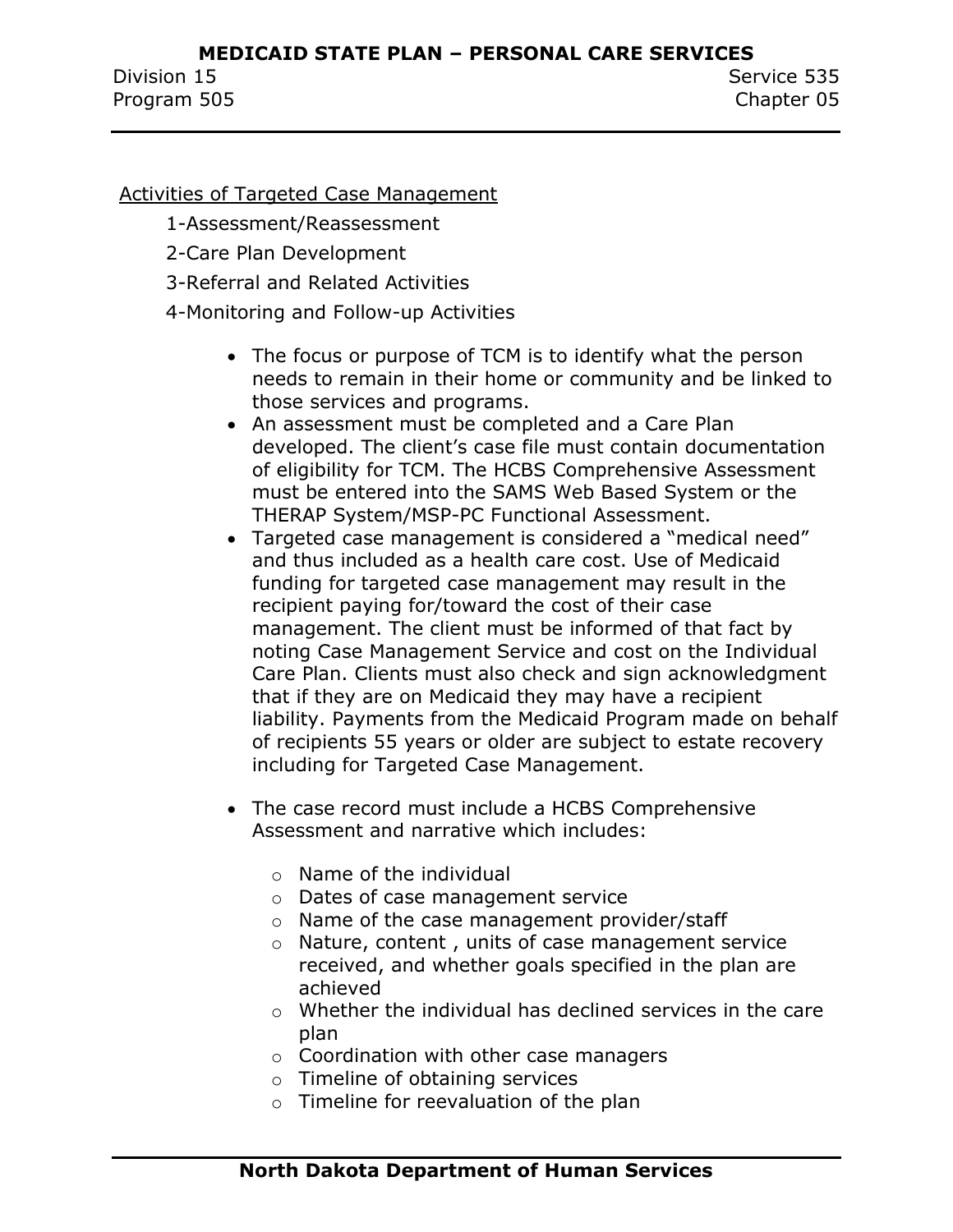#### Limits:

Case management does not include direct delivery of services such as counseling, companionships, provision of medical care or service, transportation, escort, personal care, homemaker services, meal preparation, shopping or assisting with completion of applications and forms (this is not an all-inclusive list).

Case file documentation must be maintained:

- 1. In a secure setting
- 2. On each individual in separate case files

If case management is not provided under any waivered service, Targeted Case Management must be identified on the Personal Care Services Plan, SFN 662.

An individual must be given annually a "Your Rights and Responsibilities" brochure, DN 46 (available through Office Services), and verification of receipt of the brochure must be noted on SFN 1047, Application for Services, or in the documentation of the assessment.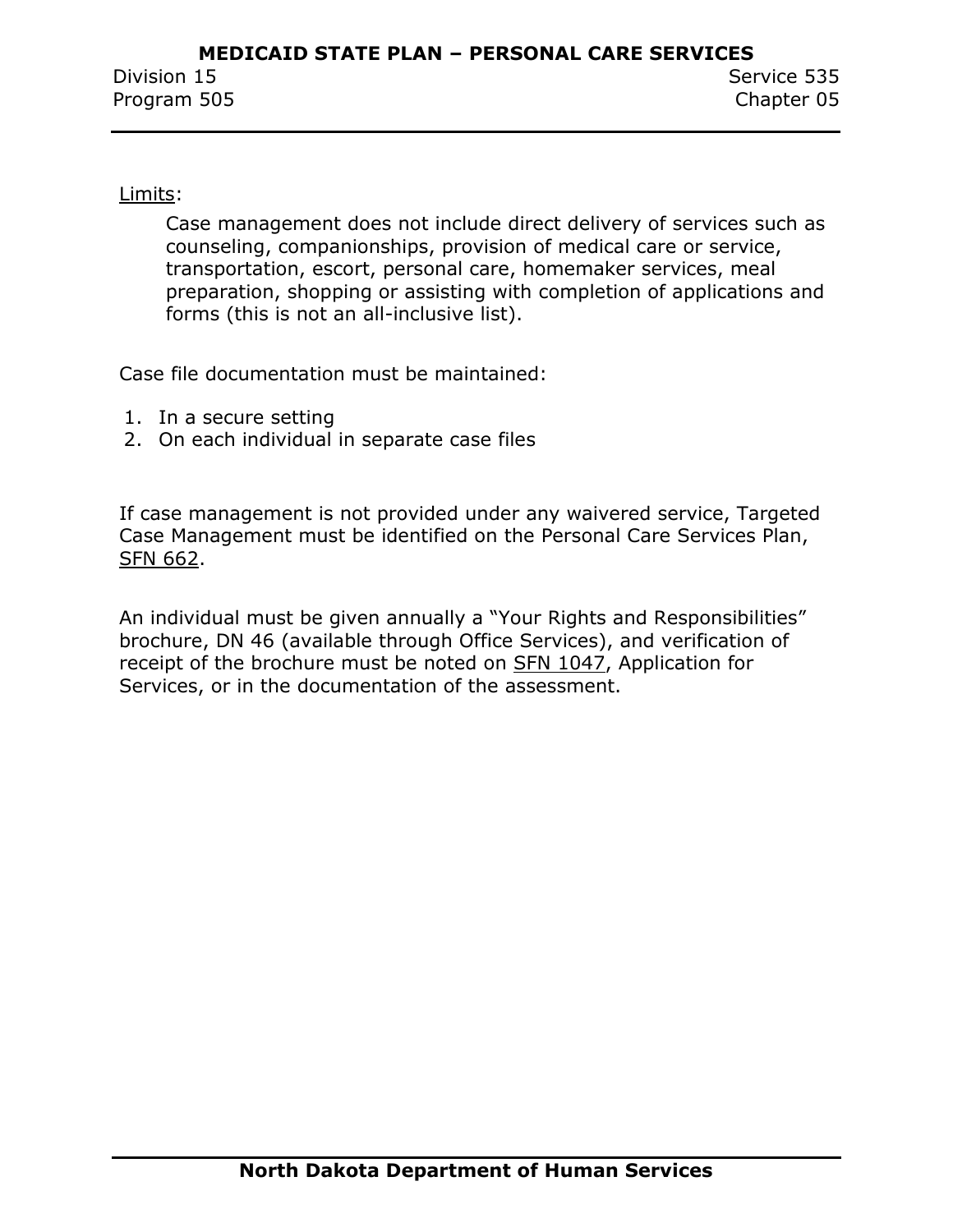### <span id="page-24-0"></span>**Rural Differential Rates 535-05-38**

**(NEW 5/1/2015 ML#3444)**

View Archives

#### **Purpose**

The purpose of the rural differential rate is to create greater access to home and community based services for clients who reside in rural areas of North Dakota by offering a higher rate to QSPs who are willing to travel to provide services. QSPs that are willing to travel at least 21 miles round trip to provide care to authorized individuals in rural areas will be reimbursed at a higher rate for those cares. QSPs are not paid for the time they drive to or from the client's home; the rural differential rate may only be used for the time spent actually providing services.

#### **Standards for Providers**

Enrolled agency or individual QSPs, authorized to provide Medicaid State Plan Personal Care Services.

#### **Service Activities, Authorized**

The rural differential rate must be identified on the Personal Care Service Plan, SFN 662 and the Authorization to Provide Personal Care Services, SFN 663. The SFN 662 and SFN 663 must be sent to the HCBS State office for all cases where the rural differential has been authorized. The SFN 663 must also include the clients physical address (PO Box is not acceptable). A printed copy of the map quest results must be maintained in the clients file, and send into the HCBS State office. If more than one provider is authorized and not all have Rural Differential Rate or different Rural Differential Rates a separate SFN 663 must be completed for each rate.

#### **Service Eligibility, Criteria for**

An HCBS client receiving services paid at the rural differential rates will meet the following criteria:

1. Must be eligible for Medicaid State Plan personal Care (MSP-PC).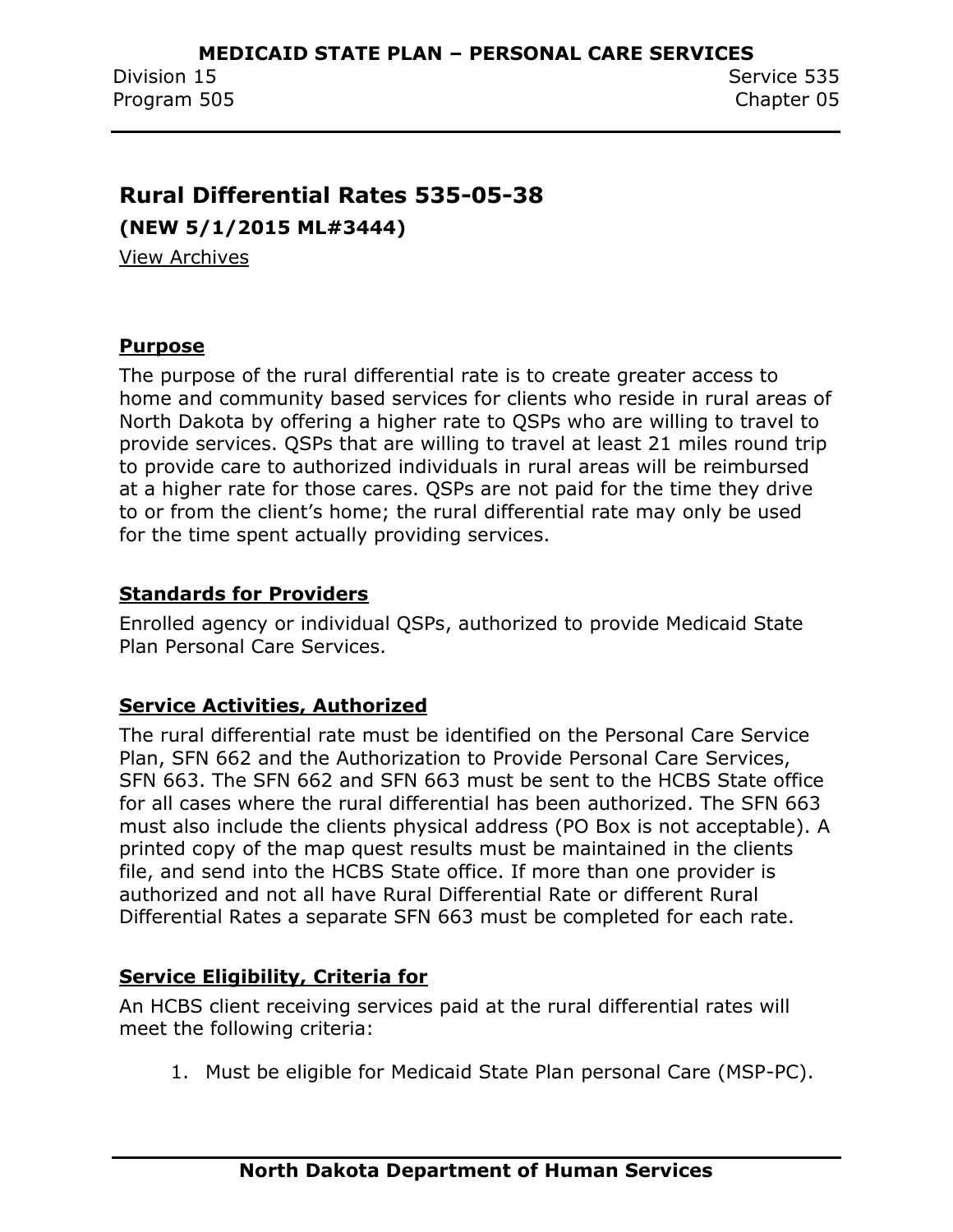- 2. Reside outside the city limits of Fargo, Bismarck, Grand Forks, Minot, West Fargo, Mandan, Dickinson, Jamestown, and Williston.
	- Situations where there is a discrepancy in what is considered city limits must be prior approved by the Rural Differential Coordinator. The HCBS Case Manager must send a written request for verification to the HCBS Program Administer responsible for program oversight.
- 3. Needs personal care and does not have access to a QSP of their choice, within 21 miles of their residence that is willing to provide care.

#### **Service Delivery**

The rural differential rate is based on the number of miles (round trip) a QSP travels from their home base to provide services at the home of an authorized HCBS recipient.

• Home base is either the individual QSPs physical address, or the Agencies home office, satellite office, or employees physical address (if they are not required to report to the home office each day because of distance) whichever is closer.

• If an agency employee is not required to report to the home office each day because of distance and they live 21 or more miles (round trip) from the client's home the rural differential rate may be used. If the employee lives less than 21 miles (round trip) from the client's home than the rural differential may not be used.

• Rural differential rates are based on the distance it takes to travel to each individual client's home even if the QSPs serve more than one recipient in the community or in the same home.

#### **Addresses:**

Case Managers must use the physical address (PO BOX is not acceptable) listed on the QSP list when determining which rural differential rate to use for individual QSPs and Agency providers. A QSP list including the provider's physical addresses will be provided to the HCBS Case Managers monthly.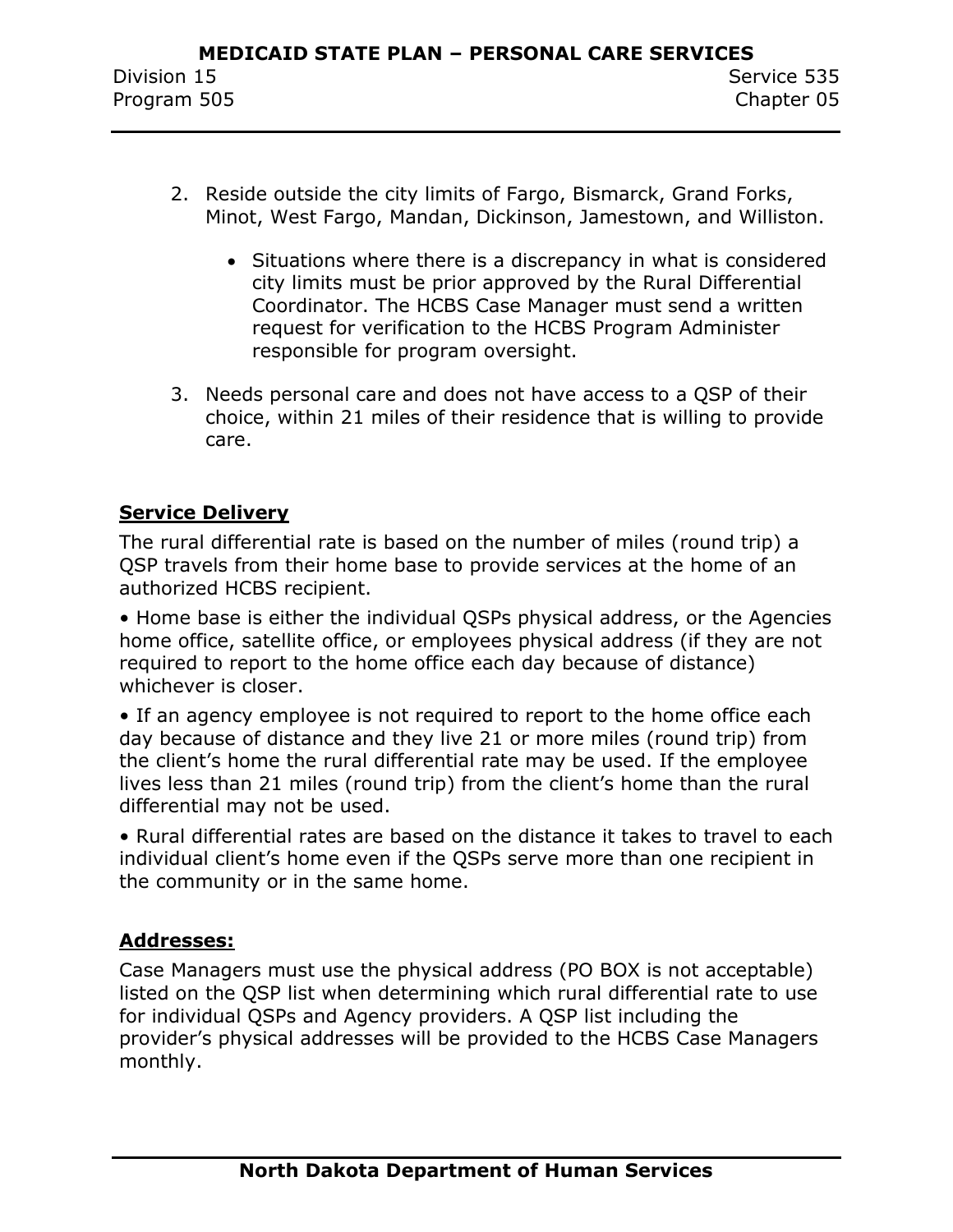Agency employees who are not required to report to their agency each day because of distance must make their address available to the HCBS office for verification. This address must be entered on the SFN 663 under QSP physical address. If a QSP states that the physical address on the QSP list is incorrect they must contact the HCBS office to change it before an authorization can be provided that includes a rural differential rate. It is not sufficient to notify the case manager.

If the QSP's address changes, the provider must notify HCBS and their Case Manager within 14 days. Once the Case Manager receives a notification of address change, they must recalculate a Map Quest to determine if there are any changes to Rural Differential eligibility for the QSP.

If the QSP's new address does not change the tier they have previously been approved for, the Case Manager must only make corrections to the authorization and Map Quest. A copy of the unchanged care plan, updated authorization and Map Quest must be forwarded to the Department. In addition, a copy of the revised authorization must be forwarded to the QSP.

If the address change does affect the tier previously authorized, the Case Manager must make corrections to the care plan, authorization and Map Quest and send to the Department. A copy of the revised authorization must also be forwarded to the QSP.

If the QSP no longer qualifies for an RD rate, the Case Manager must update the SFN 662 and SFN 663 by putting the DATE RD Removed on both forms and submit the SFN 662 and 663 with the state. The updated SFN 663 must be sent to the QSP.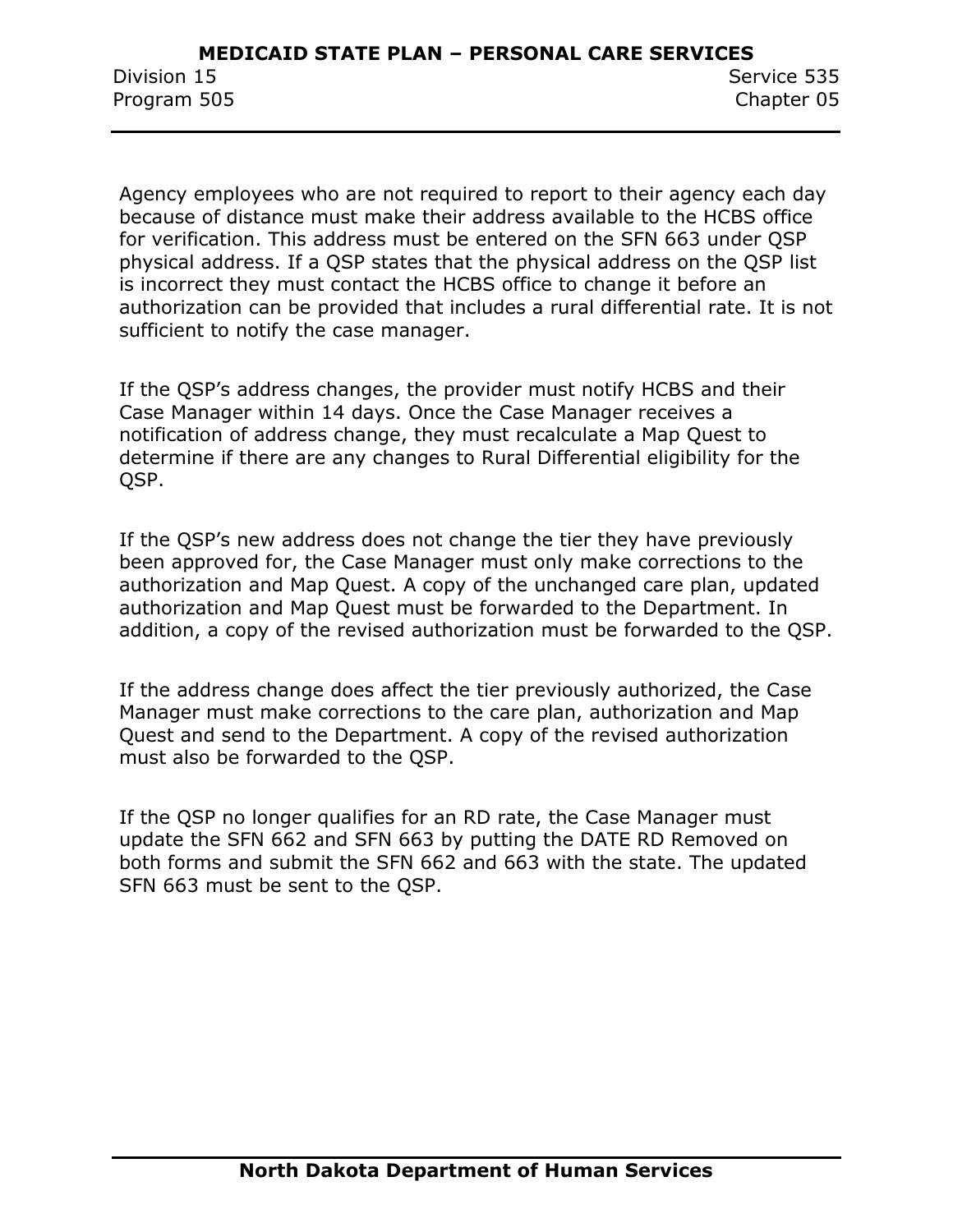### <span id="page-27-0"></span>**Payment for Services 535-05-40**

**(Revised 1/1/10 ML #3215)**

View Archives

A personal care service provider enrolled as a qualified service provider shall be paid based on 15 minute increments using a provider specific 15 minute unit rate, which may not exceed the maximum 15 minute unit rate established by the department.

A personal care service provider enrolled as a qualified service provider, who resides with an individual eligible to receive personal care services, may elect to be paid a daily rate for each day personal care services are provided for at least 15 minutes. The daily rate may not exceed the maximum per day rate established by the department and may be paid to no more than one QSP.

A personal care service provider enrolled as a basic care assistance provider shall be paid a daily rate if personal care services are needed and provided every day. The daily rate is an average per day rate that is provider specific and may not exceed the maximum per day rate established by the department. The daily rate is applicable to all eligible individuals needing and receiving daily personal care services from the basic care assistance provider and does not vary based on the amount of services provided daily. If personal care services are provided intermittently to an individual, the basic care assistance provider shall be paid based on the maximum agency 15 minute unit rate for the services provided to that individual.

Case management activities must be documented in the case file before payment for case management can be requested. The authorizing agent may be paid for targeted case management (TCM) for a Medicaid eligible individual in need of long term care services only if the individual is not receiving case management under any HCBS waiver or other targeted case management provisions. No claim may be made for TCM when a change in funding source for case management occurs or if an individual is not eligible for Medicaid. When accessing Targeted Case Management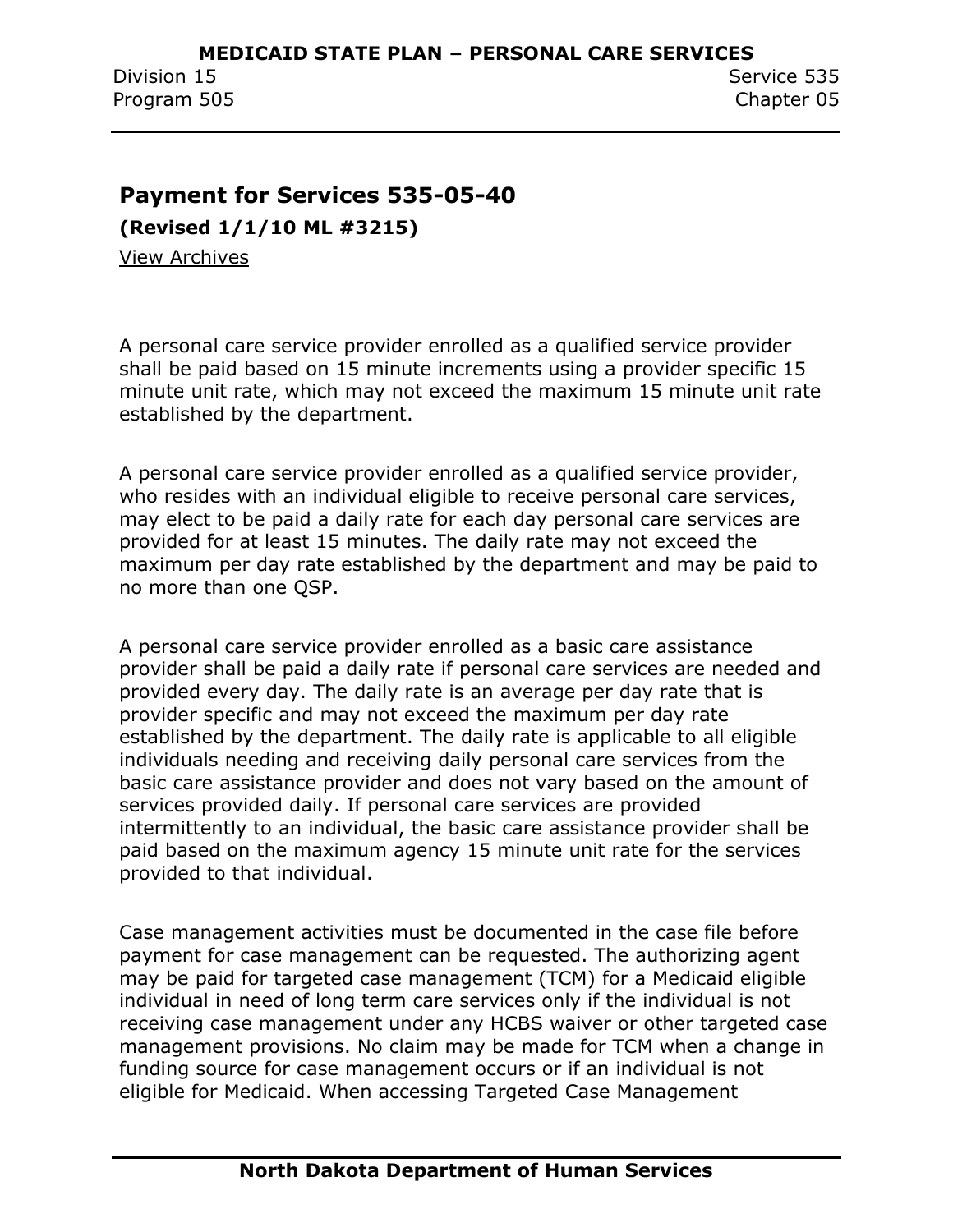payment, documentation must support that the individual is at risk of requiring long-term care services this can be narrated on the SFN 1047, Application for Services.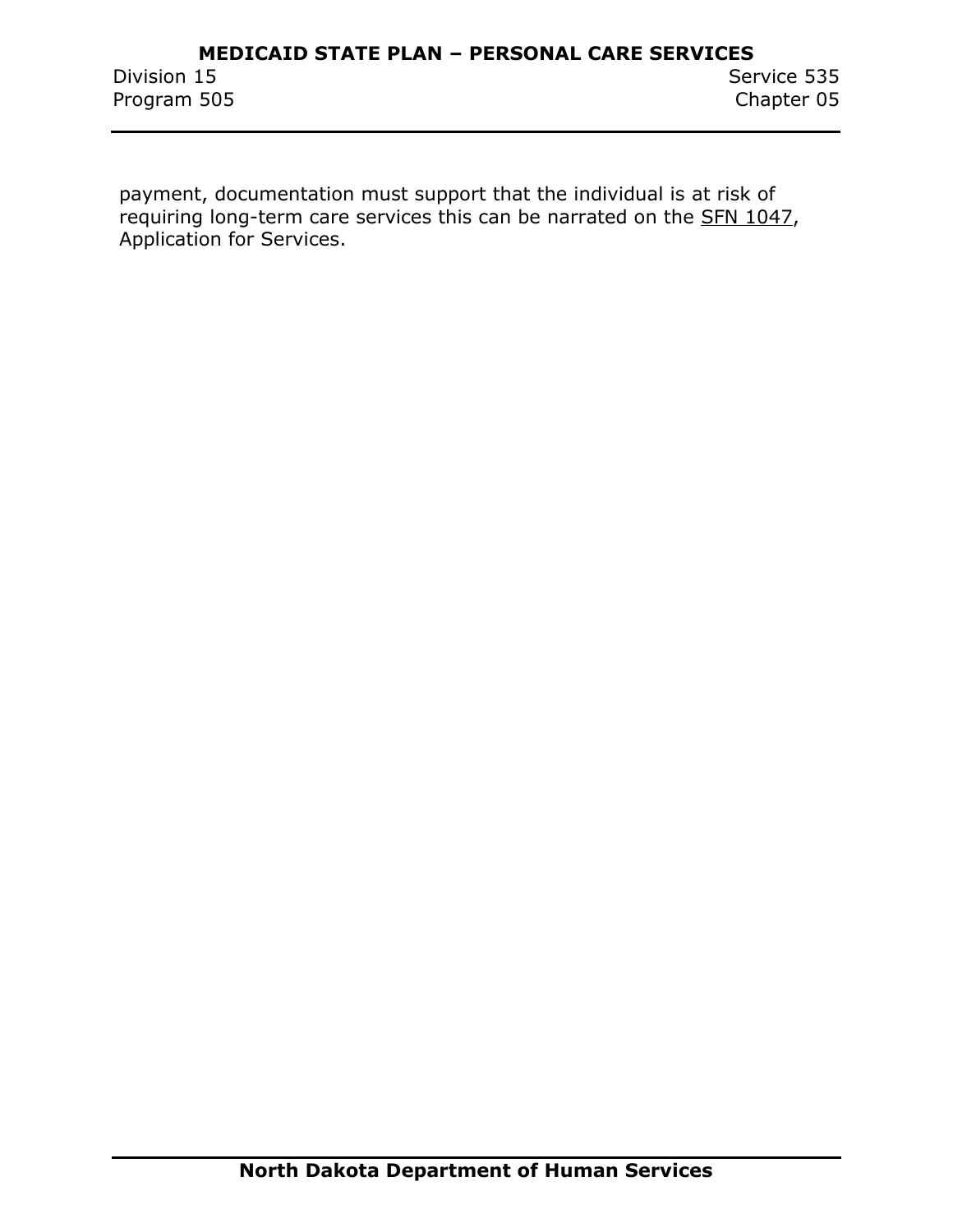## <span id="page-29-0"></span>**Provider Billing Procedures 535-05-45**

**(Revised 1/1/10 ML #3215)**

View Archives

The personal care service provider is responsible for keeping written records documenting the delivery of care to each individual. The written record must include the date, the tasks performed, and the time required to perform the tasks.

The approved services on SFN 662 must identify the procedure code the provider is to use to bill for services provided.

A personal care service provider who is enrolled as a QSP must use the Turnaround Document for Home and Community Based Care for the Elderly/Disabled (TAD), SFN 925, or the QSP online billing option to bill for services. A personal care service provider enrolled as a basic care assistance provider must bill using the Basic Care Assistance Turnaround Document. Only one (1) procedure code per individual may be entered in any one section on the TAD. Procedure code T1019 must be used be used to bill on a 15-minute increment basis. Billing is limited to the time in performance of the authorized tasks provided. The provider must bill in 15 minute increments on a daily basis. Each 15-minute increment is one (1) unit and the number of units of service provided on each day of care must be shown on the billing document. Procedure code T1020 must be used to bill a daily rate for a provider authorized to bill a daily rate. Only 1 unit per client may be billed per day for procedure code T1020. The provider may be paid the daily rate only for days on which personal care services were provided. The daily rate may not be paid for any days on which the individual was in the hospital or a health-care facility or on leave from the residence, except payment is allowed for the day the individual returns to the provider's care. Payment may be claimed when personal care services are provided on the day of death.

Case Managers should determine units in each of the five categories of ADL, Medication Assistance, Meal Preparation, Laundry/shopping/housekeeping, and Other. Some flexibility is anticipated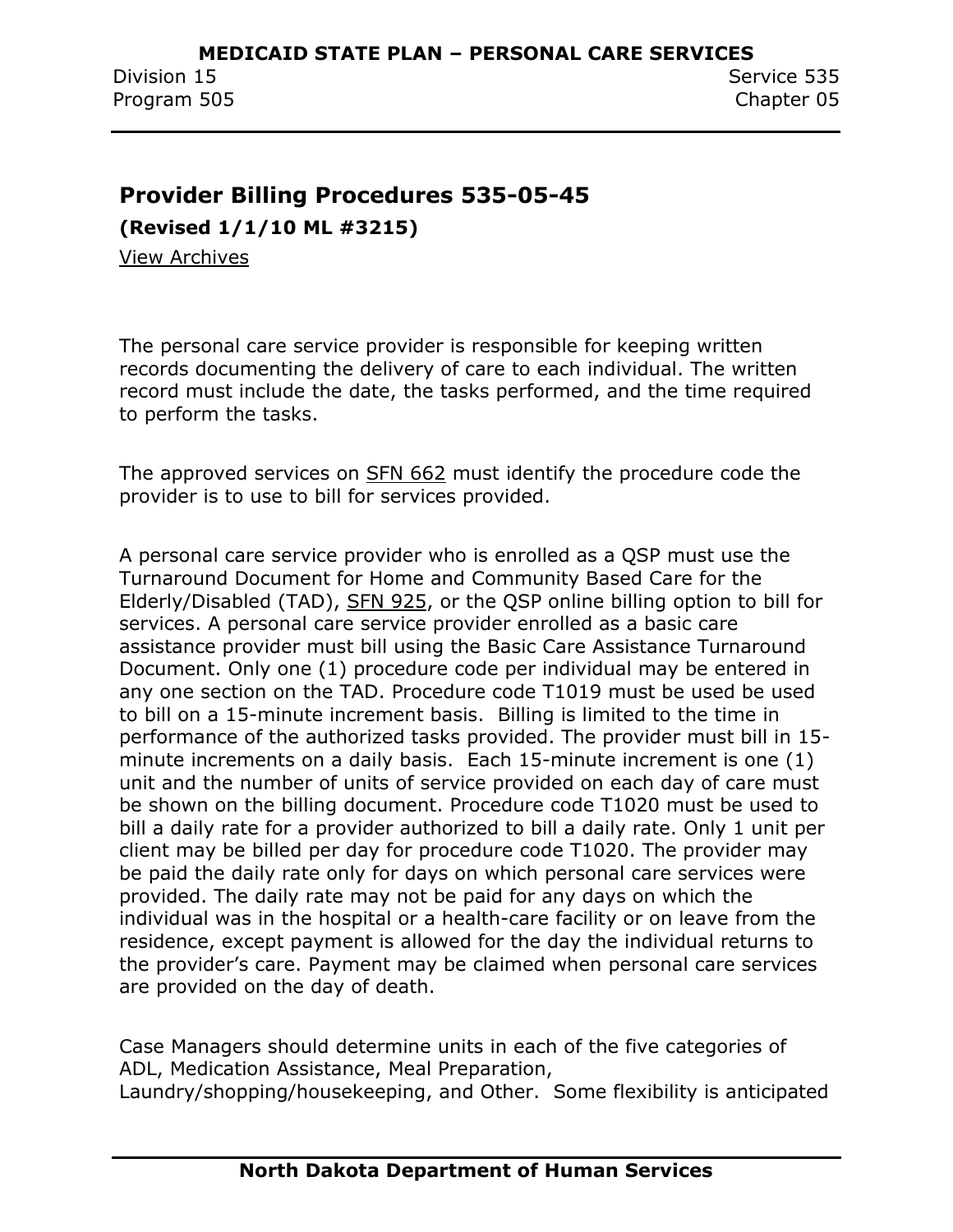in the provision of tasks amongst the categories of ADL, Other, Meal Preparation and Medication Assistance and the provider is allowed to bill up to the total units approved; however, the provider may not bill for units in excess of the units authorized in the category of laundry, shopping and housekeeping.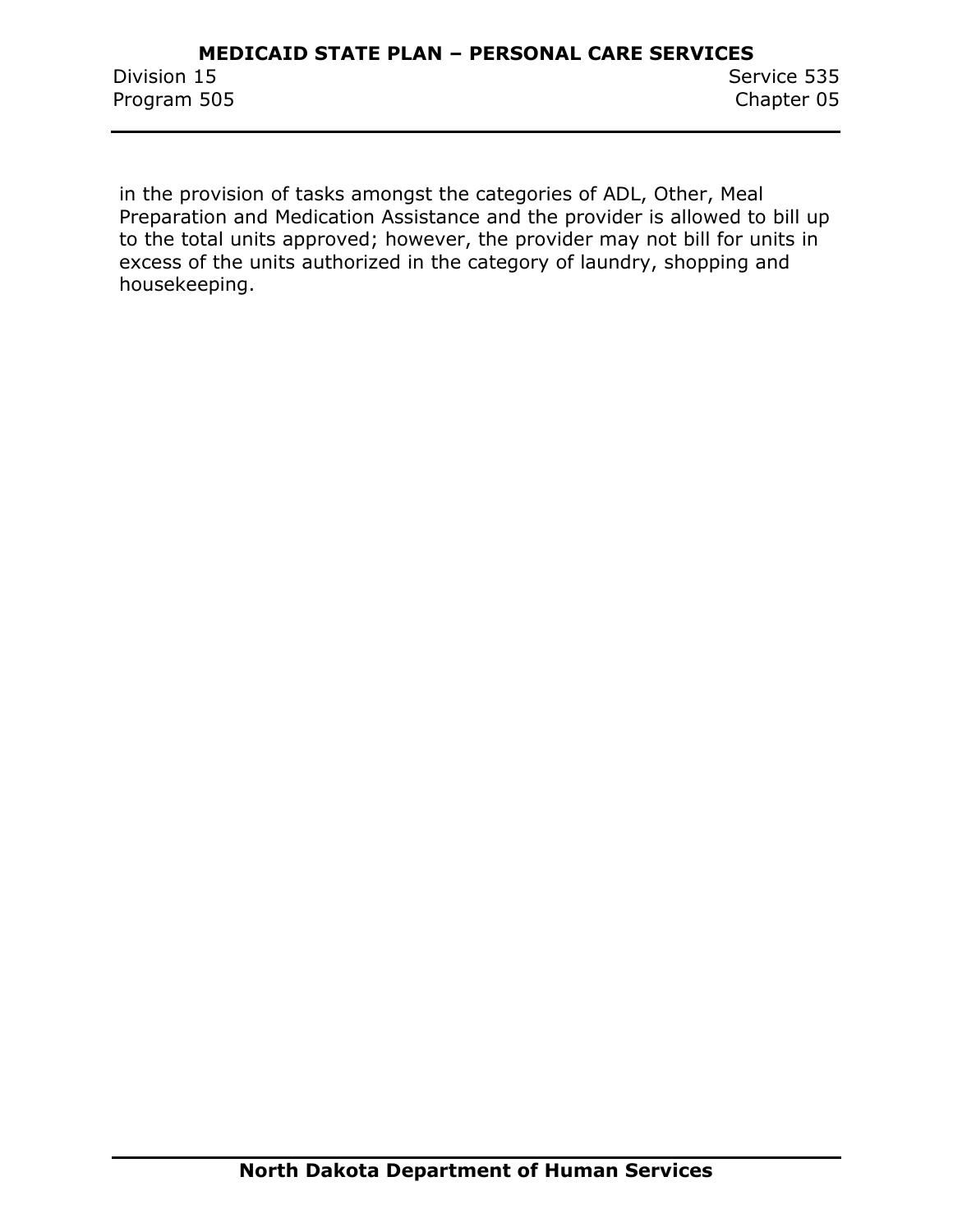## <span id="page-31-0"></span>**Reductions, Denials, and Terminations 535-05-50 (Revised 4/1/12 ML #3326)**

View Archives

An individual dissatisfied with a decision made regarding personal care services may appeal that decision to the Department of Human Services under the fair hearing rules set forth in N.D.A.C. 75-01-03-03. An individual must be informed of the right to appeal any actions by the case manager or the department that result in denial, suspension, reduction, discontinuance, or termination of personal care services. Refer to Service Chapter 449-08 for more information with regard to Hearings and Appeals.

#### Denial/Termination/Reduction

The applicant/client must be informed in writing of the reason(s) for the denial/termination/reduction.

The Notice of Denial/Termination/Reduction form (SFN 1647) is dated the date of the mailing. Contact the HCBS Program Administrator to obtain the legal reference required at "as set forth . . . . " The legal reference must be based on federal law, state law and/or administrative code; and may include a policy and procedures manual reference(s). The citation used to complete the SFN 1647 must be obtained from a HCBS Program Administrator or the Assistant Director of Medical Services.

The client must be notified in writing at least 10 days (it may be more) prior to the date of terminating or denying services **(UNLESS** it is for one of the reasons stated in this section that does not require a 10-day notice). The date entered on the line, the effective date field, is 10 calendar days from the date of mailing the Notice (SFN 1647) or the next working day if it is a Saturday, Sunday, or legal holiday.

1. **Termination** of a service is discontinuing the service. The client must be informed in writing of the Termination by providing the client with a completed SFN 1647 or the client may provide a written statement indicating they no longer want the service.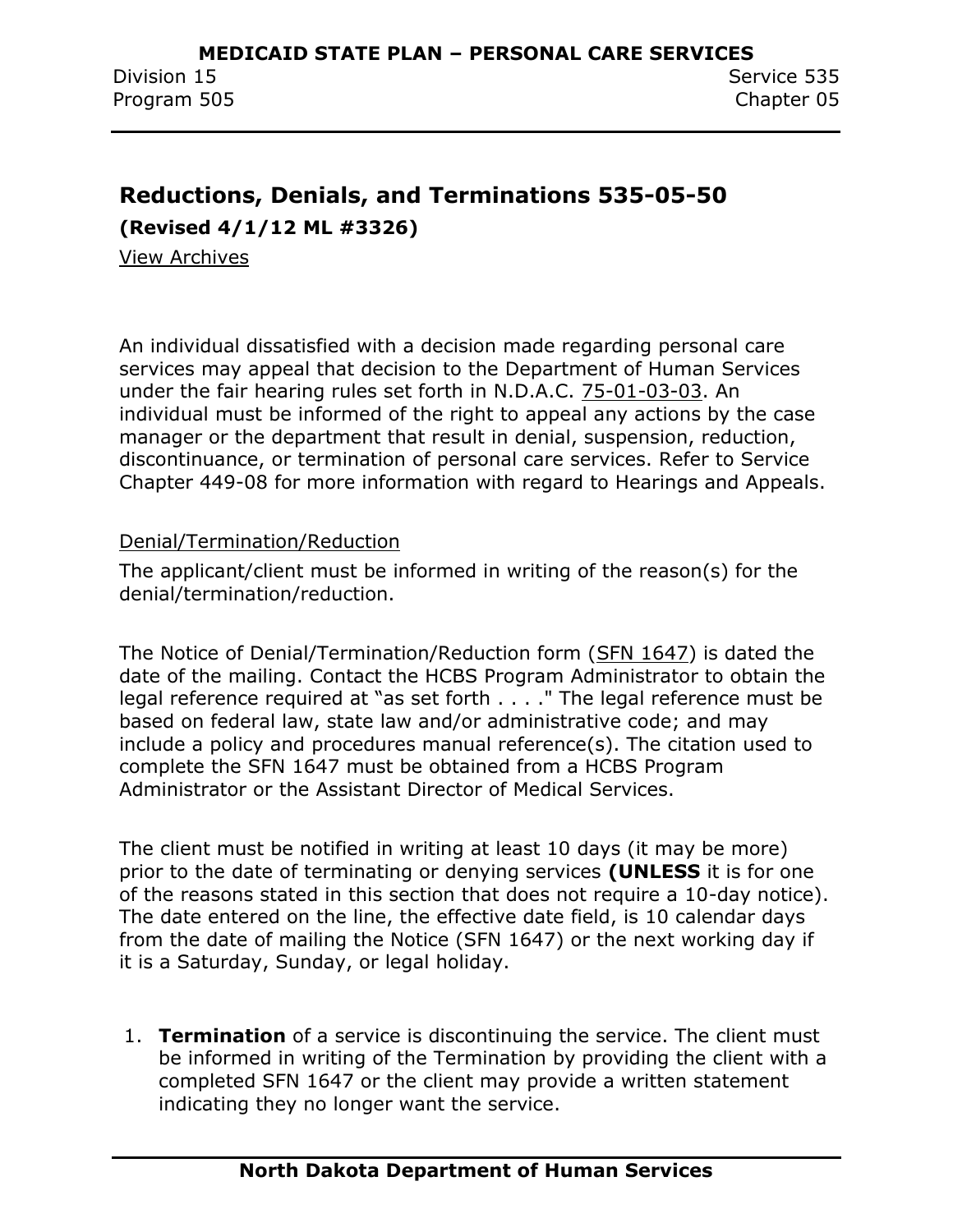- 2. **Denial** of a service may include denying the service to a new applicant or denying the number of units a current client requests.
	- o When denying units the client has requested, the client must be informed in writing of the Denial by providing the client a completed SFN 1647.
	- o When a client contacts the HCBS Case Manager or DD Case Manager per phone for general information about the service, the applicant must be made aware that a formal determination of eligibility for the service cannot be made by phone. The client must be offered the option to complete an Application for Services SFN 1047. Upon receipt of the completed SFN 1047 a home visit would be scheduled to determine eligibility.
		- After the SFN 1047 is received and a formal assessment is completed the client must be informed in writing of the Denial by providing the client with a completed SFN 1647 or the client may provide a written statement indicating they do not want the service.
	- o When a home visit is completed to assess or inform an applicant about services, an application for service is implied by the client and a completed SFN 1647 must be provided informing the client of the Denial or the client can provide a written statement indicating they do not want the service.
- 3. **Reduction** in services may include reducing the number of units or reducing the tasks in a specific category. A written reduction notice is required (the client agreeing with the reduction is not sufficient).

If the service is reduced the client must be informed in writing of the reason(s) for the reduction in service on the SFN 662, the effective date of the reduction must be no sooner than 11 days after the client signs the SFN 662 and the client must be given a copy of the appeal rights printed on back of the SFN 662.

Any of the reasons below do not require a 10-day notice: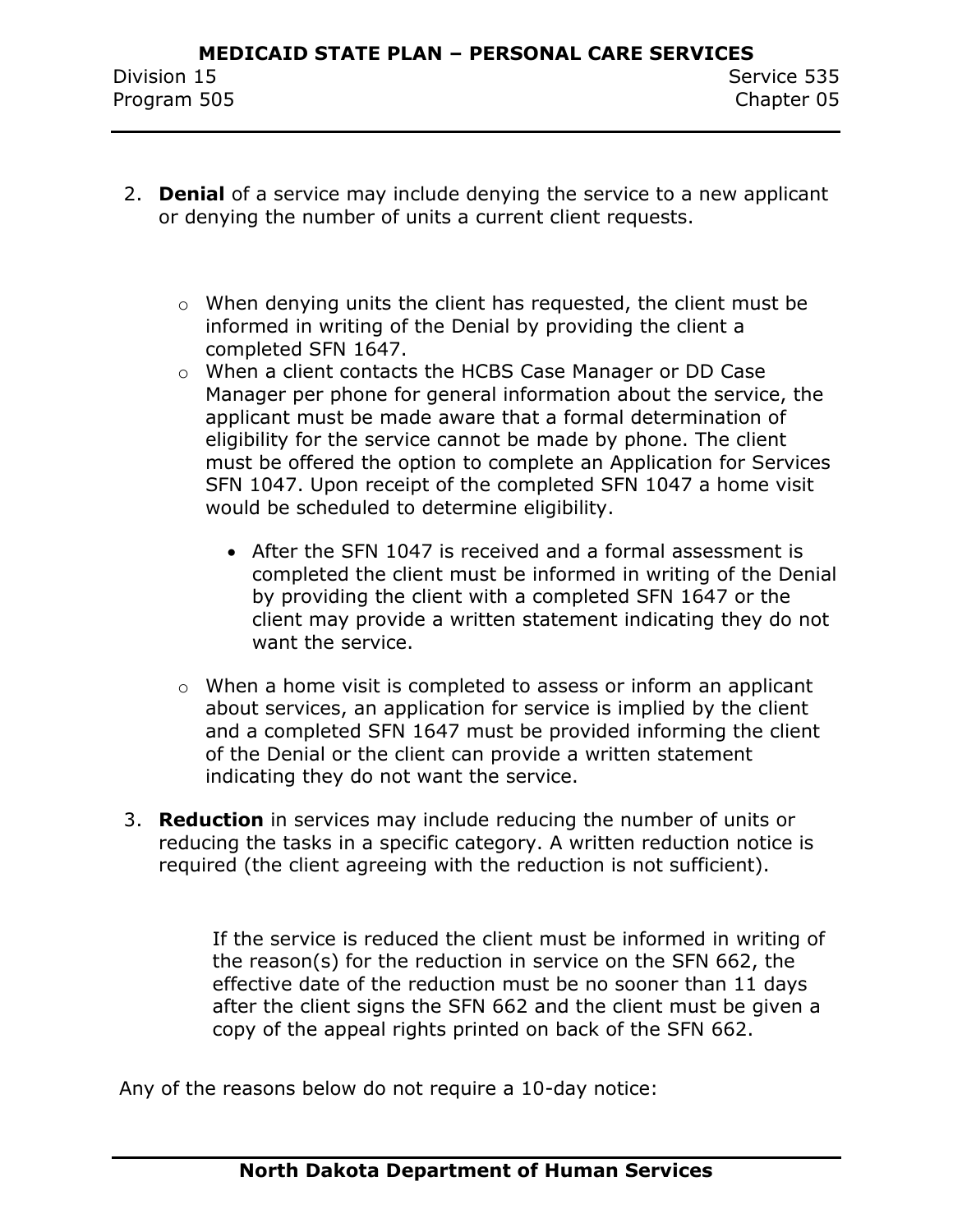- 1. The client enters a nursing home.
- 2. The county or Human Service Center has received in writing the client's decision to terminate services.
- 3. Client's whereabouts are unknown and attempt to contact the client are supported by documentation in the client's file.
- 4. State or federal government initiates a mass change which uniformly and similarly affects all similarly situated applicants, recipients, and households.
- 5. Case Management has factual information confirming the death of the client.

Termination of a Personal Care Service Plan (A Termination notice, SFN 1647, is required or the client can provide a written statement indicating they no longer want the service.)

Personal Care Service has not been used in 60 days:

The authorization for personal care service may be terminated if the service is not used within 60 days, or if services lapse for at least 60 days, after the issuance of the authorization to provide personal care services.

Health Welfare and Safety:

The department may deny or terminate personal care services when service to the client presents an immediate threat to the health or safety of the client, the provider of the service, or others, or when the services that are available are not adequate to prevent a threat to the health or safety of the client, the provider of services, or others.

The client is no longer eligible for Medicaid:

The Case Manager must send a letter informing the client that eligibility for MSP-PC is dependent on eligibility for Medicaid (the right to appeal the closure of the Medicaid benefit is sent to the client by Economic Assistance).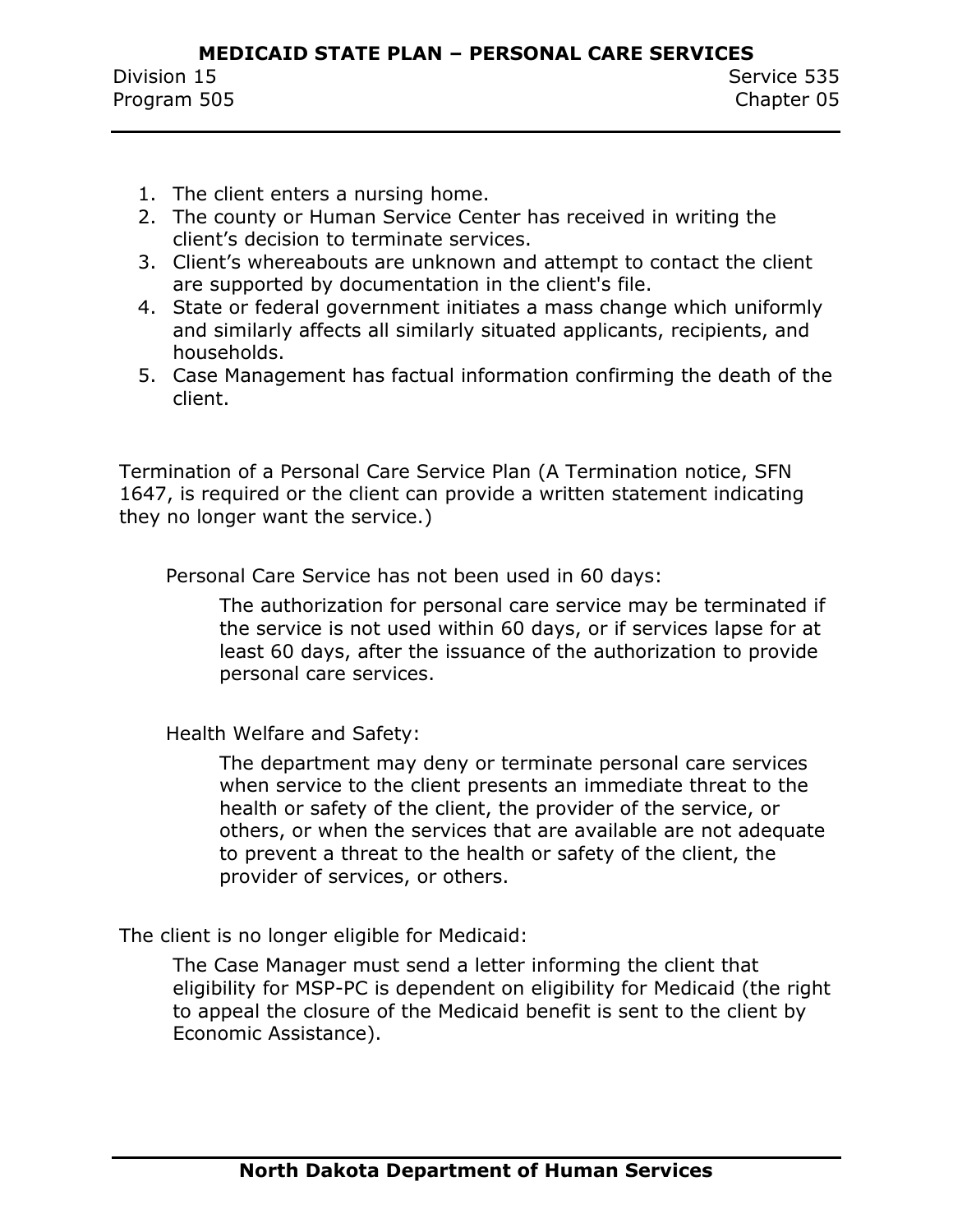## <span id="page-34-0"></span>**Provider Qualifications 535-05-55**

**(Revised 1/1/10 ML #3215)**

View Archives

To provide personal care services, an individual or agency must be enrolled with the Medical Services Division as a qualified service provider. A residential care provider must be licensed and enrolled as a basic care provider. Agency providers must ensure that each employee meets the required standards for a QSP before an employee can provide personal care services. Residential providers must ensure that each employee meets the required standards in the Basic Care Licensing Standard outlined by the North Dakota Department of Health.

A QSP must be at least 18 years of age and must provide evidence that he or she meets the general QSP standards included at NDAC 75-03-23-07. Competency of meeting standards required to provide personal care services for which a global or client specific endorsement is required can be verified by a health care professional or applicable certifications or licensure.

The provider agreement with a personal care service provider shall be terminated for cause under the provisions of NDAC 75-03-23-08.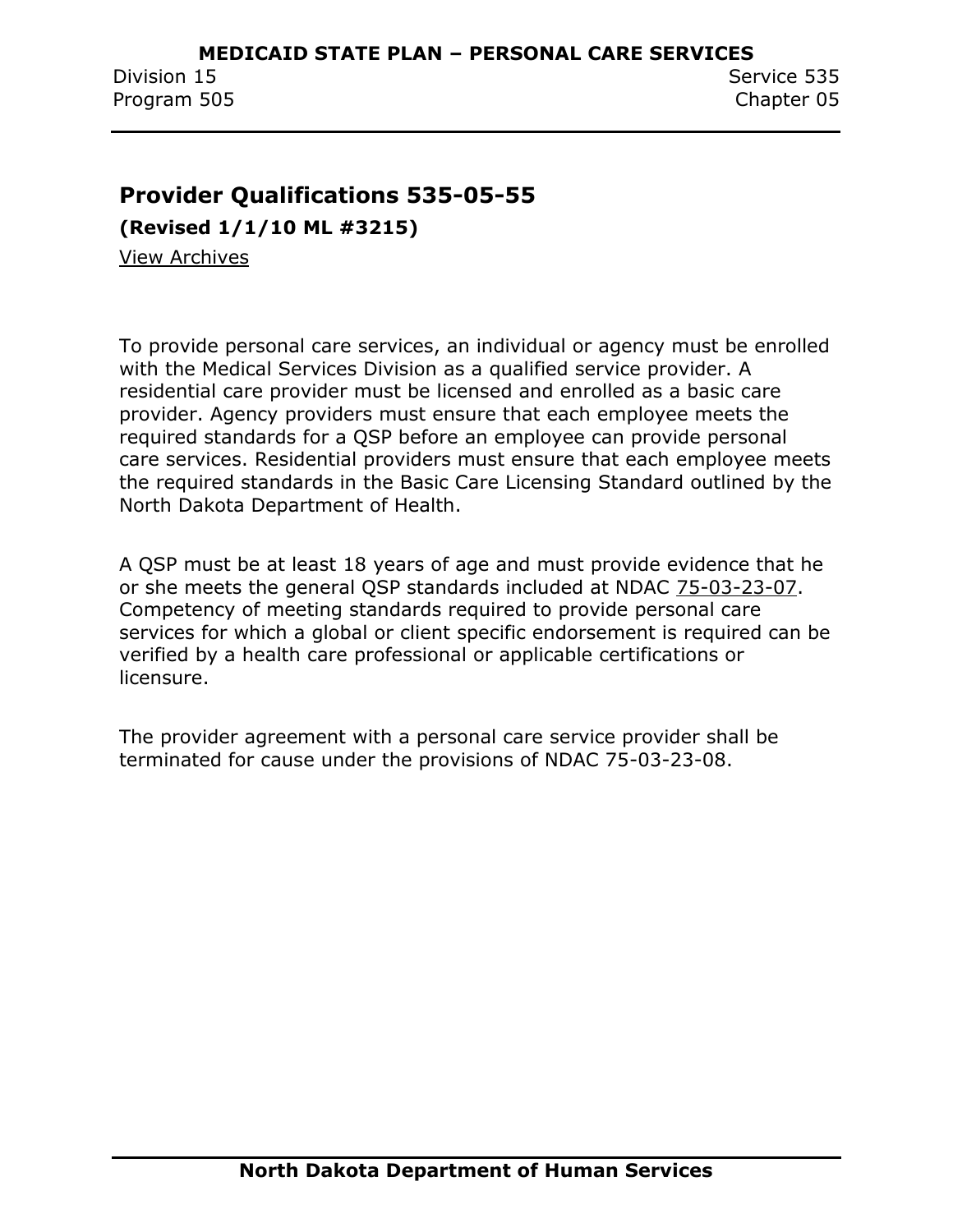## <span id="page-35-0"></span>**Instructions for Completing the Functional Assessment 535-05-60**

## <span id="page-35-1"></span>**Activities of Daily Living (ADLs) Scoring 535-05-60-01 (NEW 7/1/07 ML #3088)**

View Archives

The scale used to measure independence in ADLs uses ratings from 0 through 3. A score of zero represents complete independence (no impairment), while 3 represents complete dependence (impairment). Each item measures the level of impairment of the individual, regardless of the amount of help they may or may not be receiving at present. Scoring is based on how individual usually performs a task.

Two general concepts govern the manner in which an individual is compared with the assessment criteria. First, the individual is considered as a "whole entity." The Case Manager does not measure physical capacity or cognitive ability or affective state separately, but rather one's functioning as a whole. For example, if one has ample physical strength and skill to complete a task, but also has cognitive limitations that prevent him/her from doing so, that person cannot complete it. Secondly, the Case Manager must measure the individual's level of functioning in the present. What the individual could or could not do in the past is not an issue nor is what the individual, under hypothetical conditions, might be able to do in the future. Each task must be looked at as the sum of its parts. One must be able to complete all of the parts of a task in order to complete the task.

Information regarding ADL impairments can be obtained by observation, interview with family or friends, or by direct self-report of the individual. Narratives must be included in the case file for each ADL identified as an impairment. Narratives must include:

- Reason for inability to complete the task
- The kind of aids (grab bars, bath stool etc) the individual uses
- The kind of help the individual is receiving
- What services and the frequency the individual requires to meet needs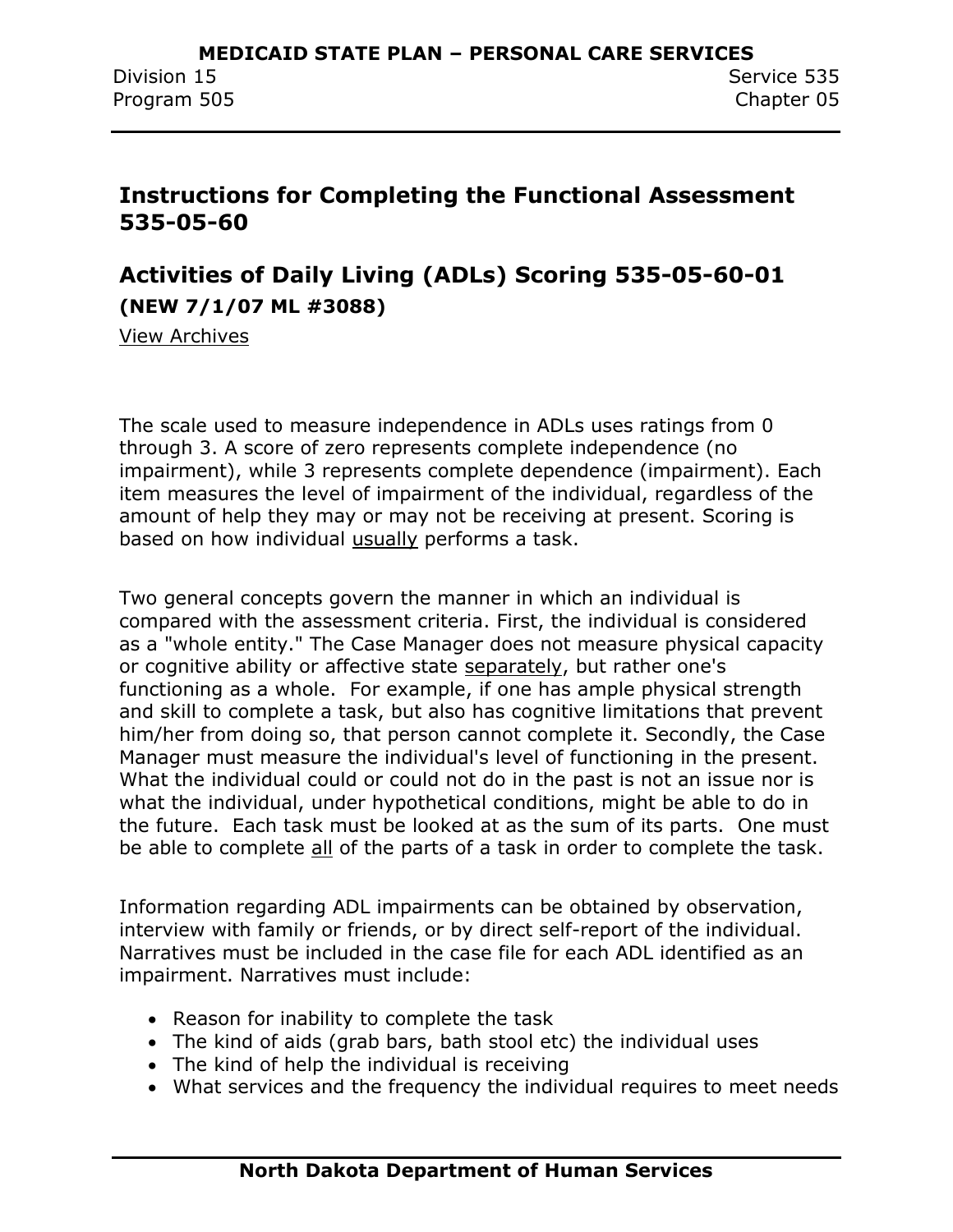- Outcome anticipated as a result of service provision
- Other relevant information

For each functional impairment identified for which a service has been authorized, a desired outcome and the assistance required to achieve the outcome must be addressed in the notes/narrative section of the comprehensive assessment. An ADL or IADL must be scored impaired before a service or task related to the activity is authorized.

For each ADL or IADL that is scored impaired and no services have been authorized, document how the need is being met.

The scale used to rate each ADL has four basic categories of functioning:

- 0: Completely Able Activity completed under ordinary circumstances without modification, and within reasonable time. (A "reasonable time" involves an amount of time the individual feels is acceptable to complete the task and an amount which does not interfere with completing other tasks, as well as the professional judgment of the case manager based on the individual's age, health condition, (e.g. arthritis) and situation.
- 1: Able with Aids/Difficulty Activity completed with prior preparation or under special circumstances, or with assistive devices or aids, or beyond a reasonable time.
- 2: Able with Helper Activity completed only with help or assistance of another person, or under another person's supervision by cuing. Individual performs at least half the effort to complete the activity.
- 3: Unable Individual assists minimally (less than half of effort), or is totally dependent.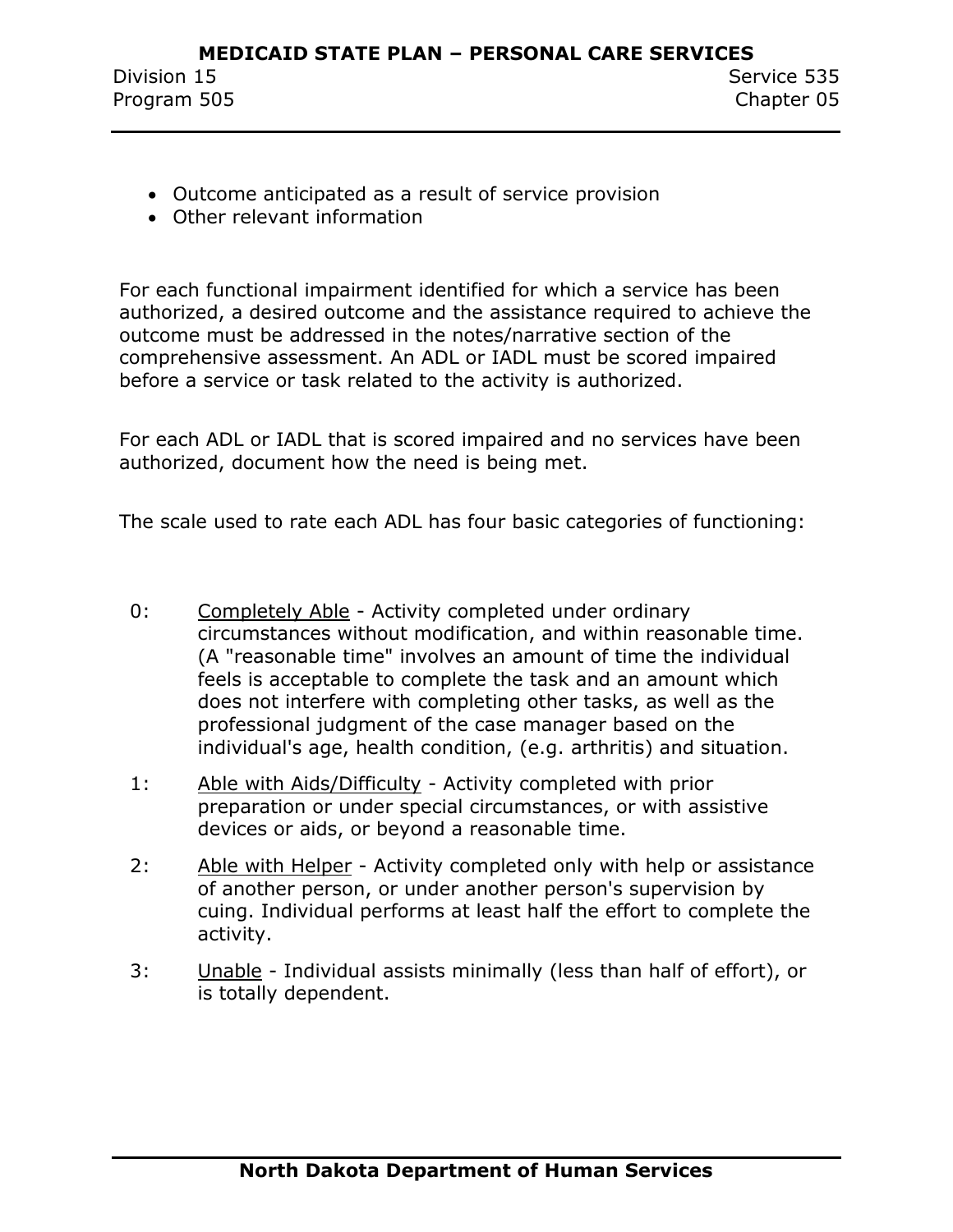## <span id="page-37-0"></span>**Activities of Daily Living (ADLs) Considered in Determining Eligibility for Personal Care Service 535-05-60-05**

**(NEW 7/1/07 ML #3088)**

View Archives

BATHING - Measure the individual's ability to bathe, shower or take sponge baths independently for the purpose of maintaining adequate hygiene. Consider minimum hygiene standards, medical prescription, or health related considerations such as incontinence, skin ulcer, lesions, frequent nose bleeds, and balance problems. Consider ability to turn faucets, regulate water temperature, wash and dry completely.

- 0: Able to prepare and take a bath or shower independently within a reasonable time. NOTE: If the only help an individual requires is help with shampooing, score this item "0."
- 1: Requires the use of equipment (i.e., tub stool, grab bars, or handle bars) to bathe or shower. Small items such as mitten wash cloths, long-handled brushes or non-slip soap dishes are not considered special equipment.
- 2: Needs another human to assist throughout this activity. This may include cuing. Individual must perform at least half the task.
- 3: Unable to assist or assists minimally (less than half the effort) or is totally dependent on another human to complete the activity.

DRESSING/UNDRESSING - measure the individual's ability to dress or undress. Consider individual's need of appropriate dress for weather or street attire. Consider ability to get clothes from closets and drawers as well as putting them on. Also include ability to put on prosthesis or assistive devices. Consider fine motor coordination for buttons and zippers,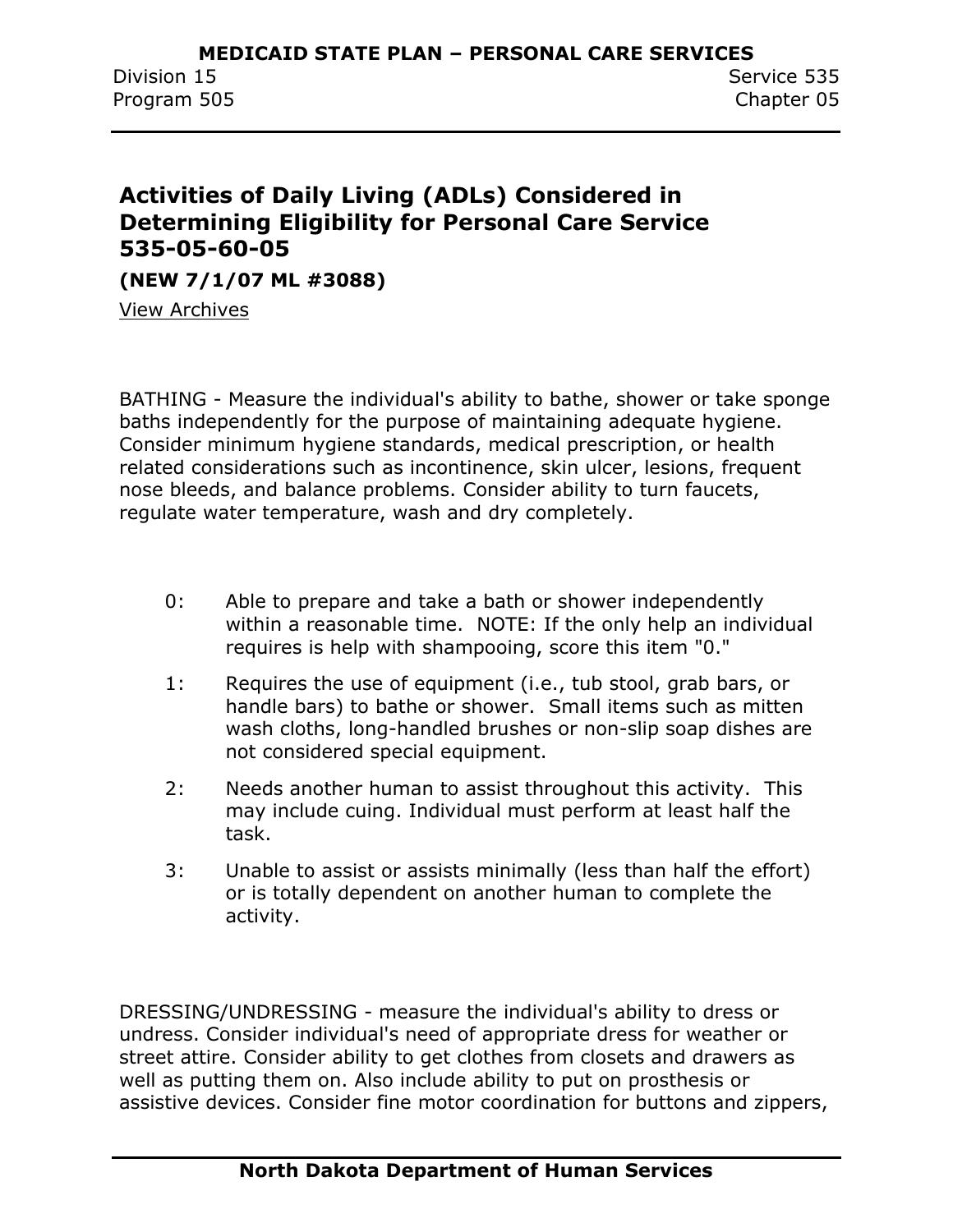and strength for undergarments or winter coat. Do not include style or color coordination. Do not include tying shoes.

- 0: Able to dress independently within a reasonable amount of time.
- 1: Uses aids such as zipper pulls and specially designed clothing (e.g., velcro fasteners) or requires an inordinate amount of time to do so.
- 2: Needs another human to assist with dressing and performs at least half the effort or needs human assistance as a reminder to get dressed or for the laying out of clothes.
- 3: Totally dependent due to physical or cognitive impairment or provides less than half the effort in dressing.

EATING – measure the individual's ability to feed him/herself including cutting meat and buttering bread. Consider individual's ability to cut food into manageable size pieces, chew and swallow hot and cold foods, and swallow beverages. Do not include meal preparation.

- 0: Able to eat independently within a reasonable amount of time.
- 1: Uses special grip utensils or plates or takes an inordinate amount of time to eat.
- 2: Performs at least half the effort required to eat, but receives some assistance from another human.
- 3: Performs less than half the effort.

TOILETING – measure the individual's ability to use bathroom, commode, bedpan, or urinal, transfer on or off the toilet, flush, cleanse, adjust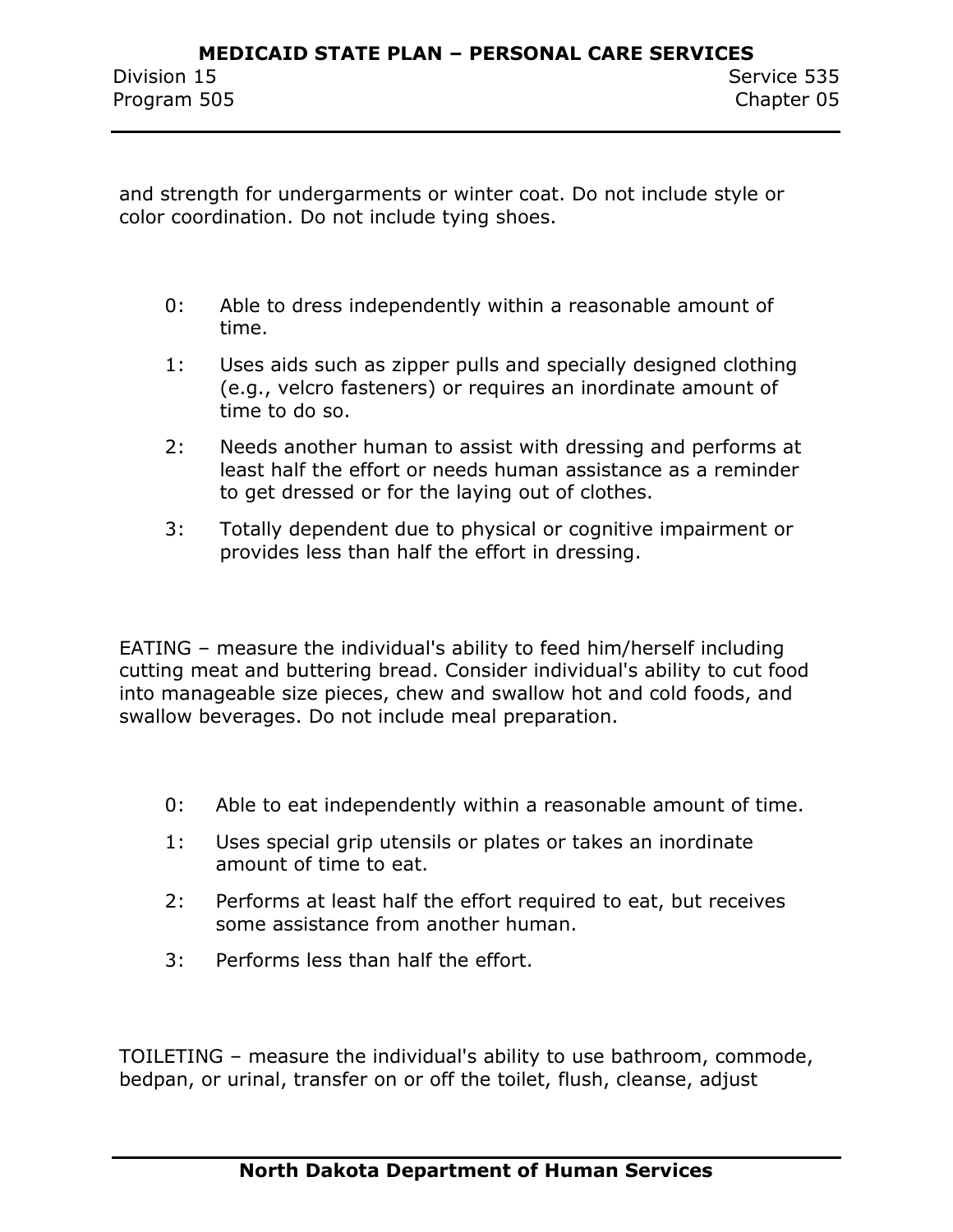clothes, and manage ostomy or catheter. Consider frequency of need and need for reminders.

- 0: Able to complete activity independently or uses a urinal, bedpan or commode at night only and manages without assistance (including emptying the device).
- 1: Uses grab bars, raised toilet set or transfer board or takes an inordinate amount of time.
- 2: Requires human assistance in completing the activity but performs half the effort.
- 3: Performs less than half the effort.

CONTINENCE/INCONTINENCE – measure the individual's ability to control bladder and bowel. Incontinence may have one of several different causes, including specific disease processes, side-effects of medications, and functional difficulty (i.e., inability to reach the bathroom in time to avoid accidents - usually due to poor mobility.)

- 0: Complete voluntary control of the bladder/bowel; never incontinent.
- 1: Individual has catheter or other urinary drainage device including absorbent pads. Individual is able to empty, clean, and manage the use of the device without human assistance. Individual has no accidents. Requires stool softeners, suppositories, laxatives, or enema, but does not require human assistance, or has colostomy, but can manage device without human assistance. Individual has no accidents.
- 2: Individual needs human assistance with a device, medications, enemas, or has occasional accidents (with or without a device).
- 3: Cannot control urinary flow or control of bowels, despite aids or assistance.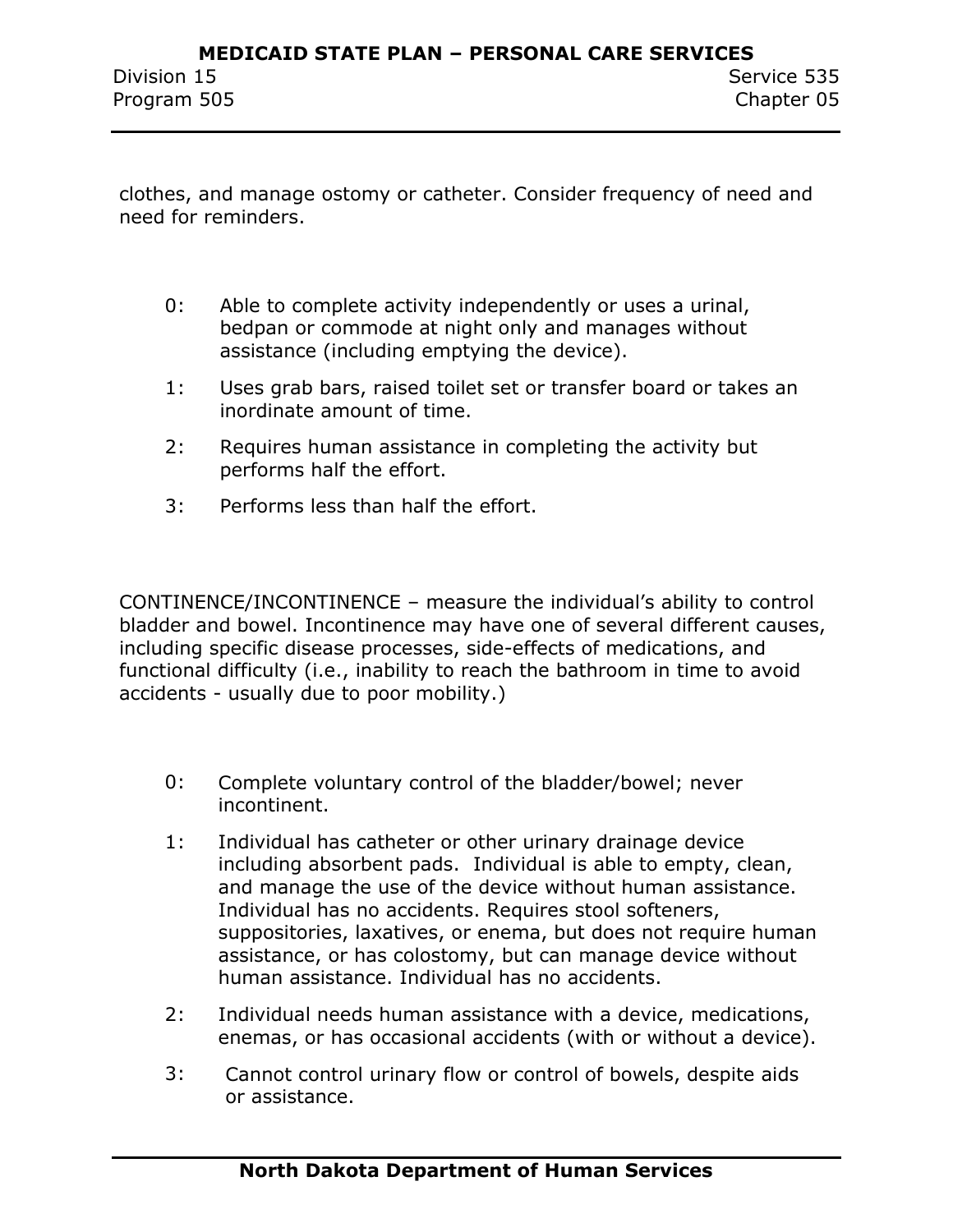TRANSFERRING IN AND OUT OF BED OR CHAIR – measure the level of assistance the individual needs to move to or from bed, chair, wheelchair or standing position. Include the ability to reach assistive devices and appliances necessary to ambulate, and the ability to transfer (from/to) between bed and wheelchair, walker, etc.; the ability to adjust the bed or place/remove handrails, if applicable and necessary. Do not include transferring to toilet.

- 0: Able to transfer independently within a reasonable amount of time.
- 1: Special equipment, such as lifts, hospital beds, sliding boards, "trapezes" or pulleys, is used or individual takes an inordinate amount of time to transfer.
- 2: Is supported by human help to transfer or performs half the effort.
- 3: Must be lifted in/out of bed/chair.

MOBILITY - measure individual's ability to move about inside the home. Do not consider transferring in and out of bed or chair.

- 0: Able to get around inside independently within a reasonable amount of time.
- 1: Uses aid such as walker, wheelchair, cane, crutches, or furniture to get around.
- 2: Needs human assistance to get around.
- 3: Individual is bedbound.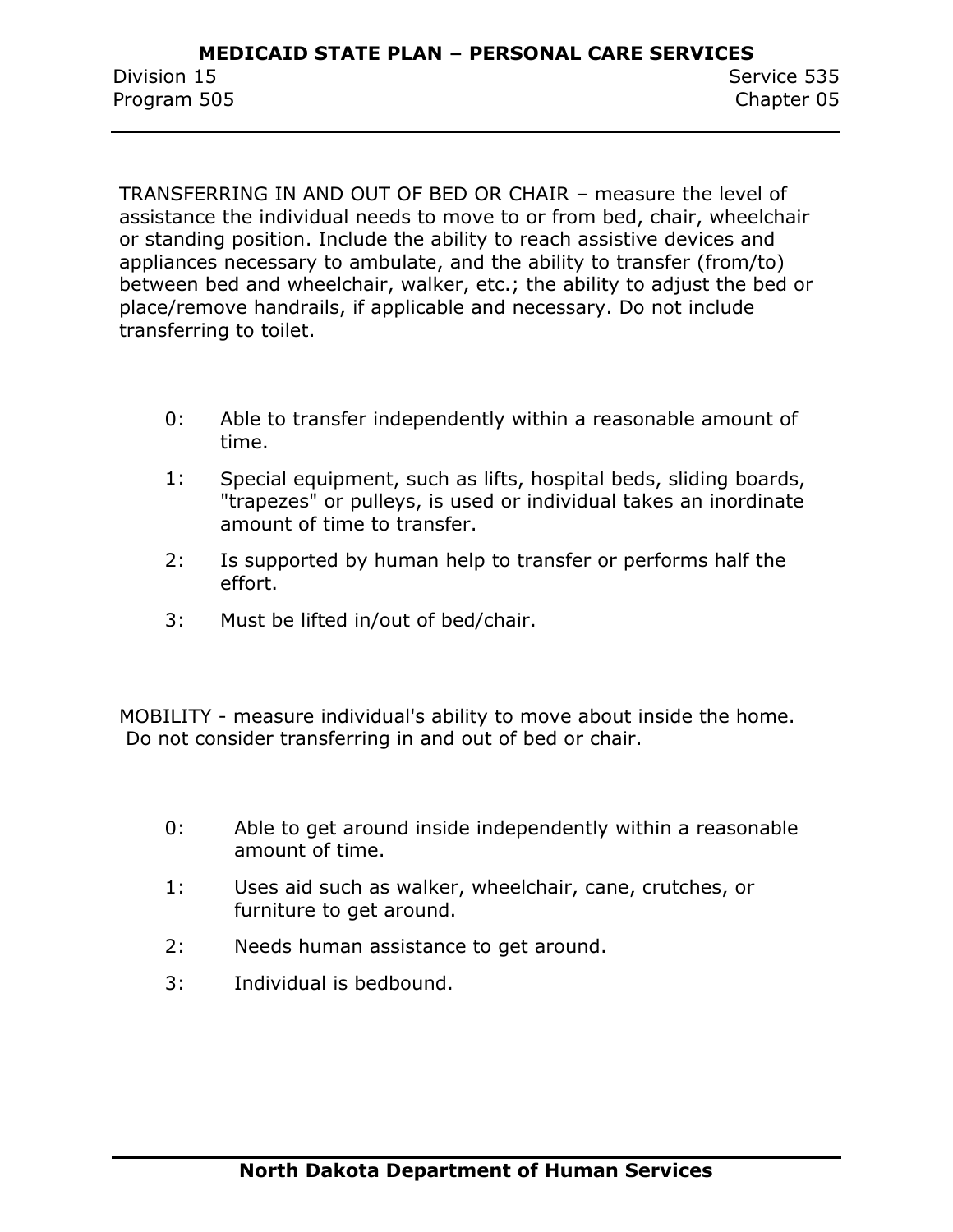## <span id="page-41-0"></span>**Instrumental Activities of Daily Living (IADLs) Scoring 535-05-60-10**

**(NEW 7/1/07 ML #3088)**

[View Archives](../../../Content/Archives.htm#535_05_60_10)

Instrumental activities of daily living (IADLs) measures an individual's ability to carry out tasks that may not need to be done daily like ADLs, but which nevertheless are important for living independently. Intervention may be required to help an individual adapt to difficulties experienced in performing IADLs. Performance of IADLs requires mental as well as physical capacity. The IADL scale measures the functional impact of emotional, cognitive, and physical impairments. Only four IADLs are used when determining if an individual is eligible to receive personal care service. If an individual is eligible for personal care services, he/she may receive assistance with IADLs that are not considered when determining the eligibility for personal care services, but have been scored a 1 or 2.

IADLs are scored based on what an individual can do rather than what he/she is doing. IADLs should be scored based on how an individual usually performs a task. Individuals who have occasional difficulty should be coded based on their usual performance, noting the occasional difficulty in the narrative. Not all individuals have the opportunity to perform IADL tasks. For example, an individual who lives with a relative or spouse might not prepare meals simply because another person routinely does this task. Similarly, some individuals do not manage their own money because a spouse does it. However, the IADL scale is designed to measure an individual's ability both physical and cognitive to perform these tasks, regardless of the individual's opportunity to perform them.

In IADL scoring it is essential to look at each task as the sum of its parts. Doing the laundry, for example, includes requirements of the physical ability to carry laundry to the washing machine, the cognitive ability to operate the washing machine including the measuring of soap and setting of controls, the physical ability to move laundry from washer to dryer, the cognitive ability to operate the dryer, the skill to fold and physical ability to carry the clean laundry back from the machine. If one can operate the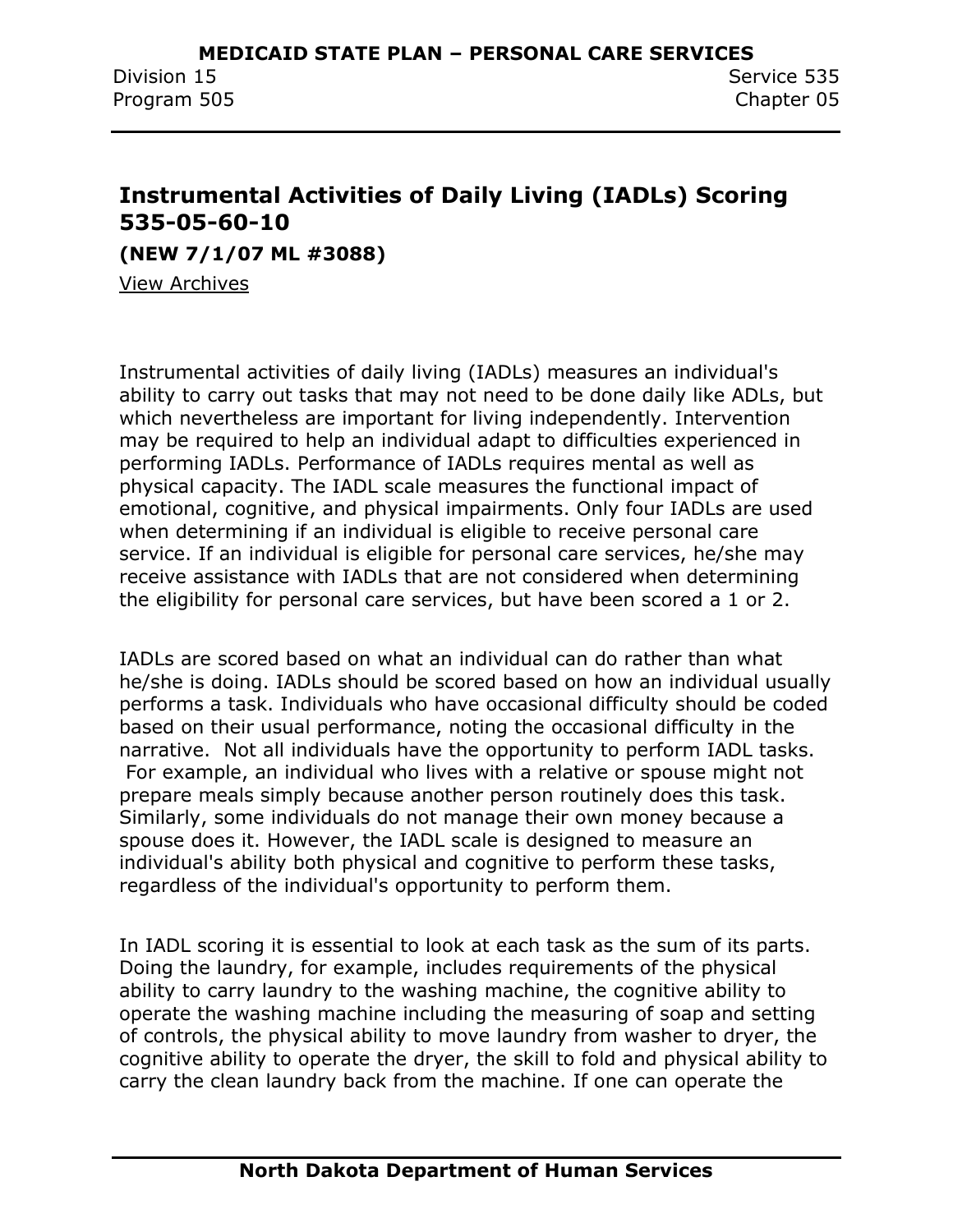washer and dryer, but cannot carry the laundry to or from the machines, this individual would rate a 1, "With Help."

Obtain information regarding IADL impairments by observation, interview with family or friends, or by direct self-report of the individual. Narratives must be included in the case file for each IADL identified as an impairment. Narratives must include:

- Reason for inability to complete the task.
- The kind of aids (grab bars, bath stool etc) the individual uses
- The kind of help the individual is receiving and frequency of assistance
- What services and the frequency the individual requires to meet needs
- Outcome anticipated as a result of service provision
- Other relevant information

The scale used to rate each IADL task has three basic categories of functioning:

- 0: Without help. Individual is able to perform task independently, without reminder or assistance.
- 1: With help. Individual is able to perform task only with assistance, reminder, or cuing.
- 2: Can't do at all. Individual is not able to perform task at all, even with assistance.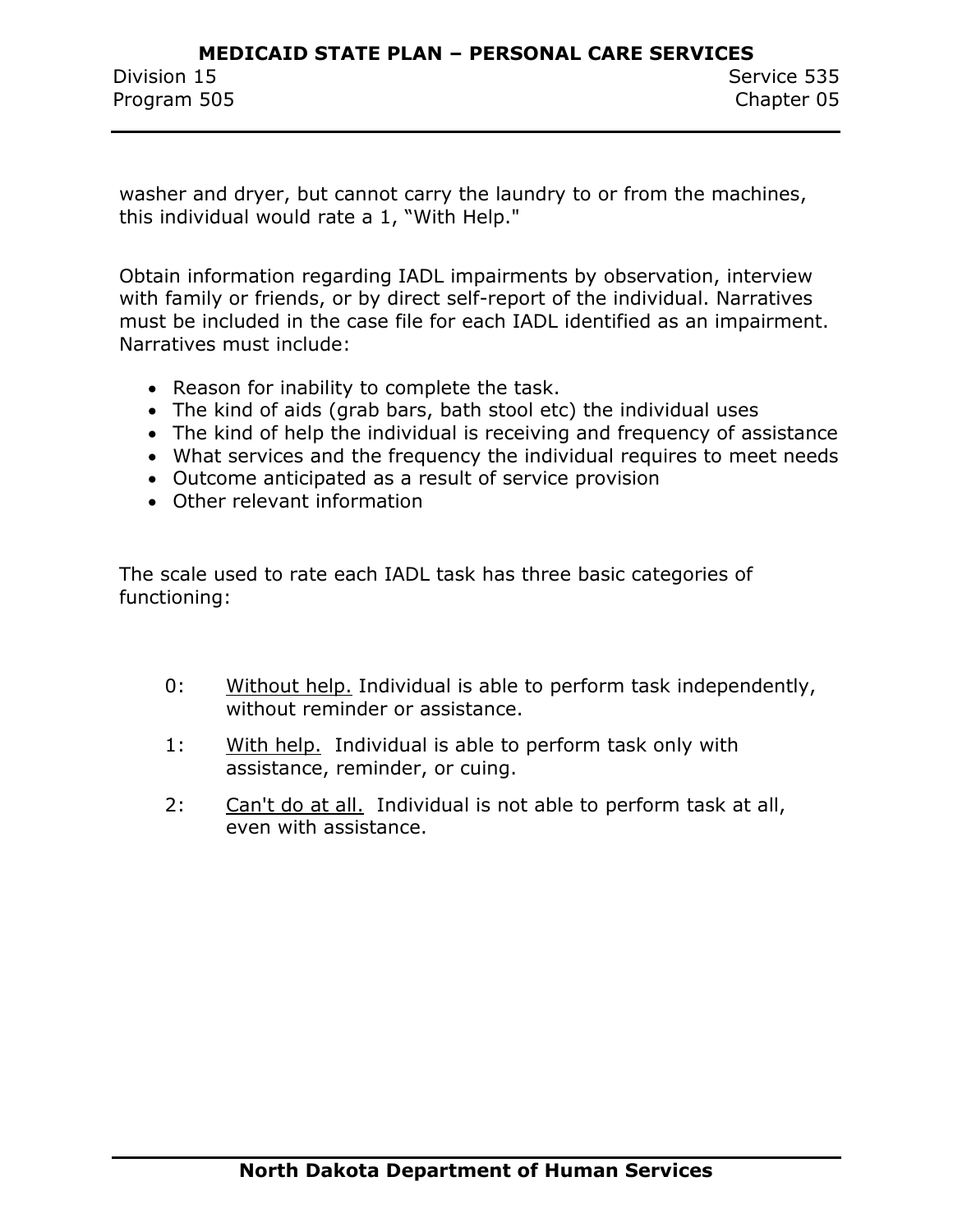## <span id="page-43-0"></span>**Instrumental Activities of Daily Living (IADLs) Considered in Determining Eligibility for Personal Care Services 535-05-60-15**

**(NEW 7/1/07 ML #3088)**

View Archives

MEAL PREPARATION – Measure the individual's ability to prepare hot and/or cold meals that are nutritionally able to sustain the individual or therapeutic, as necessary. Consider individual's cognitive ability, such as ability to remember to prepare meals, individual's ability to prepare foodstuffs, to open containers, to properly store and maintain foodstuffs, and to use kitchen appliances. Do not consider clean up. Do not include canning of produce or baking of such items as cookies, cakes, and bread.

- 0: Able to prepare and cook meals or individual does not usually cook but is able to.
- 1: Needs some assistance from another person, i.e., individual is unable to prepare a meal but is able to reheat a prepared meal.
- 2: Unable to prepare or cook meals.

HOUSEWORK – Measure the individual's ability, not the actual performance, to do routine housework. Routine housework does not include cleaning of basement, attic, windows, shampoo carpet, or moving furniture. Consider minimum hygienic conditions required for the individual's health and safety. Do not include laundry. Do not include refusal to do tasks if refusal is unrelated to the impairment.

- 0: Completely able.
- 1: Able to do some but not all housework.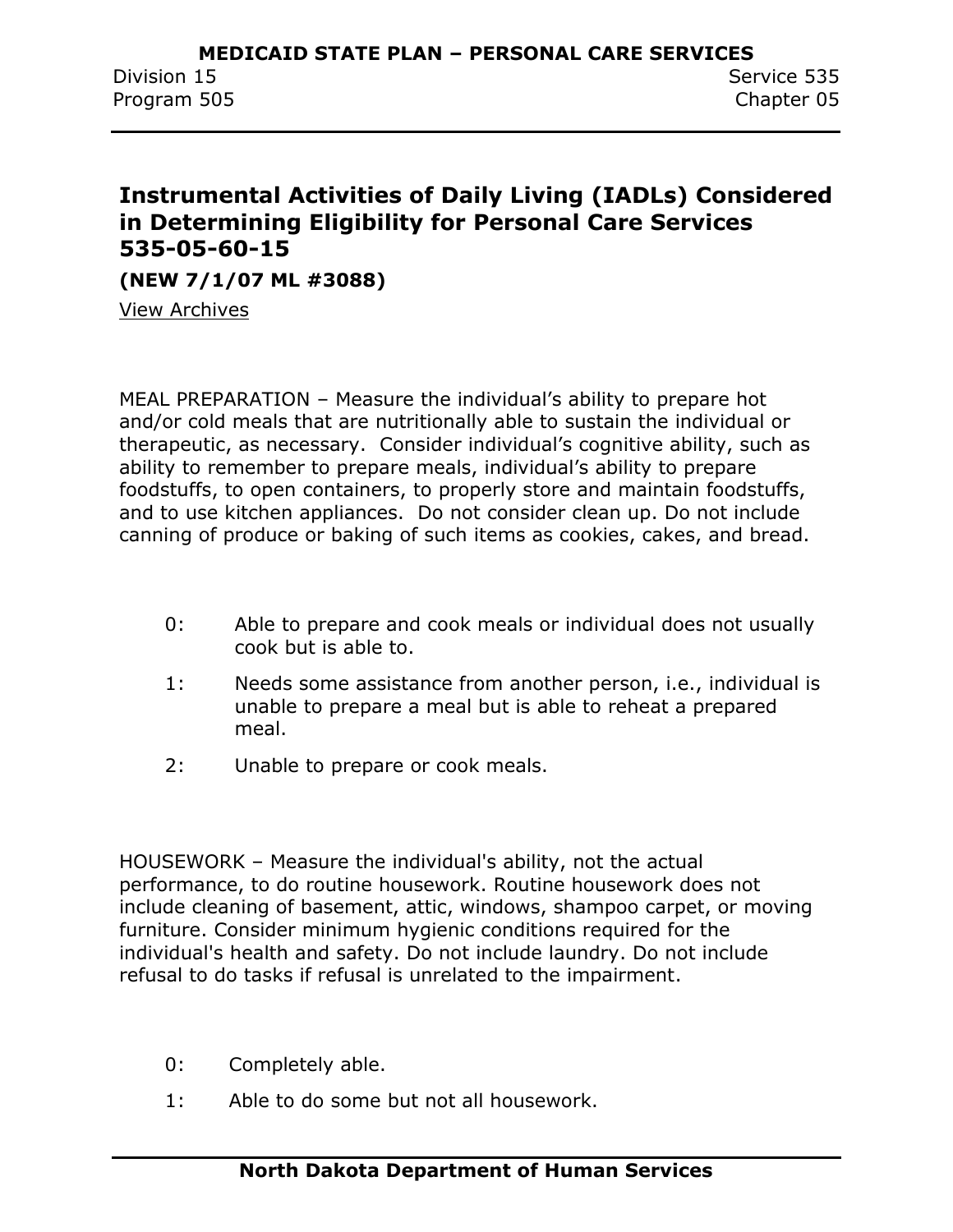2: Unable to do any housework.

LAUNDRY - Measure the individual's ability to do laundry. Consider the individual's cognitive ability to sort, carry, load and unload, fold and put away clothes. Consider the need to use coins for pay machines. Consider the individual's physical and cognitive ability to complete these tasks even if individual lives with others who do the laundry for the individual. Score 0 if the only problem is that laundry facilities are located outside the home.

- 0: Completely able to do laundry.
- 1: Requires some human assistance (i.e., facility is in the basement and a family member carries the laundry up the basement stairs).
- 2: Unable to do any laundry.

TAKING MEDICATION – Measure the individual's ability to take medicine by oneself. Consider the ability to remember to take medicine, get the medicine from the place it is kept within the home, measure proper amounts, actually swallow the medicine, apply ointment; or give injections (including the filling of syringes). Score 0 for an individual who has no medication needs. Score according to individual's ability to perform the task even if commonly done by others. Score need for service monitoring of medications due to possibility of overdose as a 2. Do not consider obtaining of medication from pharmacy.

- 0: Completely able to take medication, including giving injections.
- 1: Requires some human assistance.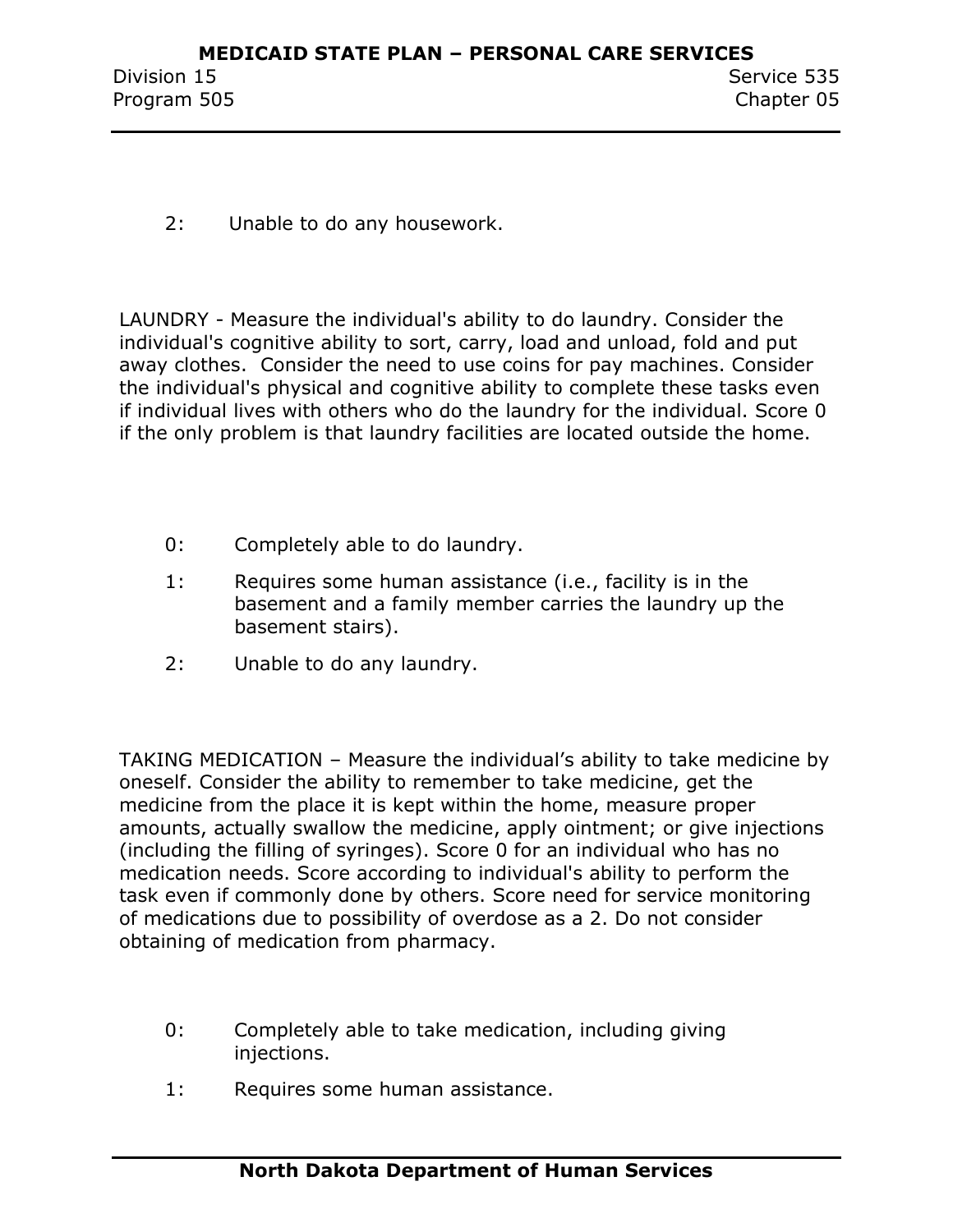2: Unable to take medication.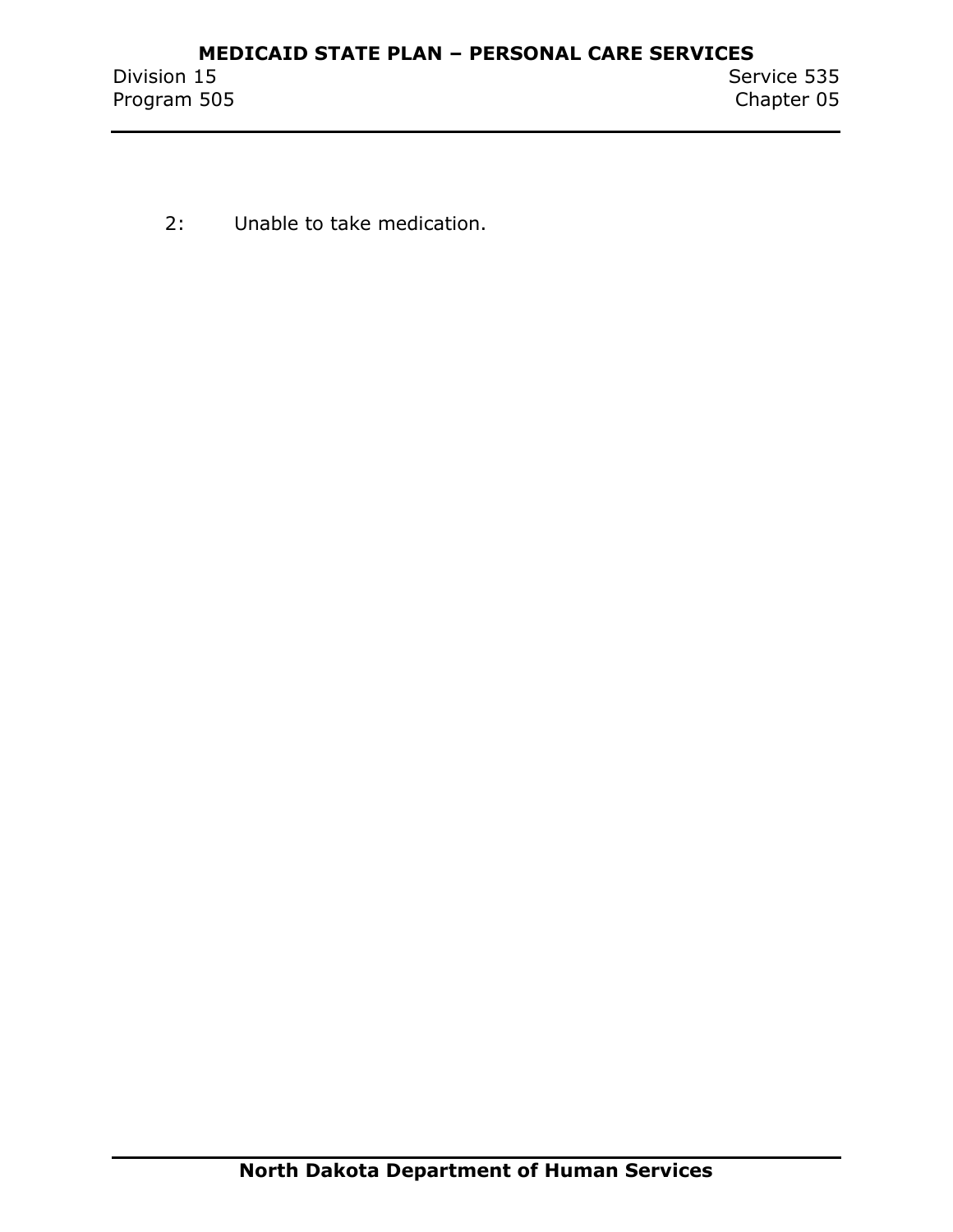## <span id="page-46-0"></span>**Instrumental Activities of Daily Living (IADLs) Not Considered in Determining Eligibility for Personal Care Services 535-05-60-20**

**(NEW 7/1/07 ML #3088)**

View Archives

SHOPPING - This item considers the individual's ability to shop for groceries and other essentials assuming transportation or delivery is available. If the individual needs assistance or is unable to shop, the task may be approved. Consider ability to make shopping lists, to function within the store, to locate and select items, to reach and carry purchases, to handle shopping carts, to communicate with store clerks, and to put purchases away when determining the level of assistance needed. Do not consider banking, posting mail, monetary exchanges, or availability of transportation to determine individual's shopping abilities.

- 0: Able to shop but needs help with transportation.
- 1: Needs human assistance (i.e., carrying bundles).
- 2: Unable to shop.

GET AROUND OUTSIDE - This item considers the individual's ability to move around outside, to walk or get around by some other means (i.e., wheelchair), and to do so without assistance. Consideration should be given to the ability to negotiate stairs, streets, porches, sidewalks, and entrances and exits of residence and destination. An individual who requires an escort to push a wheelchair, hold arm for stability or to assist in event of disorientation or who is completely unable to go outdoors due to physical or mental disability may be authorized for personal care tasks related to getting around.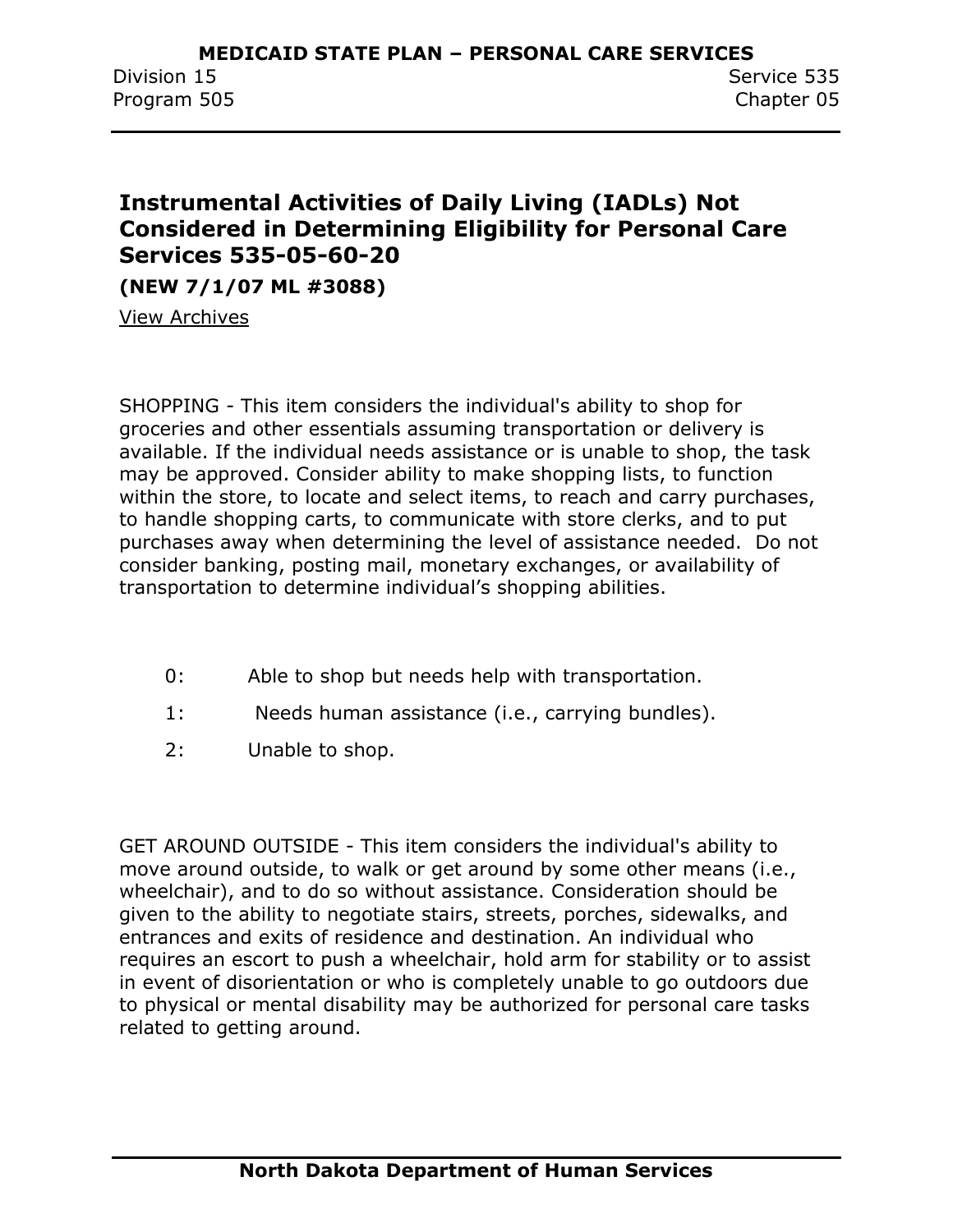- 0: Completely able to get around outside (even if he/she uses a wheelchair/walker).
- 1: Requires an escort to push a wheelchair, hold his/her arm for stability or to assist in event of disorientation.
- 2: Completely unable to go outdoors due to physical or mental disability.

MANAGEMENT OF MONEY - This item considers the individual's ability to handle money and pay bills. Consideration is given to the individual's ability to plan, budget, write checks or money orders, and exchange currency and coins. Include the ability to count and to open and post mail. Do not consider insufficient funds. An individual who cannot write checks and pay bills without help, but makes day to day purchases and handles cash or who has a legal guardian or conservator or is unable to manage money may be considered for assistance with this task.

- 0: Able to manage his/her money independently.
- 1: Cannot write checks and pay bills without help, but makes day to day purchases and handles cash.
- 2: Has a legal guardian or conservator or client is unable to manage money.

COMMUNICATION/TELEPHONE USE - This item considers the individual's ability to use the telephone. Include getting telephone numbers and placing calls independently. The individual must be able to reach and use the telephone, answer the telephone, dial, articulate and comprehend. If the individual uses special adaptive telephone equipment, consider the individual's performance based on the ability to perform this activity with that equipment. If the individual has no telephone, ask about his/her ability to use a telephone elsewhere, such as at a neighbor's home. The use of an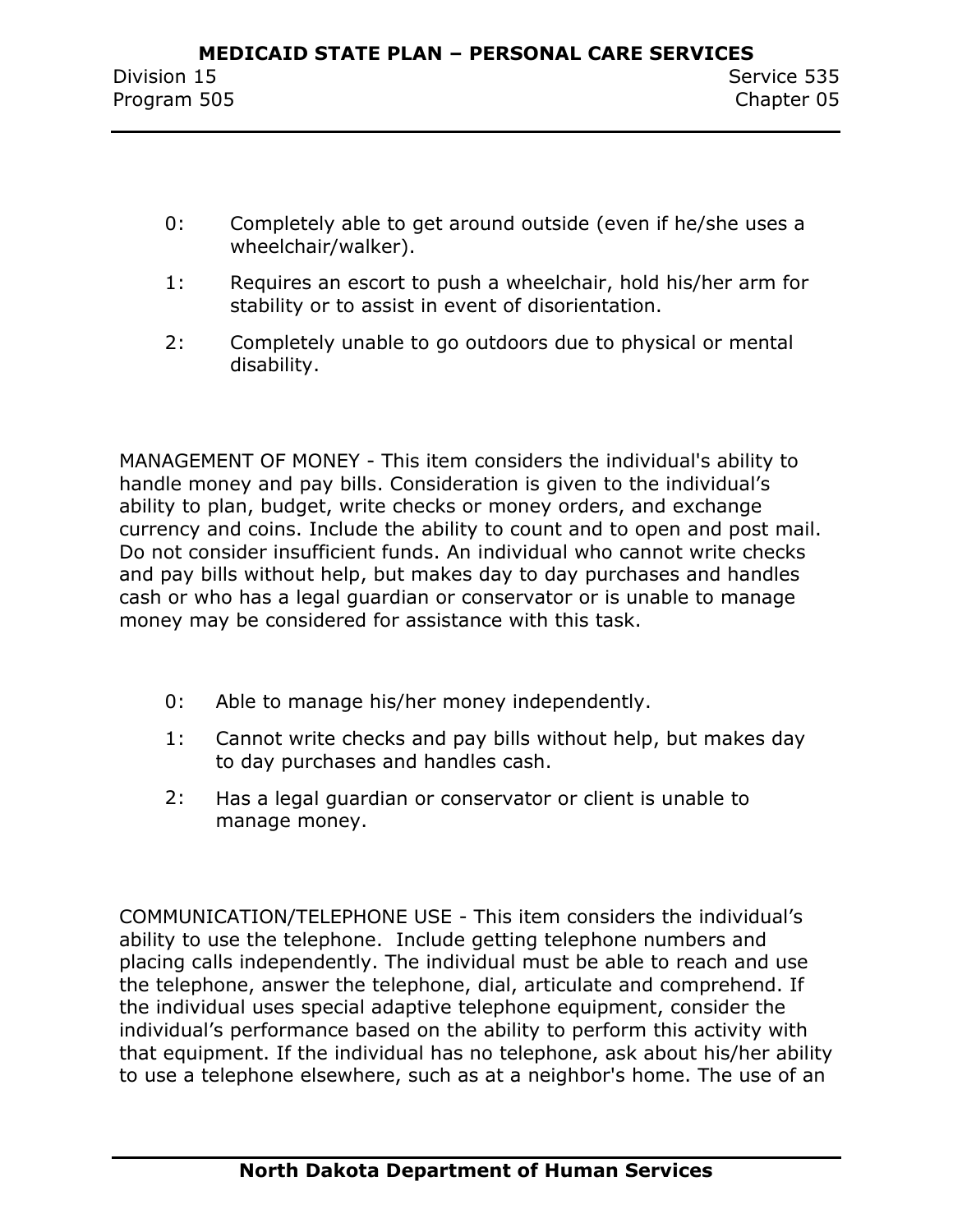emergency response system devise may not be considered when determining telephone use.

Special equipment in common use includes:

- amplifiers for people with speech and hearing impairments
- enlarged dials or number stickers for the visually impaired
- modified telephones for those with hearing aids
- telephones hooked up to teletypewriters for those with speech impairments
- signals (tone ringers, loud bells or lights) to indicate that the telephone is ringing
- speaker telephones and head sets for persons who cannot hold receivers

The tasks of routine writing or reading also fall within the scope of the IADL of communication/telephone use because each is a basic and common means of communication. If the individual needs a routine regimen of assistance with routine writing or reading of correspondence, this functional impairment may be documented within the scope of the IADL of communication/telephone use.

Time associated with routine assistance with communication/telephone use should always be very minuscule (likely not lasting more than 1 or 2-15 minutes units) and occur not more than twice in any given month under most circumstances.

An individual who requires human assistance to perform the task or is unable to answer the telephone or dial the operator may be considered for personal care tasks related to communication.

- 0: Completely able.
- 1: Requires human assistance (i.e., someone else must dial).
- 2: Cannot answer the telephone or dial the operator.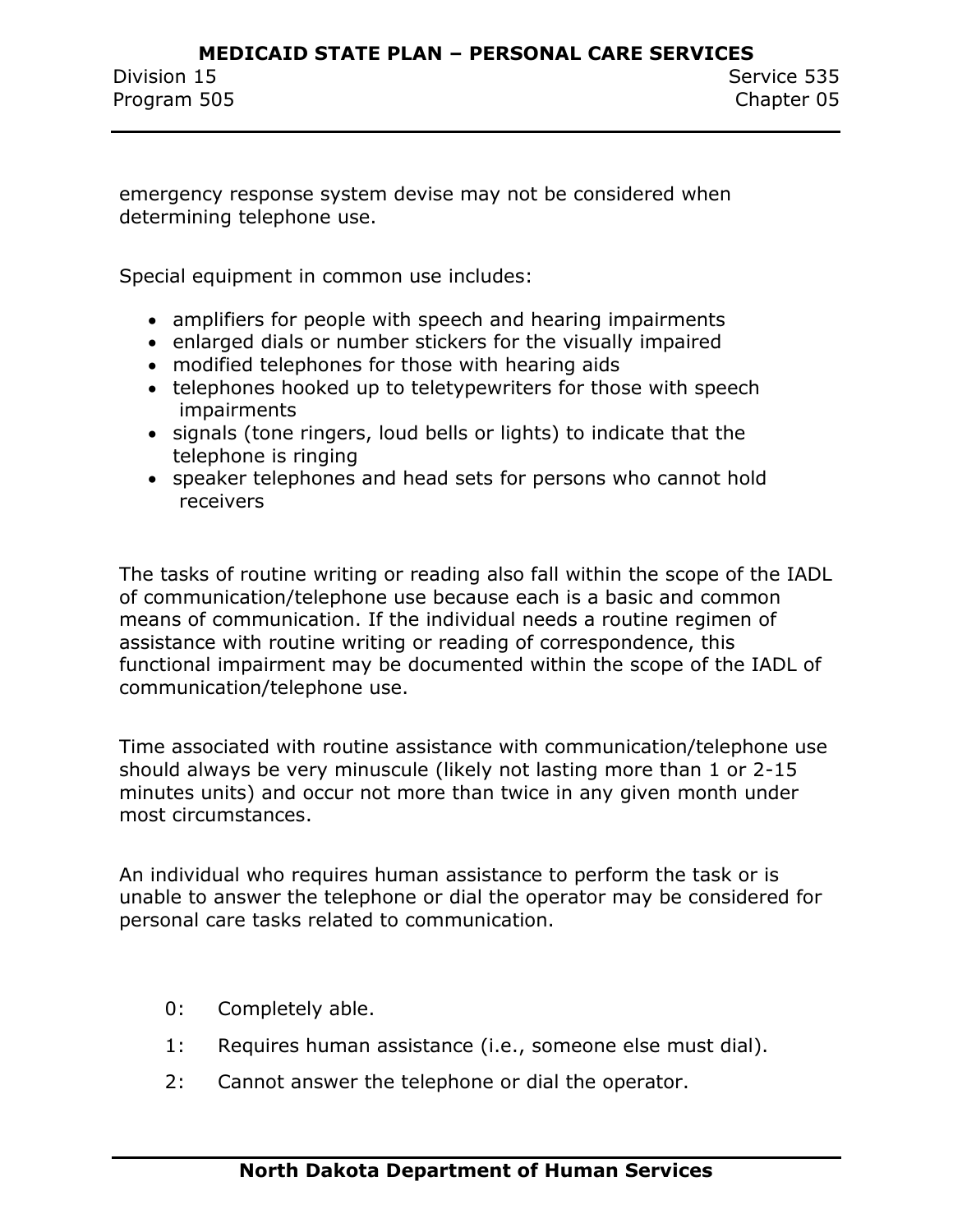## <span id="page-49-0"></span>**Other IADLs 535-05-60-25**

**(NEW 7/1/07 ML #3088)**

View Archives

The need for the following tasks must be included in the individual's assessment before the tasks can be authorized. These IADL tasks do not need to be scored based on a level of impairment. The assessment must however, include the need, frequency and outcome for each authorized task.

- Apnea Monitor
- Exercises
- Eye Care
- Fingernail care
- Haircare/shaving
- Hover lift
- Indwelling bladder catheter
- Jobst stockings
- Ostomy care
- Oxygen
- Postural/bronchial drainage
- Prosthesis/orthotics
- Skin Care
- Specialty Bed
- Suppository/bowel program
- Ted Socks
- Teeth, mouth, denture care
- Vital signs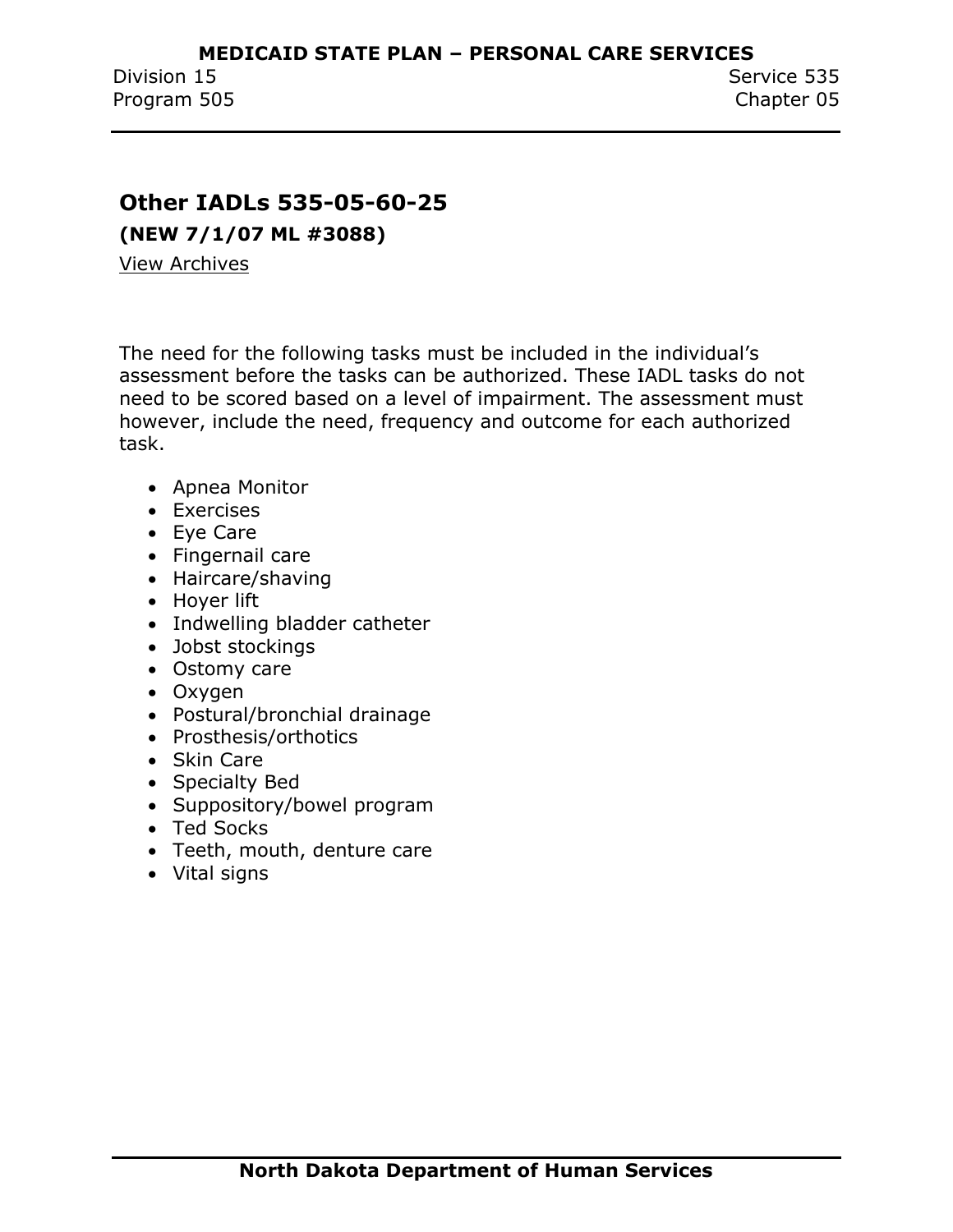### <span id="page-50-0"></span>**Notes and Narratives 535-05-65**

**(Revised 4/1/12 ML #3326)**

View Archives

Include all information relevant to the client obtained during the assessment process that was not entered in a comment or note field for ADLs or IADLs. A signed and dated hard copy of the assessment including the narrative must be kept in the client file.

All contacts relating to a client must be noted in the narrative section of the comprehensive assessment. Notes maintained in any other format are not considered valid. When applicable, notes/narrative should include the following:

- Date
- Reason for contact (i.e. initial, annual, six month, collateral, returned call, received call)
- Location of visit (i.e. home visit, care conference, hospital visit, office visit, telephone contact, letter sent)
- A description of the exchange between the case manager and the client or the collateral contact
- A listing of identified needs
- Service delivery options
- Summary of care plan
- Client satisfaction and follow-up plan
- Initial's of Case Manager completing the note or narrative

#### HCBS Case Managers Record Management System

 The HCBS Comprehensive Assessment is a web-based product of Synergy Technologies. The HCBS Comprehensive Assessment enables the HCBS case manager to record the applicant's/client's functional impairment level and correlate that to the need for in-home and community-based services.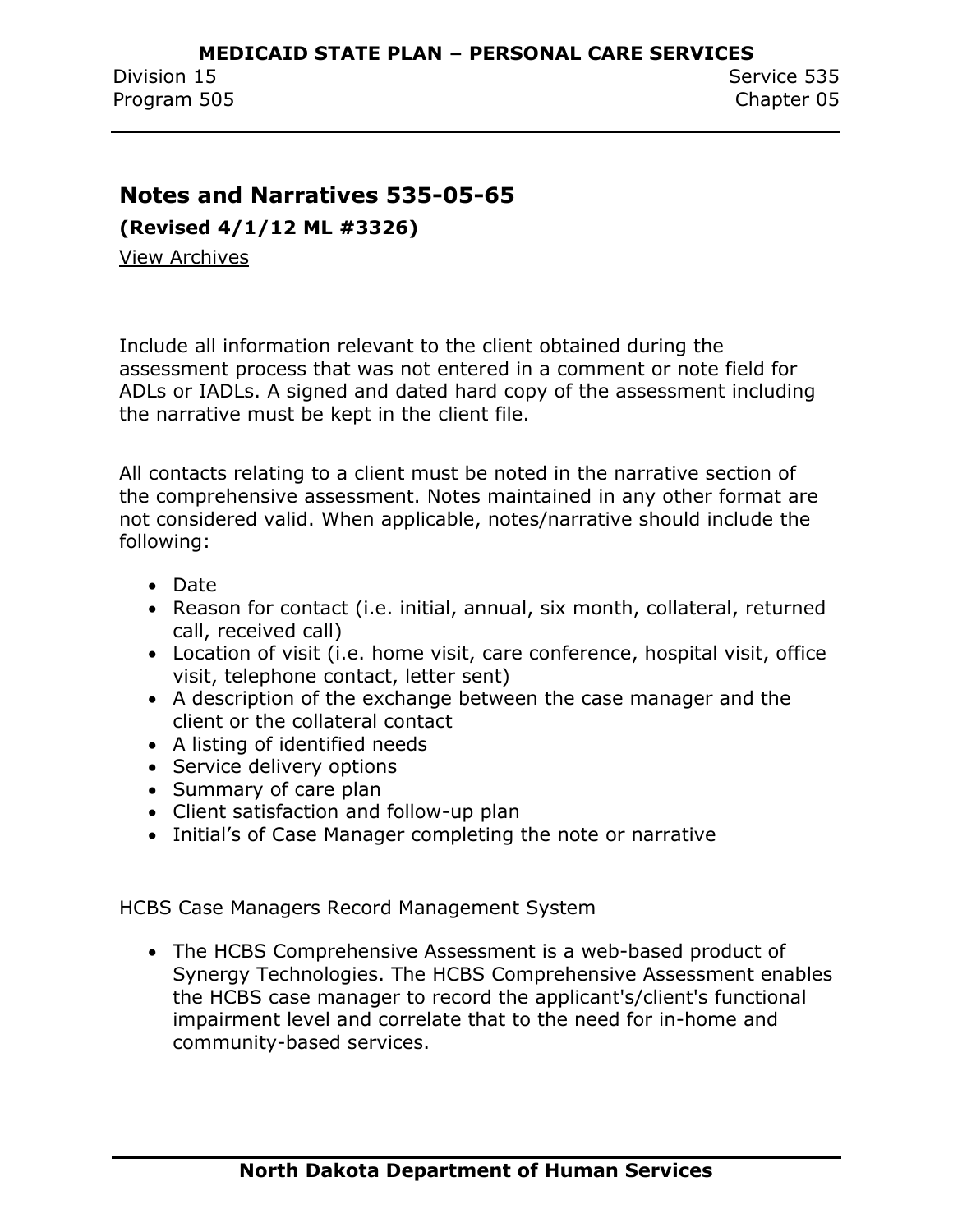#### DD Case Managers Record Management System

- The DD Case Managers comprehensive assessment consists of three components;
	- 1. Case Plan in THERAP that identifies the desires outcomes and all services the individual is receiving.
	- 2. Progress Assessment Review (PAR) in THERAP that includes information regarding diagnoses, medications, behavioral issues, psychiatric, legal and support needs. The PAR and Case Action Form also serve as the ICF/MR level of care screening.
	- 3. Personal Care Eligibility and Needs Assessment for DD that determines whether the specific eligibility for Personal Care Services are met.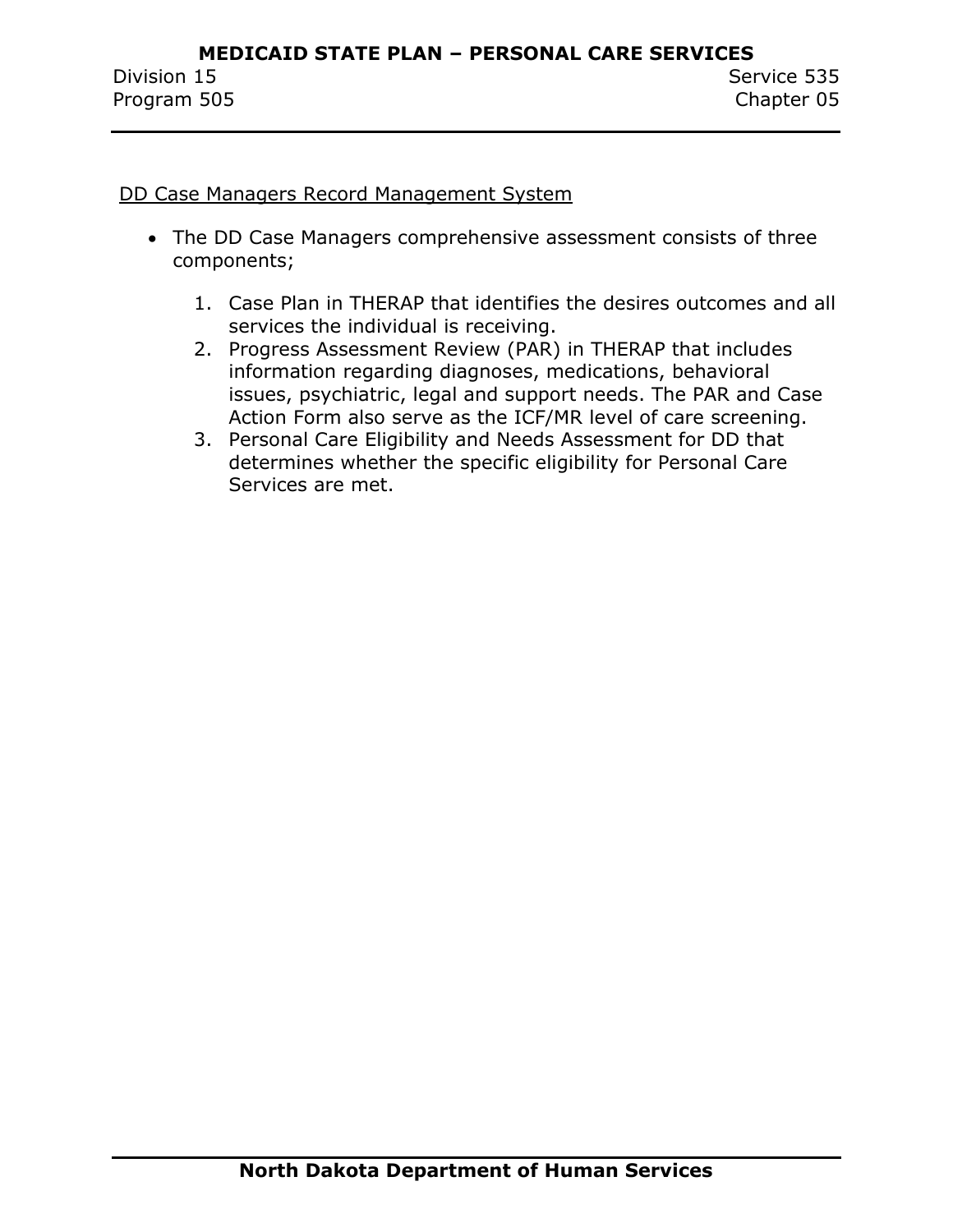### <span id="page-52-0"></span>**Forms 535-05-70**

## <span id="page-52-1"></span>**Instructions for Completing Personal Care Services Plan, SFN 662 535-05-70-01**

**(Revised 5/1/2015 ML #3444)**

View Archives

The Personal Care Services Plan (PCSP) SFN 662 documents the eligibility for personal care services and the amount of personal care services that will be provided to an eligible individual and the provider(s) selected by the individual to perform the services. The PCSP is required for all individuals assessed or receiving personal care services and is the outcome of the initial comprehensive assessment, annual assessment, or six-month review of the individual's needs. No payment may be made to any provider until the PCSP is filed with the state office. A copy of all Authorizations to Provide Personal Cares Services SFN 663 must accompany the PCSP filed with the state office.

The PCSP is to be revised or updated as an individual's needs require. At a minimum it must be reviewed with the individual six months following an initial or annual assessment. The PCSP must be revised every time the individual's service needs change or when a change in service provider(s) occurs.

The individual's case manager must complete the PCSP in conjunction with the individual or his/her legal representative. The signature of the individual or the legal representative on the PCSP is required before services can be authorized for payment. If the individual or legal representative refuses to sign the PCSP, the reason for the refusal must be noted in the case file. Any changes or revisions to a PCSP require the signature of the client with the exception of a change in provider. When a change in service provider occurs between case management contacts - the client or legal representative may contact the case manager requesting the change in provider. The contact and approval for the change in provider must be verified in the case manager's documentation and noted on the PCSP which is sent to the Department. A copy of the updated care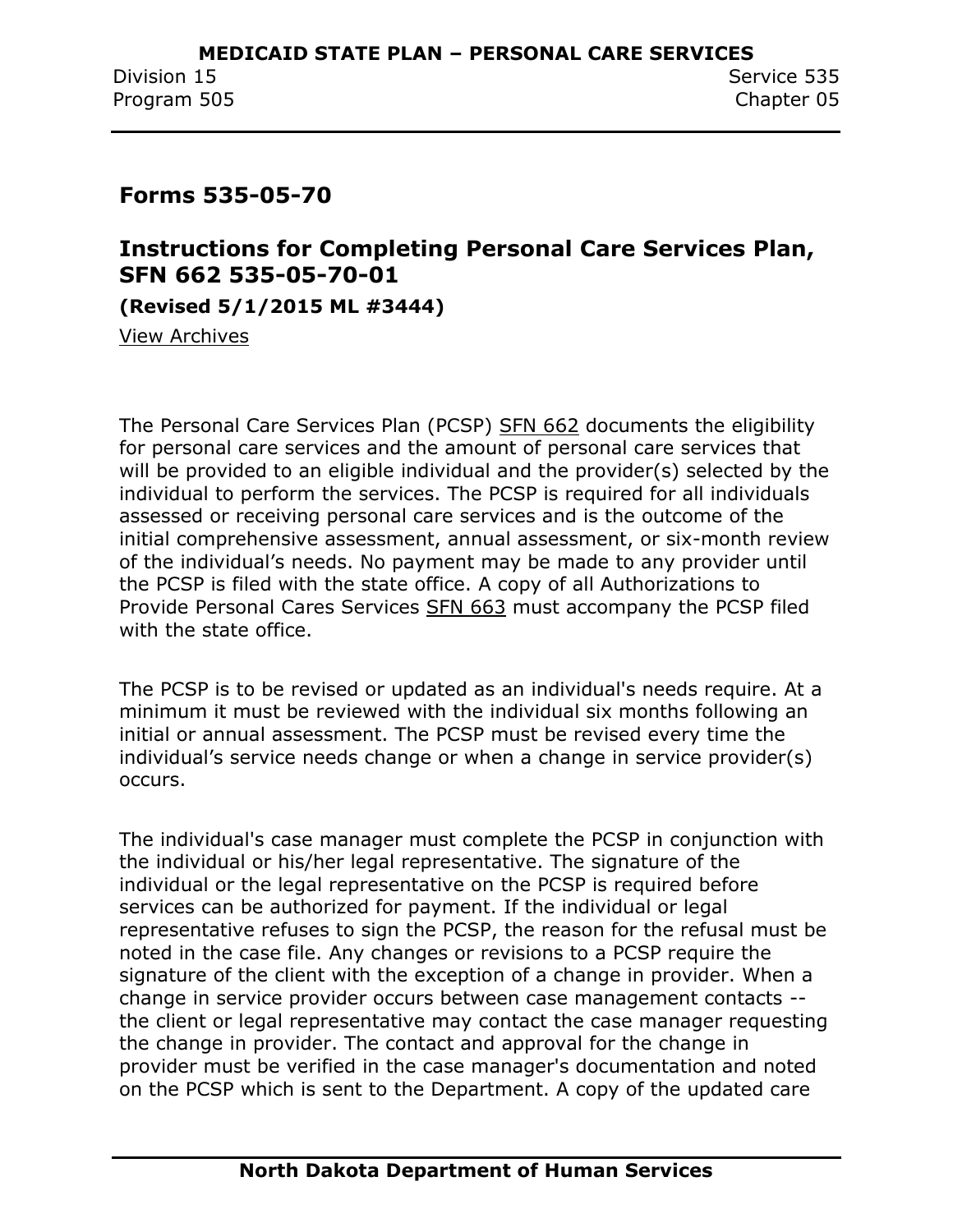plan must be sent to the client or legal representative. However, changes in services, which include tasks, or the amount of service, which includes amount of units authorized for each task, must be signed by the client or legal representative and approved.

#### **Section I – Client Information**

Enter the individual's name, address, Medicaid number, county of residence, and the date the comprehensive assessment is completed and the date the LOC was determined.

A LOC determination approval must be obtained whenever an individual has not had any LOC determination approved within 12 months of the start of a care plan period. If the individual does not meet NF or ICF/MR level of care then check PCS-A. The date of the next LOC determination is the responsibility of the case manager and needs to be scheduled to allow sufficient time in which to give the client a ten working day notice should personal care services be reduced because the individual no longer meets the criteria for LOC.

Instructions For Obtaining ICF/MR Level Of Care (LOC) Determination (for use by DD case managers)

An individual in need of Level B or Level C personal care services must have an ICF/MR LOC determination done whenever a comprehensive needs assessment is completed.

Individuals eligible to meet the ICF/MR level of care include individuals with a diagnosis of mental retardation as defined in NDAC 75-04-06 or persons with related conditions as defined in 42 CFR 435.1009.

The developmental disabilities case manager must complete a comprehensive needs assessment to determine whether the individual meets the minimum criteria for the ICF/MR level of care. The application of the Guidelines for ICF/MR level of care screening serve as the basis as to whether the individual qualifies for Level B of Level C personal care services.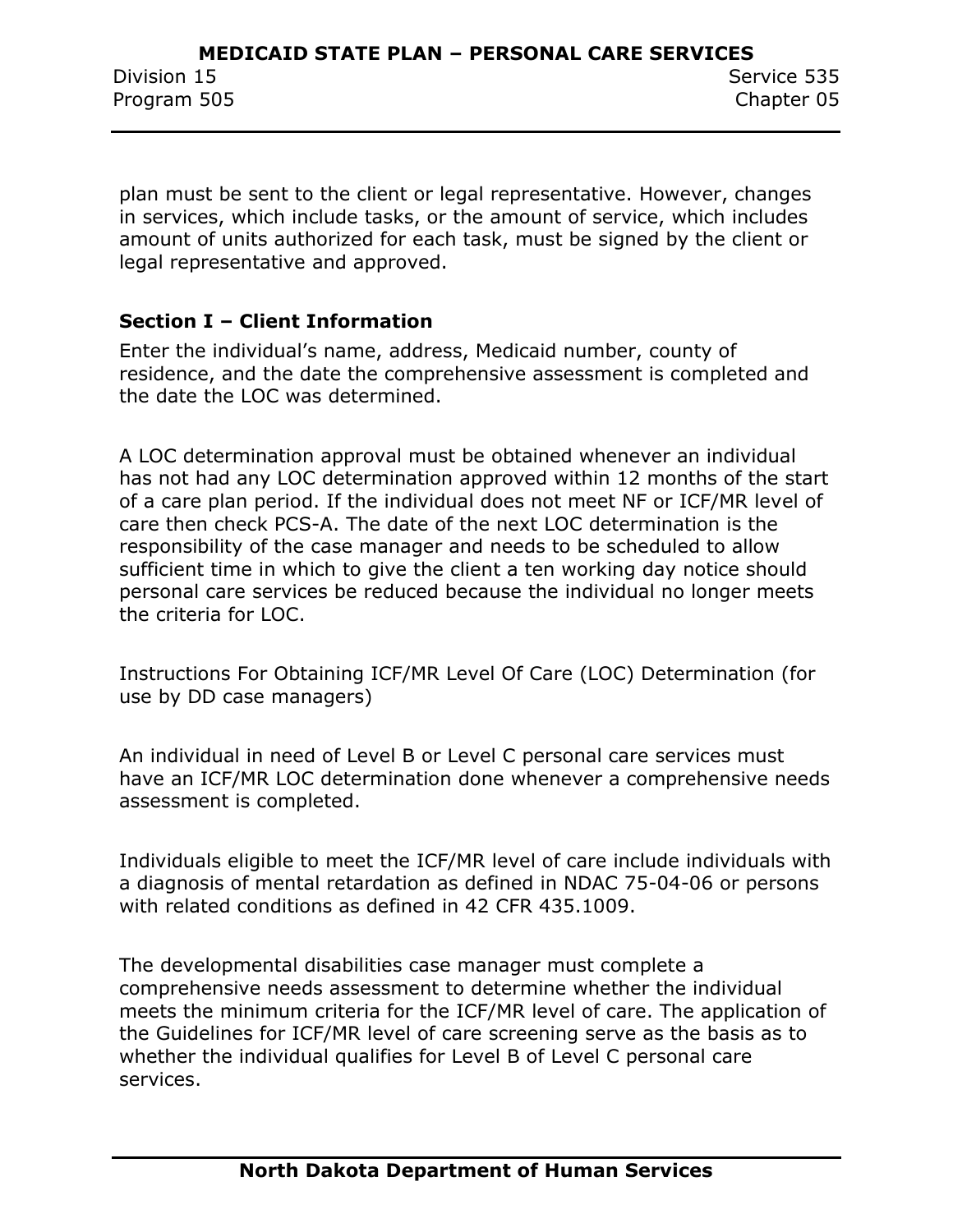Instructions For Obtaining Nursing Facility (NF) Level Of Care Determination

An individual in need of Level B or C personal care services who does not meet ICF/MR level of care criteria must have a NF level of care determination approved within 12 months of the start of any personal care service plan. The date of the next NF level of care determination is the responsibility of the case manager and needs to be scheduled to allow sufficient time in which to give the client a ten working day notice should personal care services be reduced or terminated.

The case manager shall use the existing and established procedures for requesting a NF level of care determination from Dual Diagnosis Management (DDM). The information needed for submission of information to DDM is usually obtained during the comprehensive needs assessment process.

It is the responsibility of the case manager to trigger the screening by submitting information to DDM. The basis of the information submitted is verified and documented in the completion of the materials identified in items 1 and 2 below. Item 2 below is the ONLY document that needs to be submitted to DDM.

- 1. The comprehensive needs assessment
- 2. ND LEVEL OF CARE/Continued Stay Review Determination Form

You are encouraged to submit by web based method; however you may fax the information.

Following are the screen types listed on the LOC Determination Form.

- MSP-PC
- HCBS Waiver/MSP-PC (check only if eligible for both)

DDM will send written confirmation of NF level of care determination to the case manager for filing in the client's record.

If you are unable to resolve NF determination issues with DDM, contact the Administrator of Long Term Care Projects at 328-2321.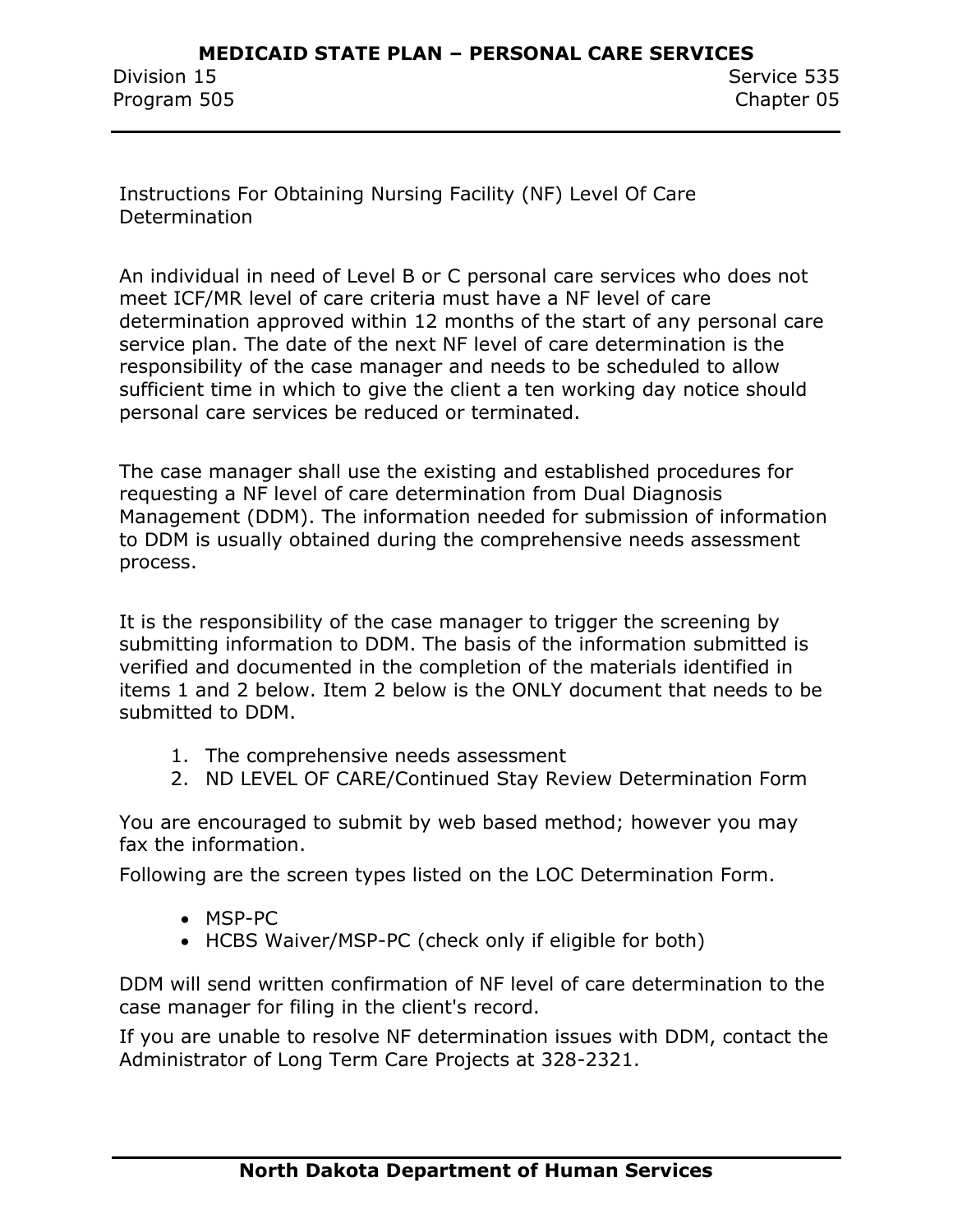#### **Section II – Eligibility for Personal Care Service**

Score the individual's needs in accordance with the instructions for scoring ADLs and IADLs to determine if the individual qualifies for personal care services. Narratives in the individual's file must verify the rationale for each score, and the determination for eligibility. Client must be scored impaired in the ADL or IADL before it can be authorized.

Choose the level of personal care needed based on the eligibility criteria outlined in Personal Care Eligibility Requirements 535-05-15.

Determine the type of provider that will be providing services based on the individual's choice.

Check/complete the appropriate box:

PCS-A PCS-B PCS-C Daily Basic Care

If the individual chooses to receive services on a daily rate (T1020), the "Daily" check box must be checked. To determine the Daily rate send a completed SFN 662 and 663 to Medical Services and the rate will be calculated by Medical Services. The provider and case manager will receive a copy of a profile that documents the rate. The daily rate needs to be recalculated whenever there is an increase or decrease in units of service approved for a client.

The developmental disabilities case manager must complete a comprehensive needs assessment to determine whether the individual meets the minimum criteria for the ICF/MR level of care. The application of the Guidelines for ICF/MR level of care screening serve as the basis as to whether the individual qualifies for Level B personal care services.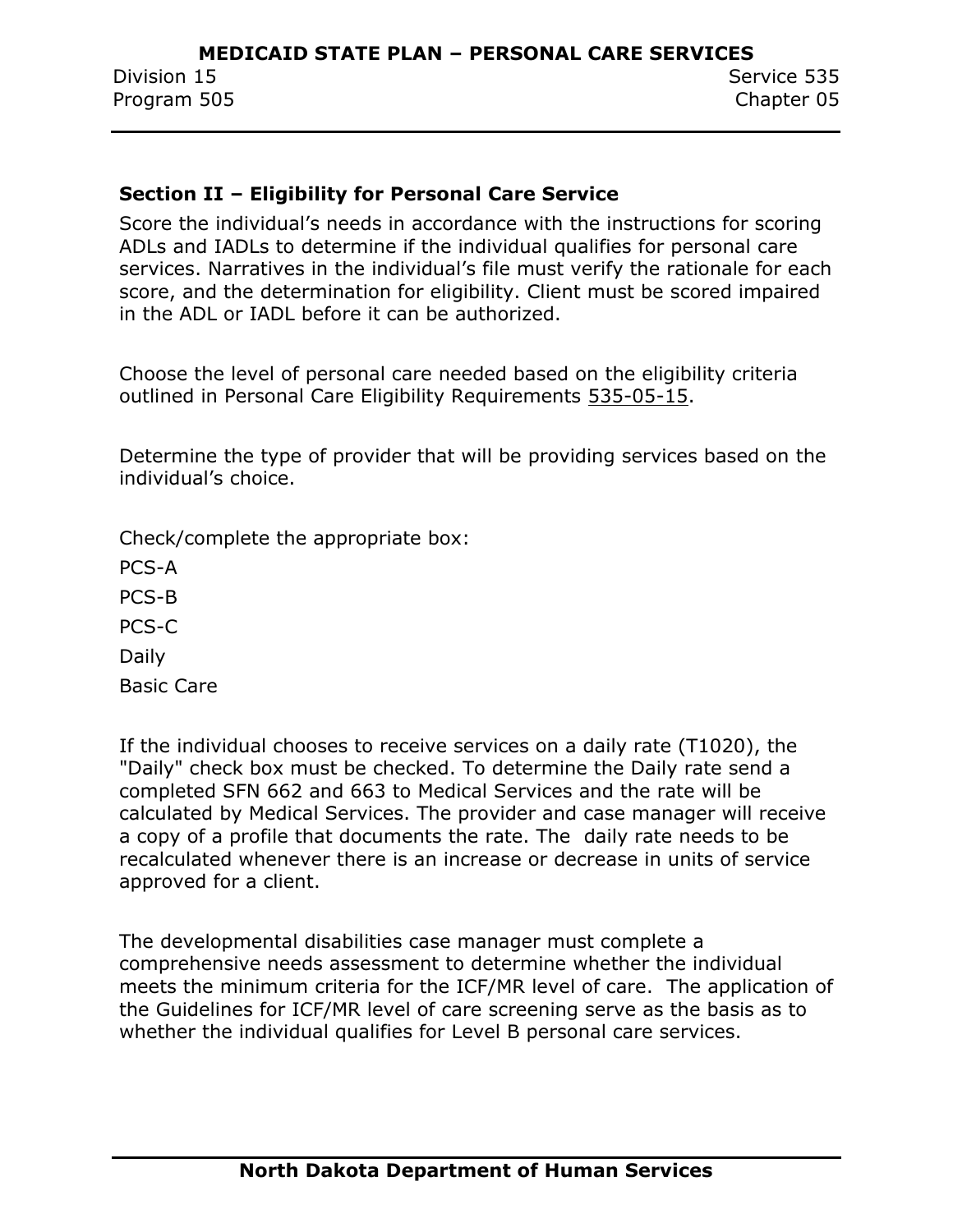If any of the QSPs are eligible for Rural Differential Rate check the appropriate RD boxes. When a QSP is no longer receiving rural differential for this client complete Date RD removed and submit the SFN 662 and SFN 663 to Medical Services and the QSP. See Rural Differential Rates 535-05- 38.

#### **Section III – Approved Services**

For QSPs who will be paid based on 15 minute unit rate basis, enter the personal care service provider name, provider number, the units authorized on SFN 663, the 15-minute (T1019) procedure code, and the billable units (units will be the same as the authorized units) to be provided on a monthly basis. If multiple providers are listed on SFN 663 list all providers and provider numbers but complete only 1 line for authorized units, procedure code, and billable units. The procedure code for services must be T1019. The total number of units of service to be provided per month by all providers based on 15-minute increments must be entered. The total number of units per month for procedure code T1019 may not exceed 480 units if PCS – A is checked or 960 units if PCS – B is checked or 1200 units if PCS-C is checked.

For a QSP who elects to be paid a daily rate, enter the personal care service provider name, provider number, the authorized units from SFN 663, the per day (T1020) procedure code, and 31 in the billable units/day column. The procedure code for personal care services provided on a daily basis must be T1020. When the care plan is filed with the state, the daily rate will be calculated by the state office and the provider will be notified of the daily rate. In no case may a daily rate exceed the daily rate limit set forth in the state plan.

If personal care services are to be provided by a basic care assistance provider, enter the provider name, and provider number.

• If the basic care assistance provider is to be paid based on a daily rate, enter the units authorized on SFN 663 in the authorized units column, enter 4 in the procedure code column, and 31 in the billable units/days column. Eligibility for daily rate requires the client receives a daily services in at least one of the Task Categories listed on the SFN 663 of ADL, Meal Prep, Med Assistance or Other on a daily basis.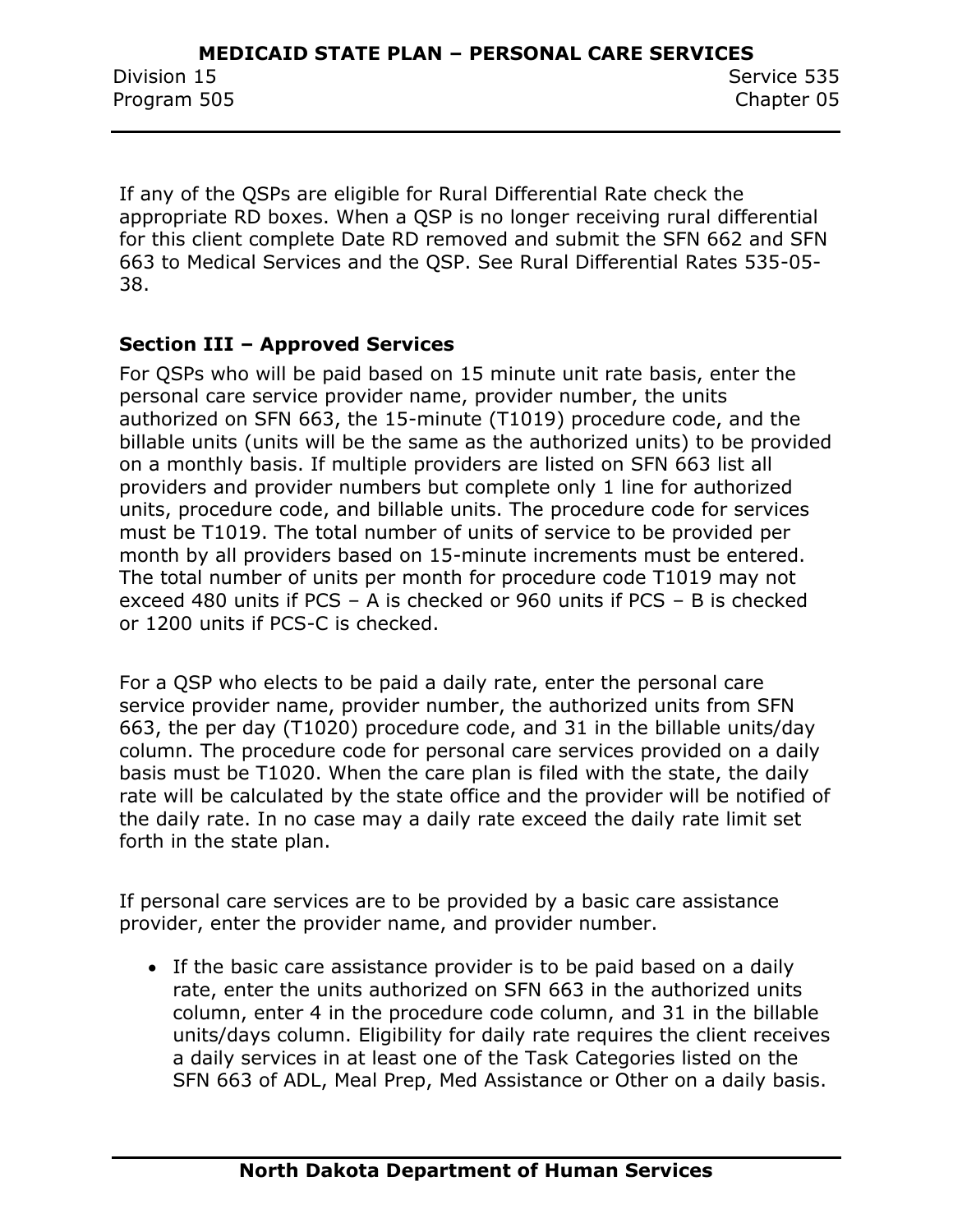If the basic care assistance provider is to be paid based on a 15 minute increment rate enter the units authorized on SFN 663 in the authorized units column, T1019 in the procedure code column, and the authorized units in billable units/days column (units will be the same as the authorized units) to be provided on a monthly basis.

#### **Section IV - Other Services**

Record services which are not authorized as personal care services but are being provided or arranged for the individual. This section should include services such as home health, home delivered or congregate meals, transportation, SPED, EXSPED, waivered services, or family support services.

#### **Section V – Signatures**

The instructions for the completion of a reduction is outlined in Denials, Terminations, and Reductions 535-05-50

If the care plan for personal care services expires or services are terminated and a new care plan is not going to be issued, you must follow the policy for Termination. Complete the date of case closure and reason for case closure and submit to the client and Department and a copy of the canceled authorization SFN 663 to the client provider, and Department. If a care plan for personal care services is being terminated prior to the end of the effective date of the plan and a new care plan is being issued send a copy of the canceled care plan SFN 662 to the client and Department and a copy of the canceled authorization SFN 663 to the client, provider, and Department. The instructions for the completion of a Termination is outlined in Denials, Terminations, and Reductions 535-05-50.

If the individual was determined not to qualify for personal care services in Section II, then the individual must be informed of their rights. The instructions for the completion of a Denial is outlined in Denials, Terminations, and Reductions 535-05-50.

If the client is not in agreement with the PCSP, they should enter their initials indicating they are not in agreement with the plan of care. The Case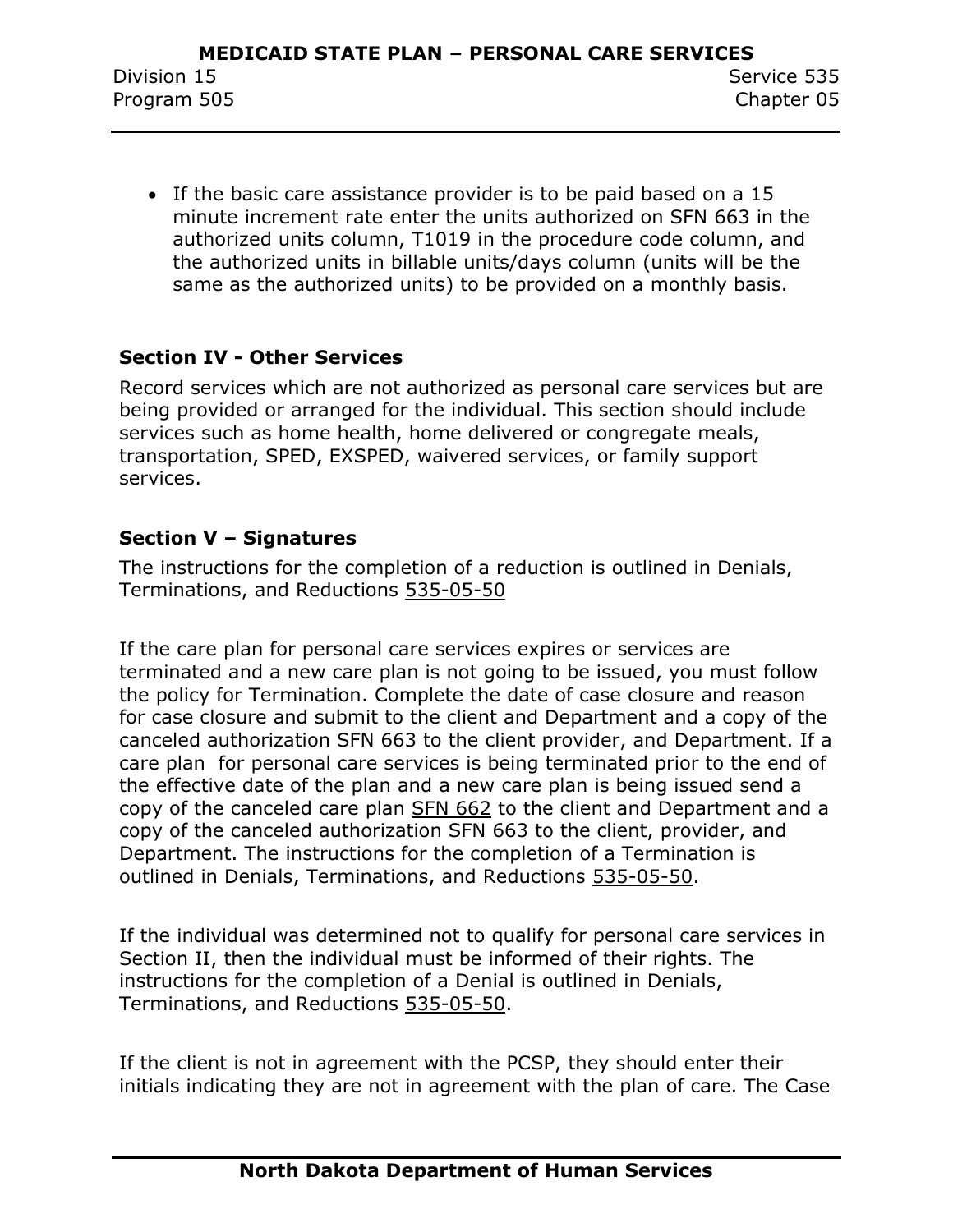Manager must provide the client with a completed SFN 1647, (Reduction, Denial, or Termination Form).

The individual (or the individual's legal representative) and the case manager both must sign to signify agreement with the PCSP. If the individual refuses to sign the PCSP, the case manager must provide the client with a completed SFN 1647 and a copy of the unsigned plan must be forwarded to the state office.

If a care plan changed due to a change such as; a change in provider, or change in units approved, or other change prior to the end of an existing care plan period, check the reason for the change and describe if appropriate. Then send a copy of the canceled and updated care plan SFN 662 to the client and Department and send copy of the canceled and updated SFN 663 to client, provider, and Department.

The case manager should check the appropriate identification of the program case management, DDCM for Developmental Disabilities Case Manager or HCBS for Home and Community Based Waiver Case Manager.

#### **Section VI – Six-Month Review and Continuation of Plan with No Changes**

The case manager may complete this section only if no change in the individual's status, authorized units, and provider(s) occurs at the sixmonth review or 3 month review for Level C Personal Care. The case manager must enter the new effective date continuing the plan for the next period that may not exceed 6 months or 3 month review for Level C Personal Care. The case manager and the individual both must sign for the continuation of the plan.

#### **Distribution**

The original PCSP and any changed PCSP is filed in the individual's case file. One copy is mailed or given to the individual or the legal representative when completed. A copy of SFN 662 and a copy of SFN 663(s) must be mailed within 3 days of completion to the respective state office (Developmental Disabilities or Medical Services).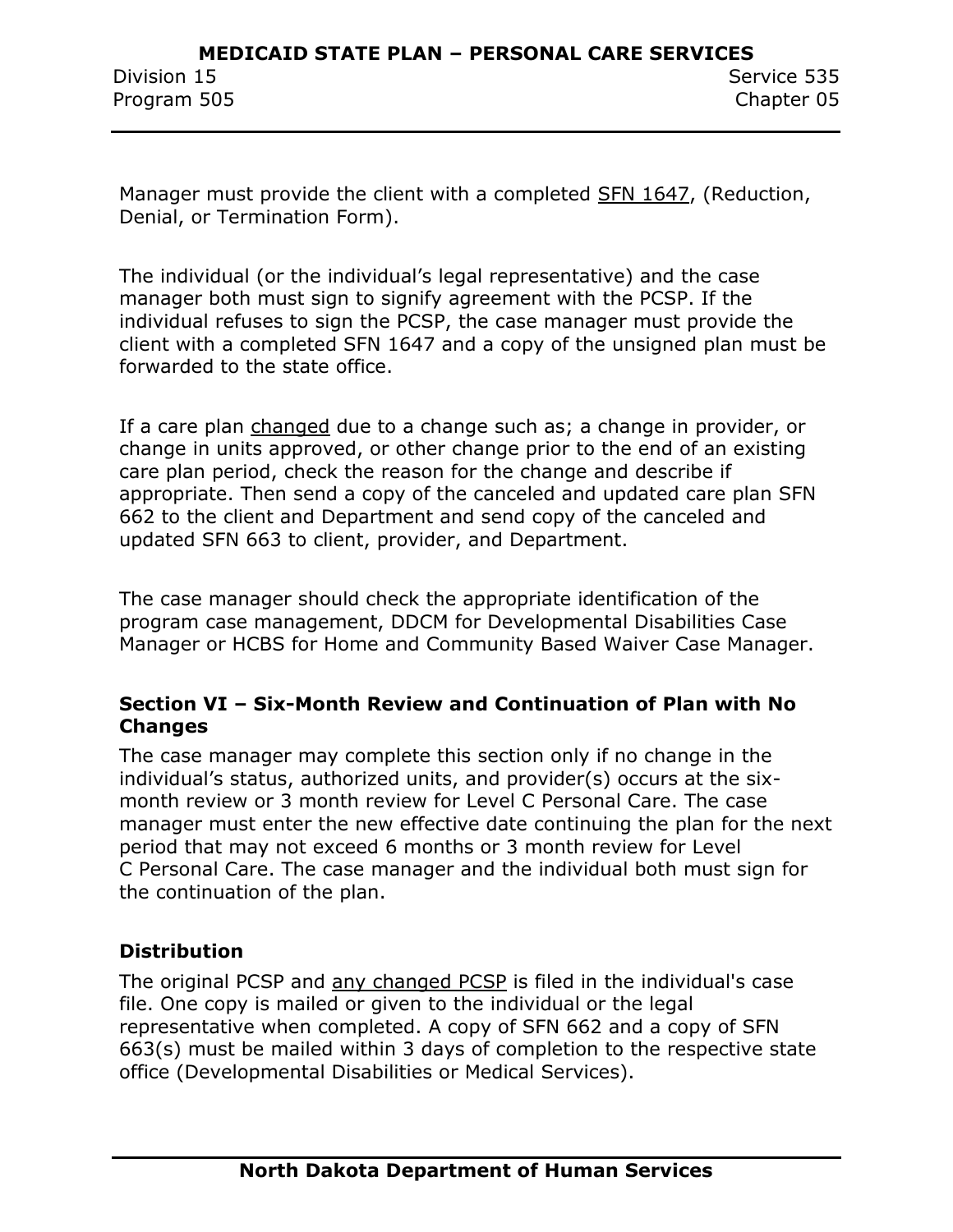The SFN 662 is available from Office Services and an electronic copy is available through the state e-forms.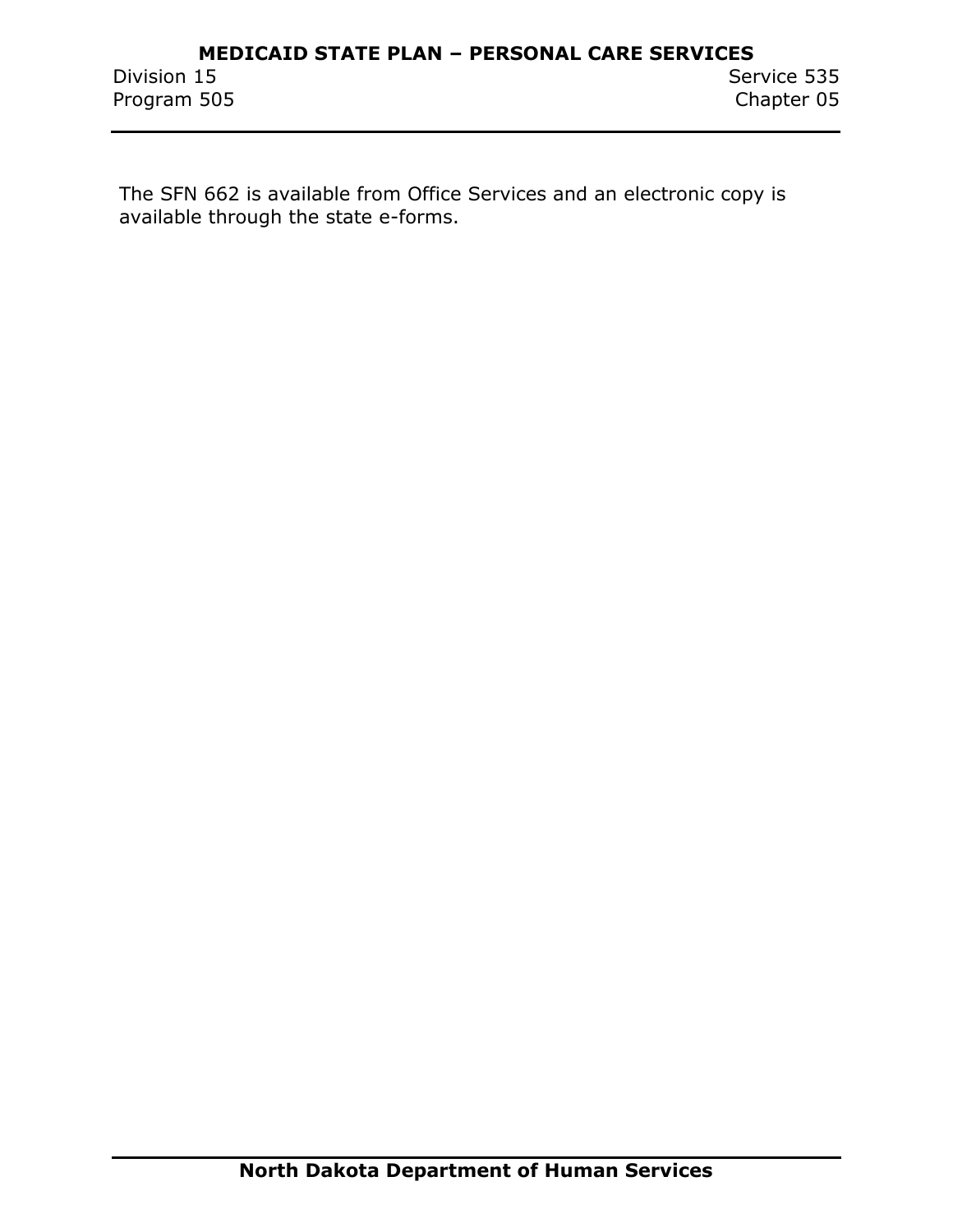## <span id="page-60-0"></span>**Instructions for Completing the Authorization to Provide Personal Care Services, SFN 663 535-05-70-05**

**(Revised 5/1/2015 ML #3444)**

View Archives

The Authorization to Provide Personal Care Services SFN 663 is used to grant authority to a qualified service provider or basic care assistance provider for the provision of agreed upon service tasks to an eligible individual.

The Authorization to Provide Personal Care Services is completed when arrangements are being made for the delivery of personal care as agreed to in the individual's Personal Care Services Plan. The individual must have an identified need for the services in order to be authorized to receive the services. For example, if an individual is not identified on the PCSP as being impaired in bathing, no authorization can be given for a provider to assist the individual with bathing.

The case manager must complete an Authorization to Provide Personal Care Services for all providers, including basic care assistance providers, selected by the individual to perform personal care services. If personal care services are to be provided by multiple providers, without specific identification of authorized services to each provider, only one SFN 663 is completed and each provider must receive a copy of the SFN 663. The use of one form for multiple providers may only be used if all providers are authorized to perform the same tasks. The case manager must determine that the provider(s) the individual has selected is available and when service(s) will begin.

Enter the name, Medicaid provider number of the personal care service provider(s), and Physical Address in the "Qualified Service Provider(s) Name and Number" block. If the provider is a basic care provider enter the date the individual was admitted or is anticipated to be admitted to the facility in the "Date of Admit to Basic Care" block.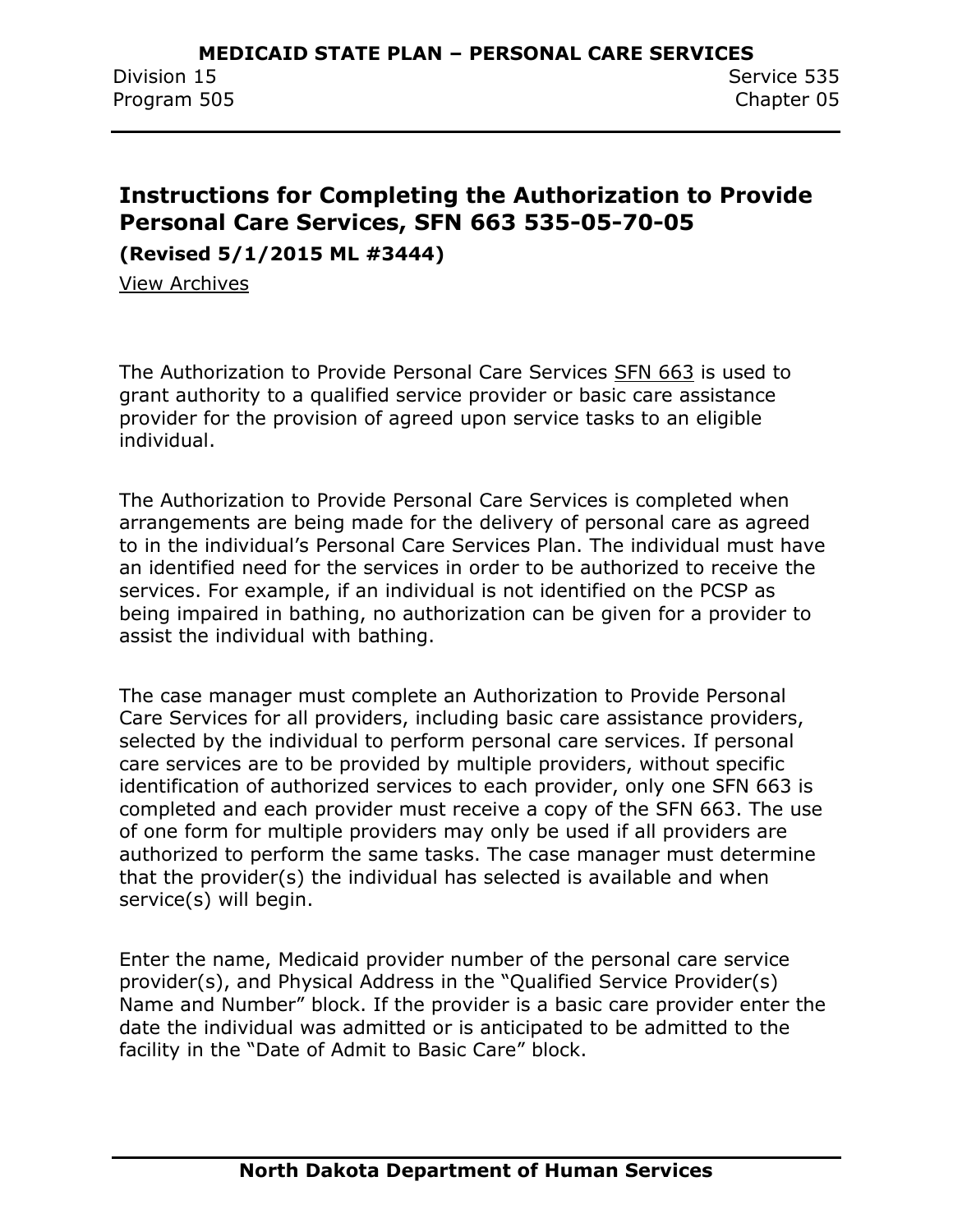Enter the client's name, Medicaid ID number, physical address, and telephone number, in the applicable blocks.

"Authorization Period" - Identify the period of time the authorization is in effect. The authorization period MAY NOT exceed six (6) months or 3 months for Level C Personal Care, except for an initial authorization which can include a partial month in excess of 6 months. Renewal of the authorization should coincide with the 6-month Review or Annual Reassessment. The authorization period should begin on the first of a month, except if this is an initial authorization for personal care services for an individual or if a change in status or provider occurs, and must end on the last day of a month.

"Six Month Review Authorization Period" - this section is to be completed at the six month or 3 month for Level C Personal Care review only if there is no change from the existing authorization in the amount of units, tasks, or providers. Identify the additional period of time the existing authorization is to be in effect. The additional authorization period MAY NOT exceed six (6) months or (3) month for Level C Personal Care.

"Total Authorized Units" – enter the total units authorized to be provided, this includes the total of the units approved in the Authorized Units per Task Category behind the correct procedure code. If the procedure code is T1020 (Daily Rate) complete the per day rate/cost.

"Authorized Units per Task Category" - enter the total authorized units of service based on 15-minute increments for each personal care services tasks authorized under ADL - activities of daily living, Meal Prep -meal preparation, Med Assist – medication assistance, Ldry/Shp/Hskp - laundry, shopping, housekeeping, and Other. Total of the five subgroups must equal total authorized units. NOTE: Total authorized housekeeping, laundry, and shopping units of service may not exceed 30% of the total units of all personal care services authorized for the client. Authorized units must be supported by documentation in the individual's case file.

• Some flexibility is anticipated in the provision of tasks amongst the categories of ADL, Other, Meal Prep, and Med Assist and the provider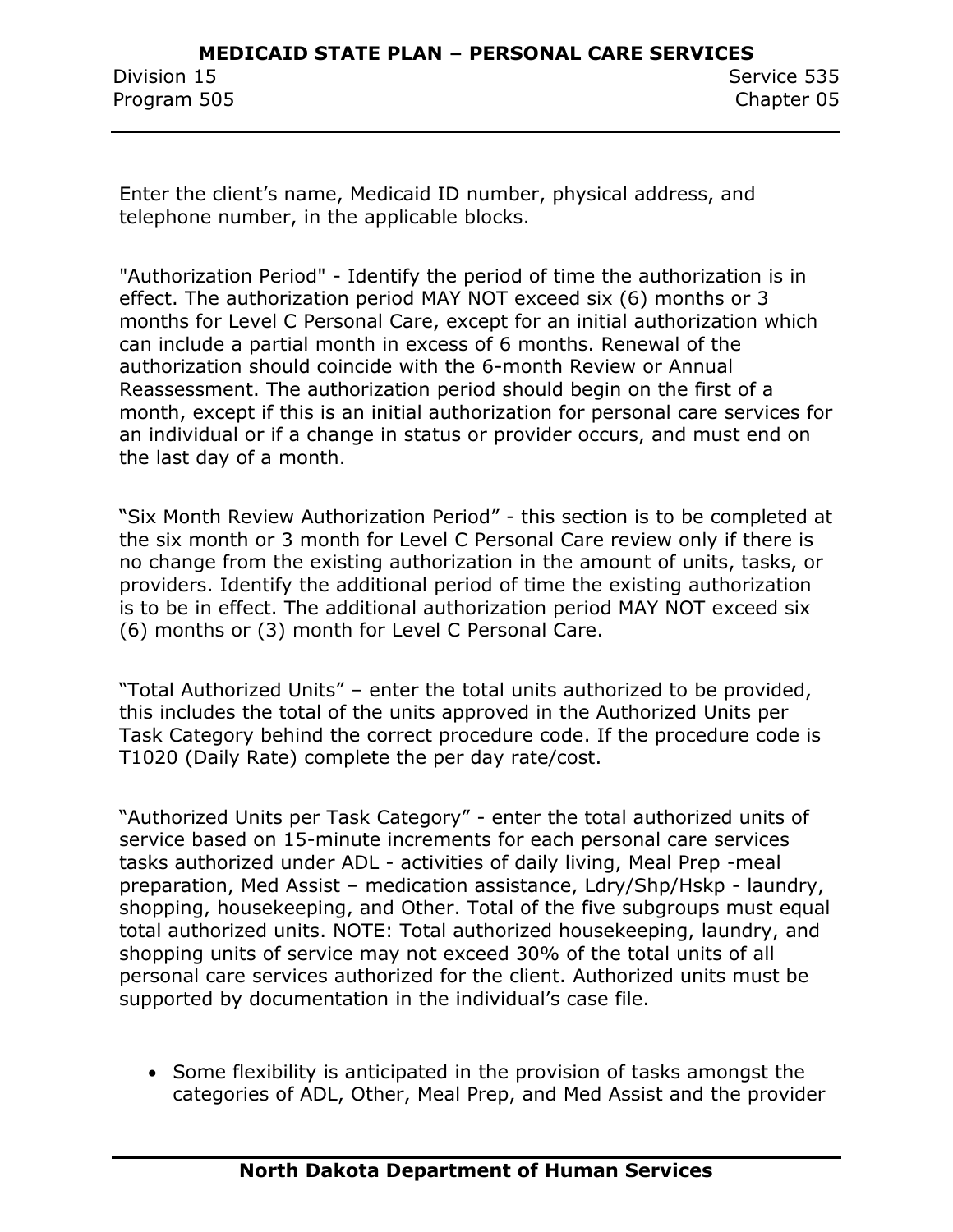is allowed to bill up to the total units approved in these 4 categories; however, the provider may not bill for units in excess of the units authorized in the category of Ldry/Shp/Hskp.

- A written, signed recommendation for the task of vital signs provided by a nurse or higher credentialed medical provider must be on file that outlines the requirements for monitoring, the reason the task is required and frequency. When the tasks of Temp/Pulse/Respiration/Blood Pressure are authorized, the individual to be contacted for readings must be listed on the SFN 633.
- For the task/activity of exercise a written recommendation and outlined plan by a therapist for exercise must be on file. Exercise is limited to maintain or improve physical functioning that was lost or decreased due to a injury or a chronic disabling condition (i.e., multiple sclerosis, Parkinson's, stroke etc). Exercise does not include physical activity that generally should be an aspect of a wellness program for any individual (i.e., walking for weight control, general wellness, etc).
- For individuals receiving Personal Care Services in a Basic Care setting, enter ADL, Meal Prep and Medication Assist to verify the daily rate. Do not need to identify units for laundry, shopping and housekeeping.

In addition, prior authorization from a State HCBS or DD Program Administrator is required to authorize units for meal prep, laundry, shopping, and housekeeping when performed by a live in provider or for a client who lives with other capable persons. Prior authorization must be renewed annually.

"Personal care services tasks authorized" - check the specific service tasks to be completed by the personal care service provider(s). The explanation of tasks found on the back of the Authorization to Provide Personal Care Services should be referenced in defining the parameters of the service tasks. Include the amount of units that are authorized for each task. If use of a daily rate is authorized, 1 or more of the tasks of dressing/undressing, feeding, incontinence, inside mobility, toileting,

transferring/turning/positioning, meal preparation, and medication assistance must be needed and provided on a daily basis.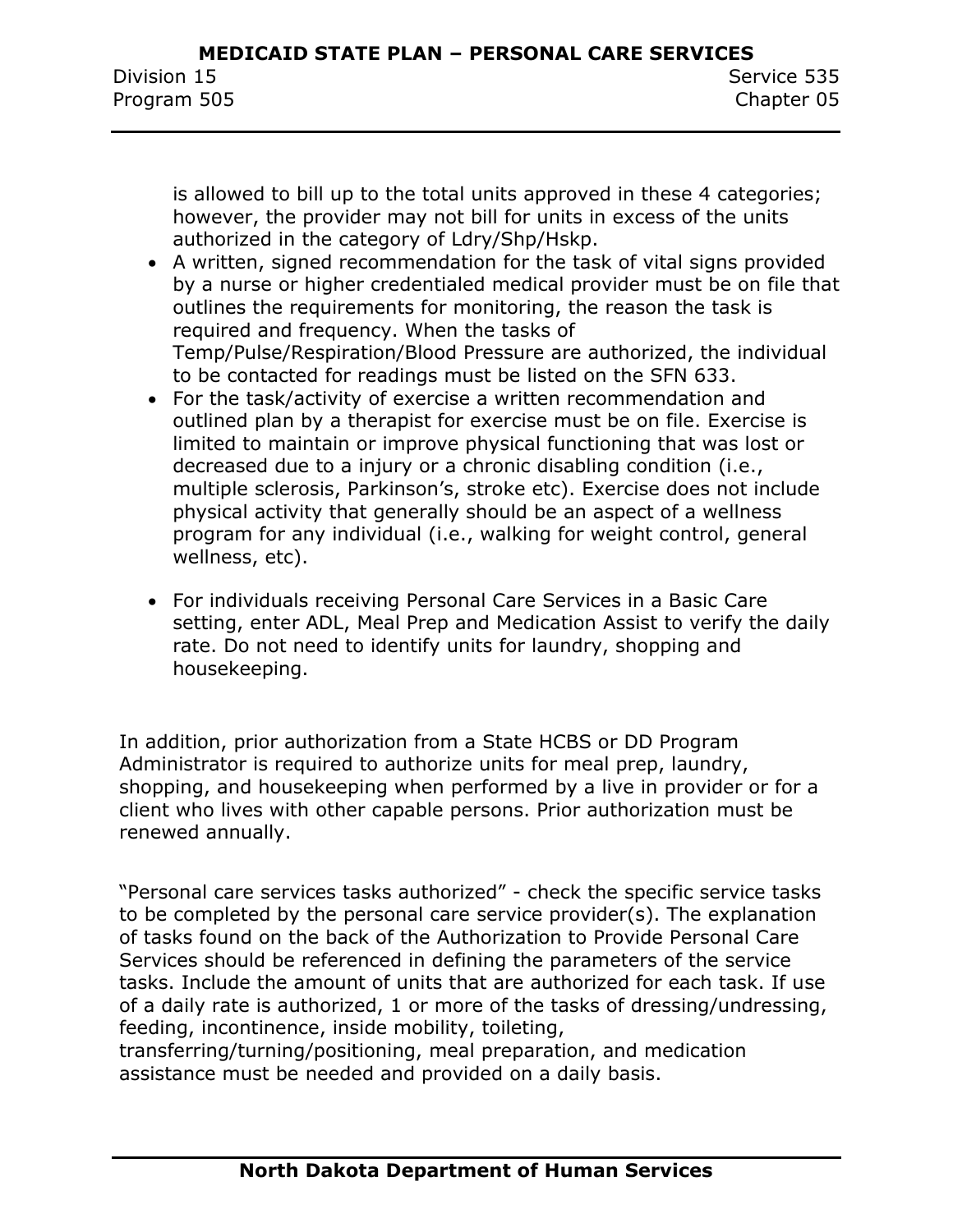The activities and tasks identified as global endorsements may be provided only by a personal care service provider who has demonstrated competency and carries a global endorsement. Review the QSP list to determine which global endorsements the provider is approved to provide.

Activities and tasks authorized as a client specific endorsement may be provided only by a personal care service provider who has demonstrated competency and carries a client specific endorsement to provide the required care within the identified limitations. The case manager must obtain from the QSP, a completed SFN 830, Request for Client Specific Endorsement. A copy of SFN 830 must be included in the individual's file, and a copy sent to Medical Services.

Check the appropriate Rural Differential Rate if applicable. Include the unit rate that is authorized. Note: If more than one provider is authorized and not all have Rural Differential Rate or different Rural Differential Rates a separate SFN 663 must be completed for each rate.

When a QSP is no longer receiving rural differential for this client complete Date RD removed and submit the SFN 662 and SFN 663 to Medical Services and the QSP. See Rural Differential Rates 535-05-38.

The case manager must sign and date the form to officially authorize, reauthorize, or cancel the personal care services. The only time a authorization to provide service is not canceled is when the service period expires.

#### **Distribution**

The original and any changed Authorization to Provide Personal Care Services is given to each personal care service provider(s) and a copy of the form is filed in the individual's case record, and a copy is provided to the individual or legal representative, and a copy is sent to the appropriate State Office.

The SFN 663 is available from Office Services and an electronic copy is available through the state e-forms.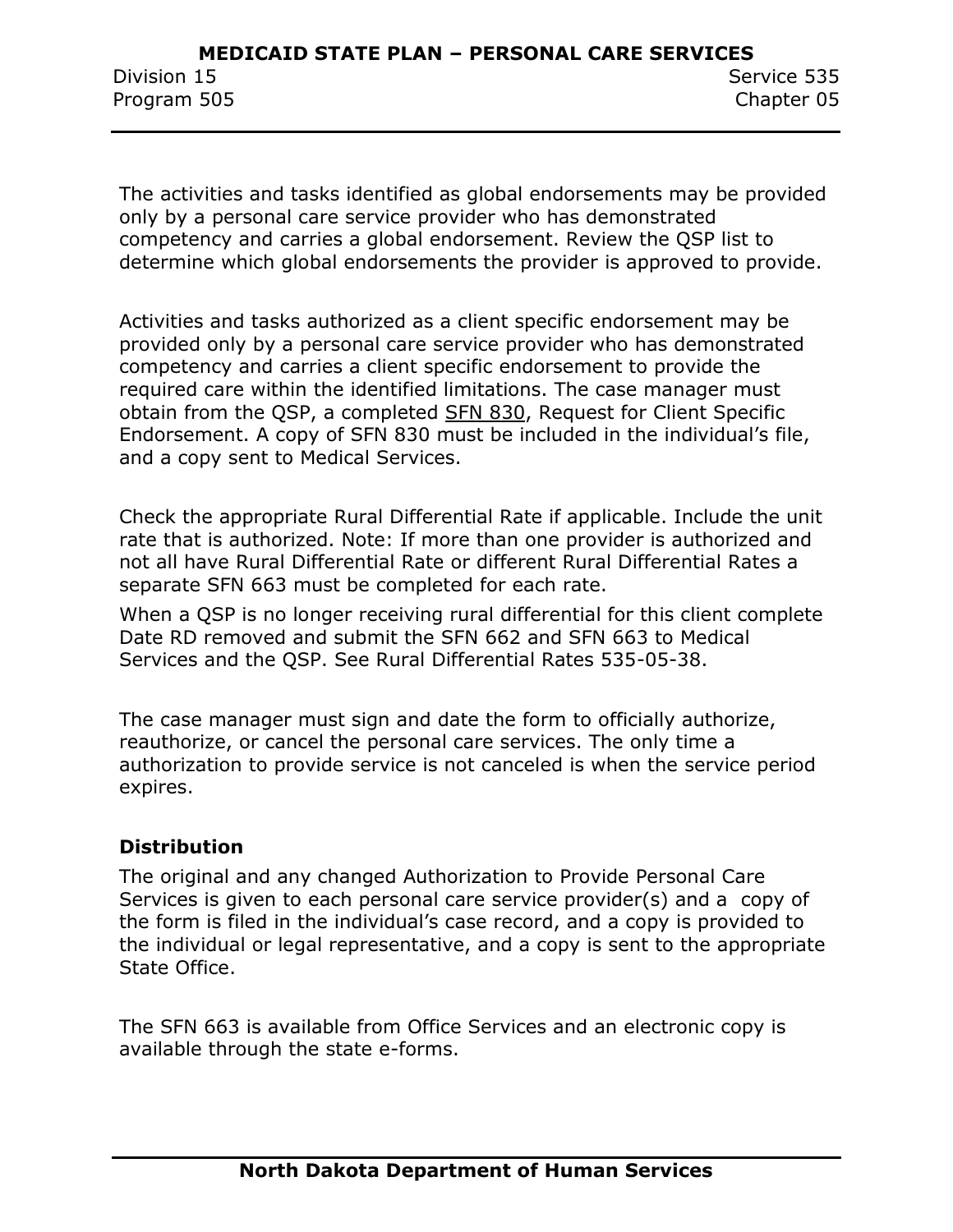## <span id="page-64-0"></span>**Instructions for Completing HCBS Notice of Reduction, Denial or Termination, SFN 1647 535-05-70-10 (1/1/09 ML #3172)**

View Archives

Purpose: The applicant must be informed in writing of the reason(s) for a denial or termination of service.

The case manager may send a cover letter with the Notice identifying other public and/or private service providers or agencies that may be able to meet the applicant's needs.

When the client is no longer eligible or ineligible for the Medicaid State Plan Personal Care Service Option, the case manager must terminate or deny services and inform in writing of the reason(s) for a reduction, denial, or termination of service. The case manager must also cancel any current "Authorization to Provide Personal Care Services," SFN 663, issued to the client's providers. Even if services continue under another funding source, the client must be informed in writing of the reasons he/she is no longer eligible for the program.

If a client initials or checks the check box on the SFN 662 indicating that they are not in agreement with the plan and/or before providing a 10-day closure notice, you must send an email to the HCBS Program Administrator responsible to provide citations for MSP-PC.

The email must include the clients name, funding source (i.e. MSP-PC), and the reason you are reducing, closing, or terminating services. You do not need to send a copy of the completed [SFN 1647](http://www.nd.gov/eforms/Doc/sfn01647.pdf) to the State office.

Date: Record the date of completion;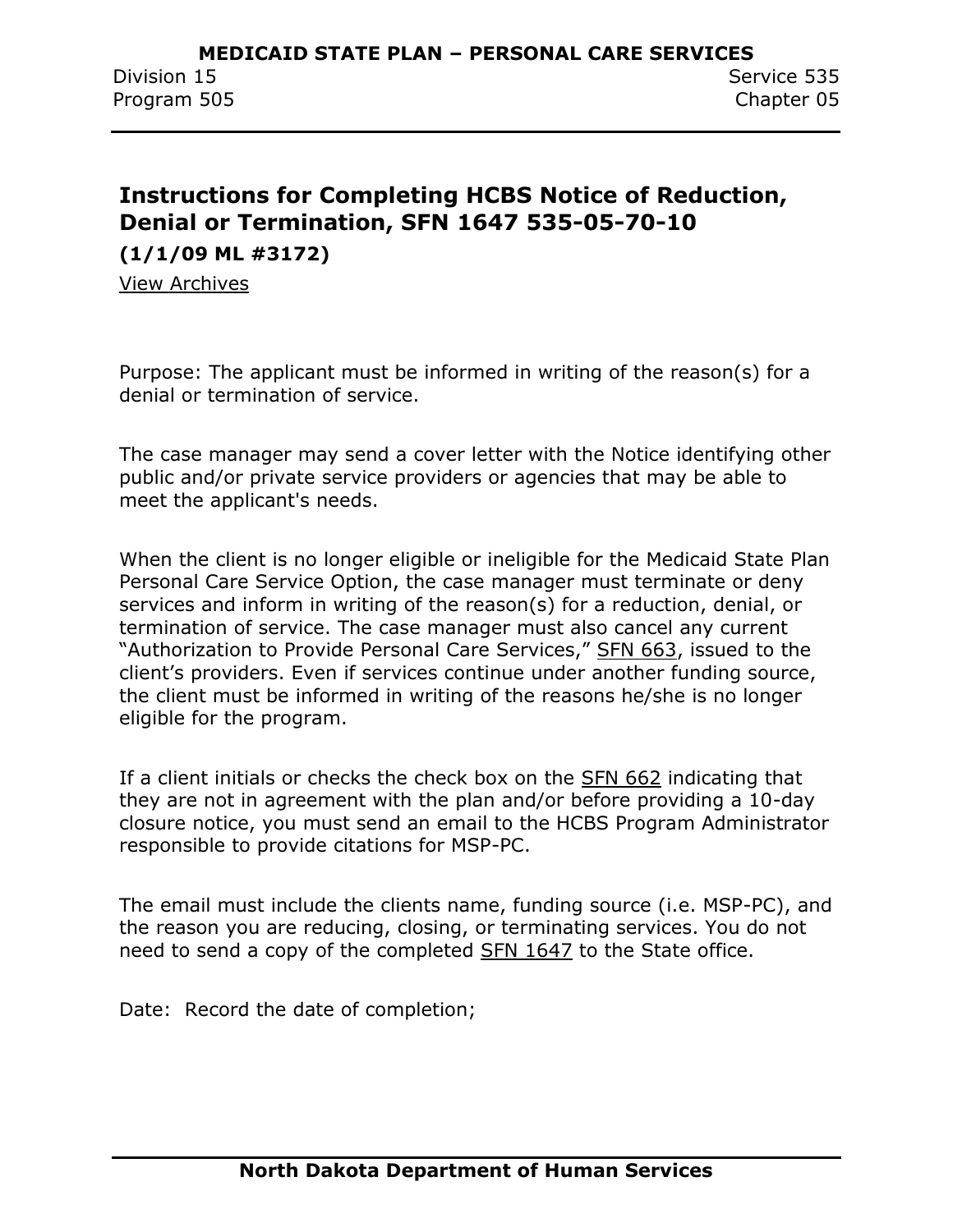Denial, Termination, or Reduction, Checkbox: Check the appropriate box whether it is a denial of a requested service or program; or termination of an existing service or program; or reduction of an existing service.

Client Name, Client ID: Record the individual's first and last name and the identification number (if applicable);

Case Manager Name, County or Human Service Center Name, Title of Employee: Self Explanatory;

"It has been determined . . . program or service": Indicate the service(s) or program(s) being denied, terminated, or reduced.

"Reason": Record the reason why the individual is being terminated for service or program or the reason for denial or the reason for a reduction in existing services.

"As Set Forth": Record the state or federal legal reference supporting the reason for denial, termination, or reduction in service that you received from the Program Administrator.

Date This Denial . . . is Effective: The client must be notified in writing at least 10 days prior to the date of termination, denial, or reduction of a service or program. The date entered on the line is 10-calendar days from the date of mailing the Notice or the next working day if it is a Saturday, Sunday, or legal holiday.

If you disagree with this decision, please contact the following: If Case Management other than County enter your supervisor's name.

And to request a conference with the County Director or designee, contact the following: If Case Management other than County, enter your supervisor's name.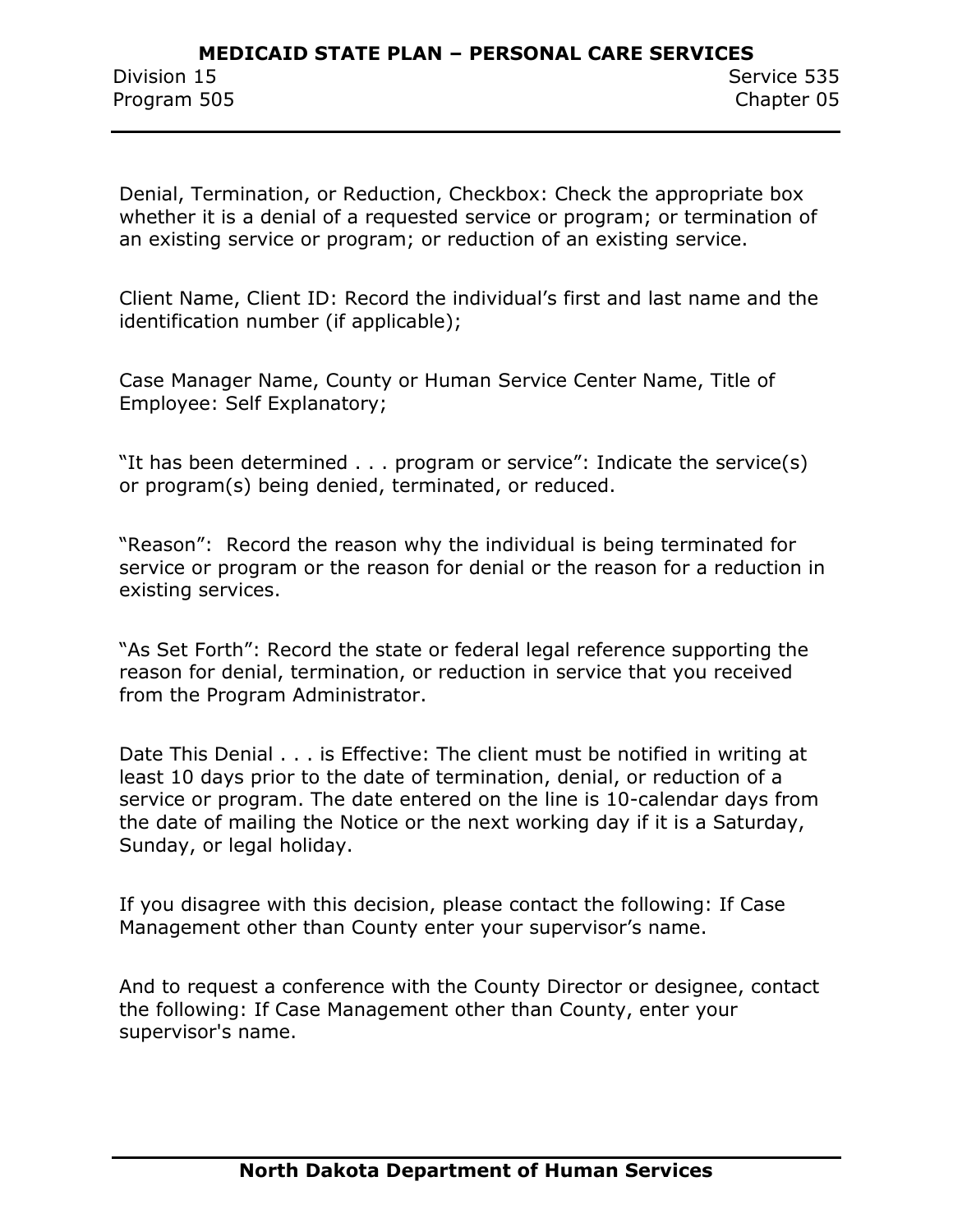If a Medicaid appeal is received before the date of termination above is effective, services can continue until a hearing decision has been made. If the department's decision is upheld, the individual will be required to reimburse for services provided after the termination date.

This form is not available through the State Office. It is available through the State e-form system. Click [here](http://www.nd.gov/eforms/Doc/sfn01647.pdf) to view and/or print this form.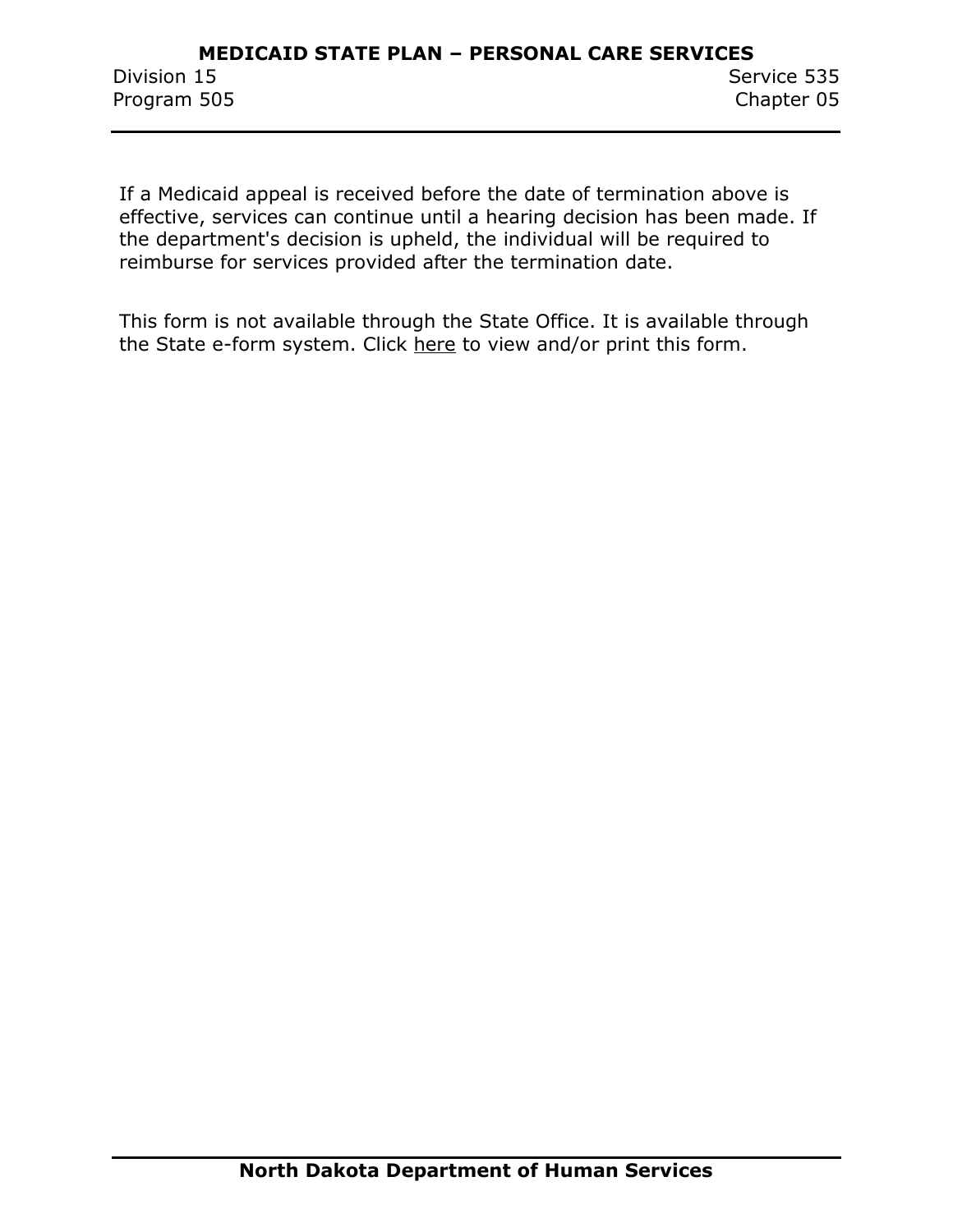## <span id="page-67-0"></span>**HCBS Case Closure/Transfer Notice or Request for HCBS NF Determination, SFN 474 535-05-70-13 (NEW 5/1/2015 ML#3444)**

View Archives

Purpose: To notify Medical Services/HCBS an MSP-Personal Care case was transferred to another county.

When prepared:

This form is to be completed for transfers related to MSP-Personal Cares. Do not submit to close a MSP-Personal Case.

Steps of Completion:

In the first section, always complete the County name and Case Manager Section. Also complete the Client Name: Record the first and last name

ID Number: Record the Medicaid recipient identification number.

Indicate on the form that this is a MSP-Personal Care case.

Transfer Case to Another County Section: Print the client's last, first, and middle (initial) name; record the applicable ND identification number, the receiving county name, and the client's new address (if known).Enter the date client is leaving current county and date client is entering new county.

The new HCBS Case Closure/Transfer Notice is due to Medical Services/HCBS within 3 working days from the date the County is made aware that the case is transferring to another County.

This form is not available from the state office. It is electronically available through the state's e-forms.